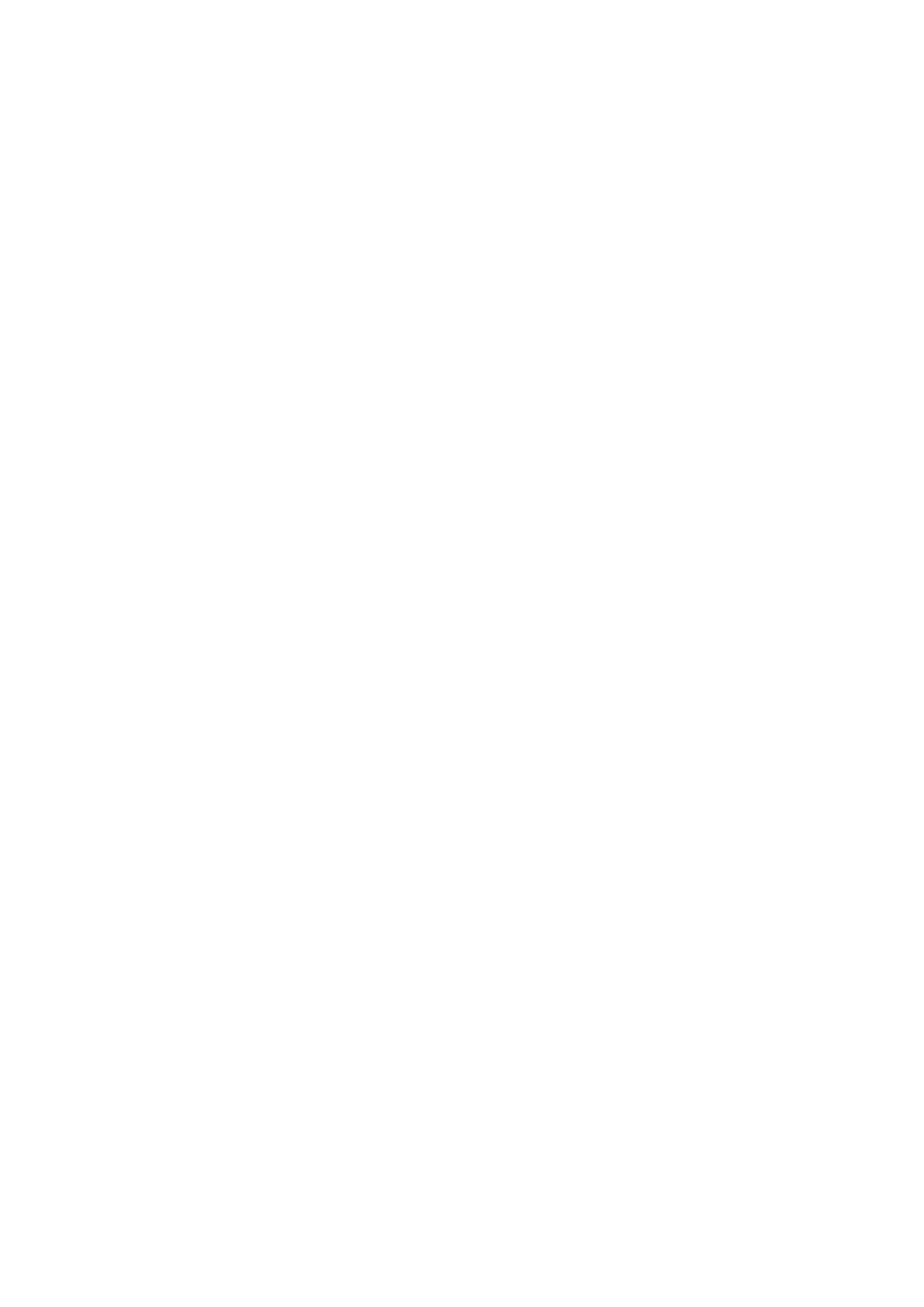# **TABLE OF CONTENTS**

|                                 | <b>SECTION 1</b>                 |  |  |  |  |
|---------------------------------|----------------------------------|--|--|--|--|
|                                 | <b>SECTION 2</b>                 |  |  |  |  |
| 2.1<br>2.2<br>2.3               | 2.3.1<br>2.3.2                   |  |  |  |  |
| 2.4                             | 2.3.3<br>2.4.1<br>2.4.2          |  |  |  |  |
|                                 | <b>SECTION 3</b>                 |  |  |  |  |
| 3.1<br>3.2                      |                                  |  |  |  |  |
|                                 | <b>SECTION 4</b>                 |  |  |  |  |
| 4.1<br>4.2<br>4.3<br>4.4<br>4.5 | 4.1.1<br>4.1.2                   |  |  |  |  |
|                                 | <b>SECTION 5</b>                 |  |  |  |  |
| 5.1<br>5.2<br>5.3<br>5.4        | <b>TOXINS</b><br>5.1.1<br>5.1.2  |  |  |  |  |
|                                 | <b>SECTION 6</b>                 |  |  |  |  |
| 6.1<br>6.2<br>6.3<br>6.4        | <b>SECTION 7</b>                 |  |  |  |  |
|                                 | <b>WEEDS</b>                     |  |  |  |  |
| 7.1<br>7.2                      | 7.2.1<br>7.2.2<br>7.2.3<br>7.2.4 |  |  |  |  |
|                                 | <b>SECTION 8</b>                 |  |  |  |  |
| 8.1<br>8.2<br>8.3<br>8.4        |                                  |  |  |  |  |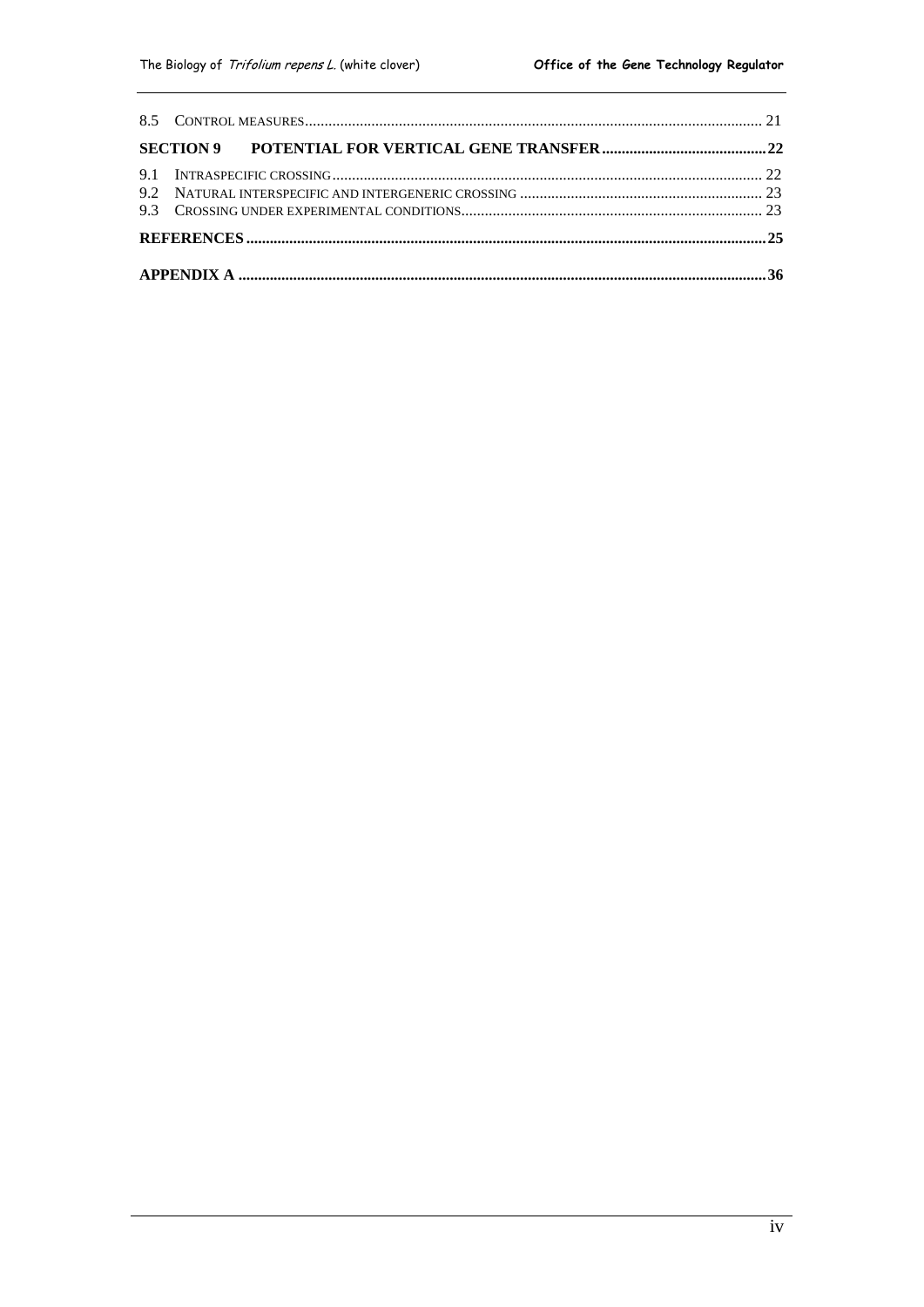#### <span id="page-4-0"></span>**PREAMBLE**

This document addresses the biology of *Trifolium repens* L. (referred to as white clover) with particular reference to the Australian environment, cultivation and use. Information included relates to the taxonomy and origin of white clover, general descriptions of its morphology, reproductive biology, biochemistry, and biotic and abiotic interactions. This document also addresses the potential for white clover to transfer genes via pollen and seed movement and for weediness. It should be noted that due to the large number of white clover cultivars as well as the highly heterozygous nature of white clover populations which results in many genotypes, it has been necessary to generalise much of the information provided in this document and exceptions may be common. The purpose of this document is to provide baseline information about the parent organism for use in risk assessments of genetically modified (GM) *Trifolium repens* L. that may be released into the Australian environment.

White clover is the most important pasture legume in many temperate parts of the world and in Australia, it is the main legume grown in perennial pastures in cool temperate, summer rainfall zones (Archer & Robinson 1989). White clover is mostly grown in conjunction with grasses, and is used for grazing, pasture hay and ground cover in horticultural situations, where it supplies a rich source of proteins and minerals to grazing livestock, and fixes large amounts of nitrogen in pastures, thereby improving soil fertility and reducing the need for fertilisers. While white clover is regarded as a perennial plant, it is able to behave as an annual in warm climates or under moisture stressed conditions. The plant is capable of both asexual (or vegetative) reproduction through the generation of stolons, and sexual reproduction through seed production and dispersal.

#### **SECTION 1 TAXONOMY**

White clover is also commonly known as Dutch clover, white trefoil, creeping trifolium, ladino clover or honeysuckle clover (Shaw 1906). The genus name for clover derives from the Latin tres, "three", and folium, "leaf", so called from the characteristic form of the leaf, which has three leaflets (trifoliate); hence the popular name trefoil. The specific name repens refers to the creeping and rooting stems.

White clover, *Trifolium repens* L., is one of the most agronomically important of the 250-300 species in the genus *Trifolium*. *Trifolium* belongs to the tribe Trifolieae of the subfamily Papilionoideae (also known as Faboideae) of the family Fabaceae (Australian Plant Name Index), although older taxonomic classifications placed the *Trifolium* genus in the family Leguminosae (Williams 1987b).

A recent molecular phylogeny analysis of the *Trifolium* genus confirmed the monophyly of *Trifolium* but at the same time proposed a new infrageneric classification of the genus (2006). They indicate that only 22 of the *Trifolium* species are polyploid and that 5 or 6 are of putative hybrid origin. They confirmed the ancestral chromosome number as 2n=16. *T. occidentale* and *T. pallescens* have been identified as the likely progenitors of *T. repens* within a new section *Trifoliastrum*.

White clover is a natural tetraploid with a chromosome number of  $2n=4x=32$  (Voisey et al. 1994). Due to the addition of divergent genomes, inheritance in allopolyploids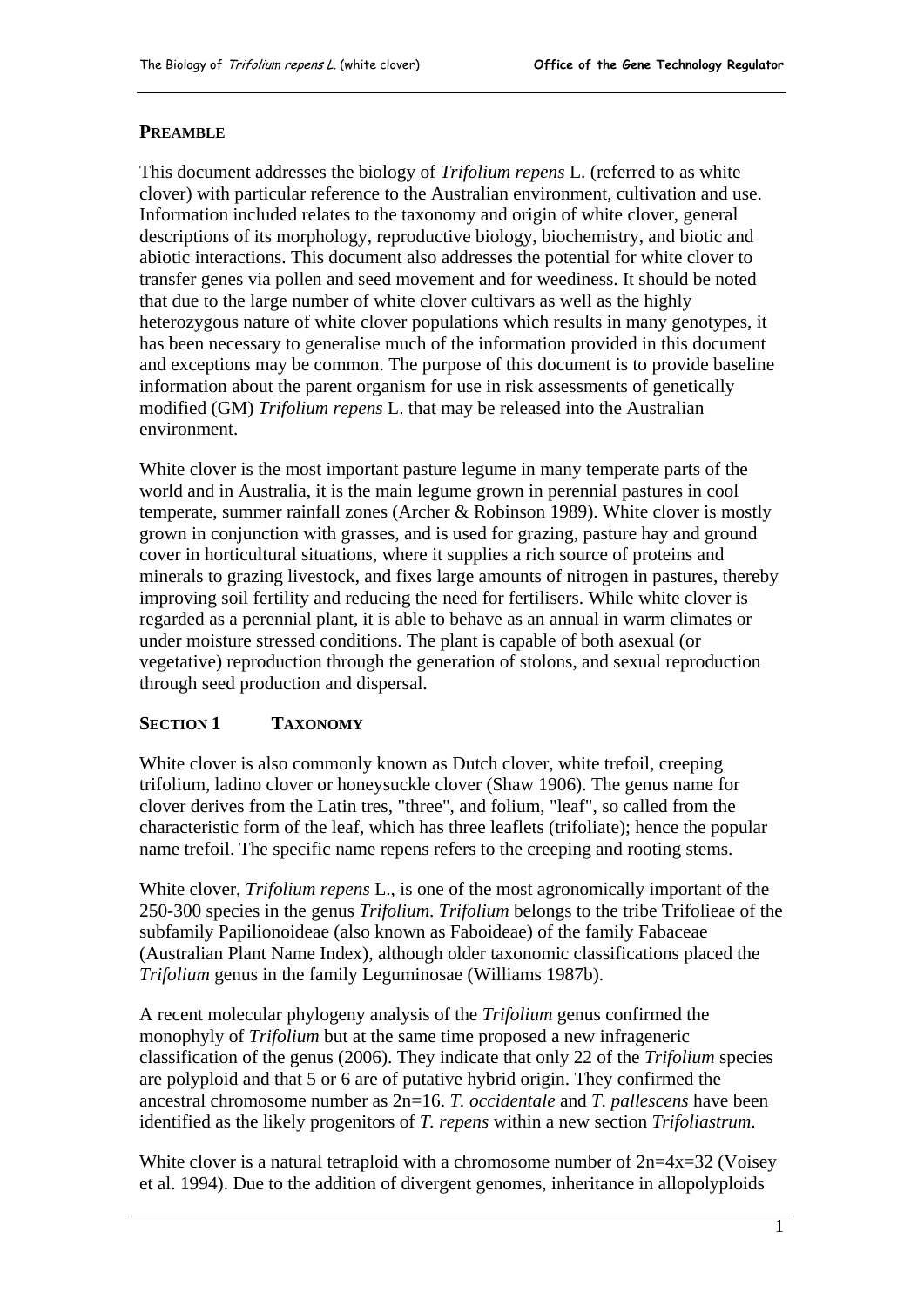(which includes white clover) is disomic; ie pairing behaviour during meiosis is similar to that of nonhomologous pairs of chromosomes in diploids (Voisey et al. 1994). Within the *Trifolium* genus there is variation in the chromosome number and ploidy (see Table 1 for some examples).

| <b>Species</b> | Chromosome<br>number | Ploidy     | Compatibility     | Annual/Perennial   |
|----------------|----------------------|------------|-------------------|--------------------|
| T. repens      | 32                   | 4x         | Self incompatible | perennial          |
| T. pratense    | 14                   | 2x         | Self incompatible | Biannual/perennial |
| T. nigrescens  | 16                   | 2x         | Self compatible   | annual             |
| T. ambiguum    | 16                   | 2x, 4x, 6x | Self incompatible | perennial          |
| T. occidentale | 16                   | 2x         | Self compatible   | perennial          |
| T. hybridum    | 16                   | 2x, 4x     | Self incompatible | annual             |
| T. pallidum    | 16                   | 2x         | Self incompatible | annual             |
| T. pallescens  | 16                   | 2x         | Self incompatible | perennial          |
| T. alpestre    | 16                   | 2x         | Self incompatible | perennial          |

**Table 1: A selection of** *Trifolium* **species with their chromosome number, ploidy, compatibility and perreniality\*** 

\* Adapted from Abberton (2007)

Additionally, white clover has a well-developed genetic gametophytic selfincompatibility mechanism with only a small proportion of plants in a population being quite strongly self-compatible (Thomas 1987a). In essence, this means that autogamous self-pollination is infrequent in white clover. The self-incompatibility system is based on the multiple oppositional alleles of the S locus which means that incompatibility occurs when the S allele in the pollen is the same type as that present in the style (Williams 1987a). However, white clover also shows frequent pseudoself-incompatibility (the breakdown of the S allele system). Therefore, selfincompatibility can be somewhat dependent on genotype and environmental conditions such as temperature, resulting in a limited degree of self-pollination (Thomas 1987a).

White clover cultivars are classified arbitrarily by the size of the plants, as small, intermediate and large.

Predominant outbreeding and disomic inheritance means that white clover populations are composed of a heterogeneous mixture of highly heterozygous individuals. This results in high levels of genetic variation both within and between populations (Voisey et al. 1994). By having high variability, white clover is more adaptable to competitive microenvironments. This is an important attribute as white clover does not naturally cross with other *Trifolium* species (See Section 9.2) and therefore cannot gain genetic variation by forming hybrids.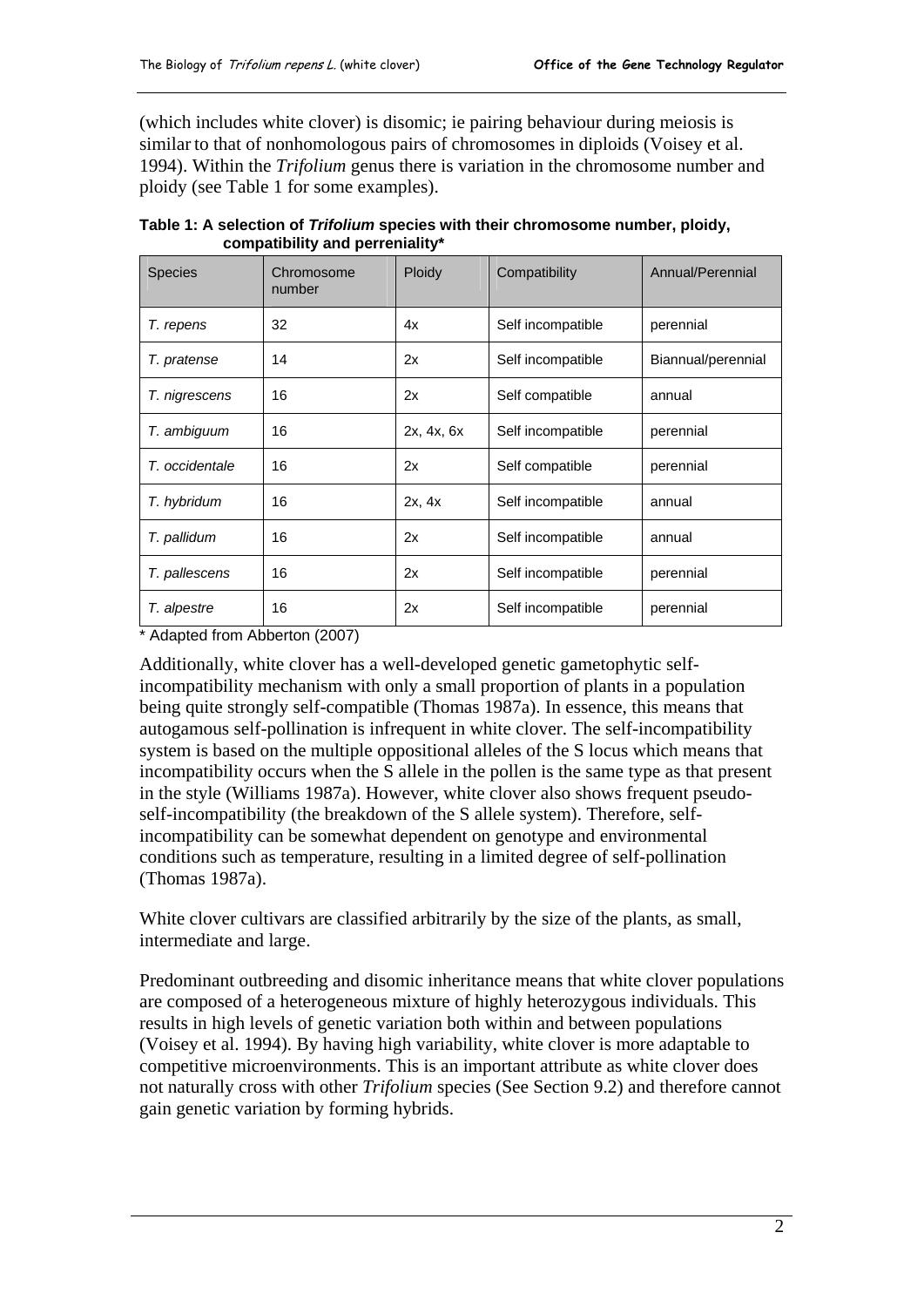# <span id="page-6-0"></span>**SECTION 2 ORIGIN AND CULTIVATION**

#### **2.1 Centre of diversity and domestication**

The genus *Trifolium* is thought to have originated in the Mediterranean in the early Miocene period, 16-23 million years ago (Ellison et al. 2006). White clover also originated from the Mediterranean region of Europe and was spread through Europe and Western Asia with migrating animals before recorded history. Domestication of white clover occurred 400 years ago in the Netherlands and migrated along with European settlers to various continents on which it is now considered naturalised (Zeven 1991; Lane et al. 1997). White clover has tended to naturalise in temperate regions of the world with greater than 750 mm annual rainfall (Jahufer et al. 2001). The main white clover growing areas in the world are in Western Europe, North America, Australasia and New Zealand.

It is generally accepted that European settlers accidentally introduced white clover into Australia in the late  $18<sup>th</sup>$  century and deliberate sowing of Dutch and English strains of white clover occurred soon after with the establishment of pastures (Lane et al. 1997). It is now considered a naturalised pasture legume in the coastal regions and tablelands of eastern Australia and has a significant presence in 7.8 million hectares of pasture in Australia (Hill & Donald 1998).

Many other *Trifolium* species are also widely distributed throughout temperate and subtropical parts of Australia including species commonly sown in pastures such as subterranean clover (*T. subterraneum*), arrowleaf clover (*T. vesiculosum*), red clover (*T. pratense*), persian clover (*T. resupinatum*) and strawberry clover (*T. fragiferum*) (NSW Agriculture and Grassland Society of NSW Inc 2001).

#### **2.2 Commercial uses**

White clover is used in a mixed sward with grasses. It is used for grazing, pasture hay and ground cover in horticultural situations. It is highly important in the dairy, meat and wool industries, significantly improving yields of these products (Ayres et al. 2000). For example, it has been estimated that in Victoria white clover is worth \$A 267 million to the diary industry alone (Mason 1993) and in some areas in New Zealand, the value of white clover has been estimated to be worth \$NZ 380-435 per hectare per year on an average diary farm (Harris 1998). The presence of white clover in pastures allows a many fold increase of stocking rates, eg greater than 10 sheep per hectare compared to 1.8 sheep per hectare on native pastures of Australia (Cotsell & Edgar 1959). A density of greater than 25% ground cover is commonly sought by pastoralists (Garrett & Chu 1997).

There are many advantages to using white clover in pastures. It has a high nutritive value because it supplies a rich source of proteins and minerals, and has high voluntary intake by grazing animals thereby making an important contribution to feed supply throughout the year. Furthermore, it is adaptable to a wide range of soil and environmental conditions and combines well with many perennial grasses. Additionally, it has dual regenerative capabilities via stolons and seed bank (discussed in Section 4.1) making it suitable for grazing (Frame 2003; Betts & Ayres 2004).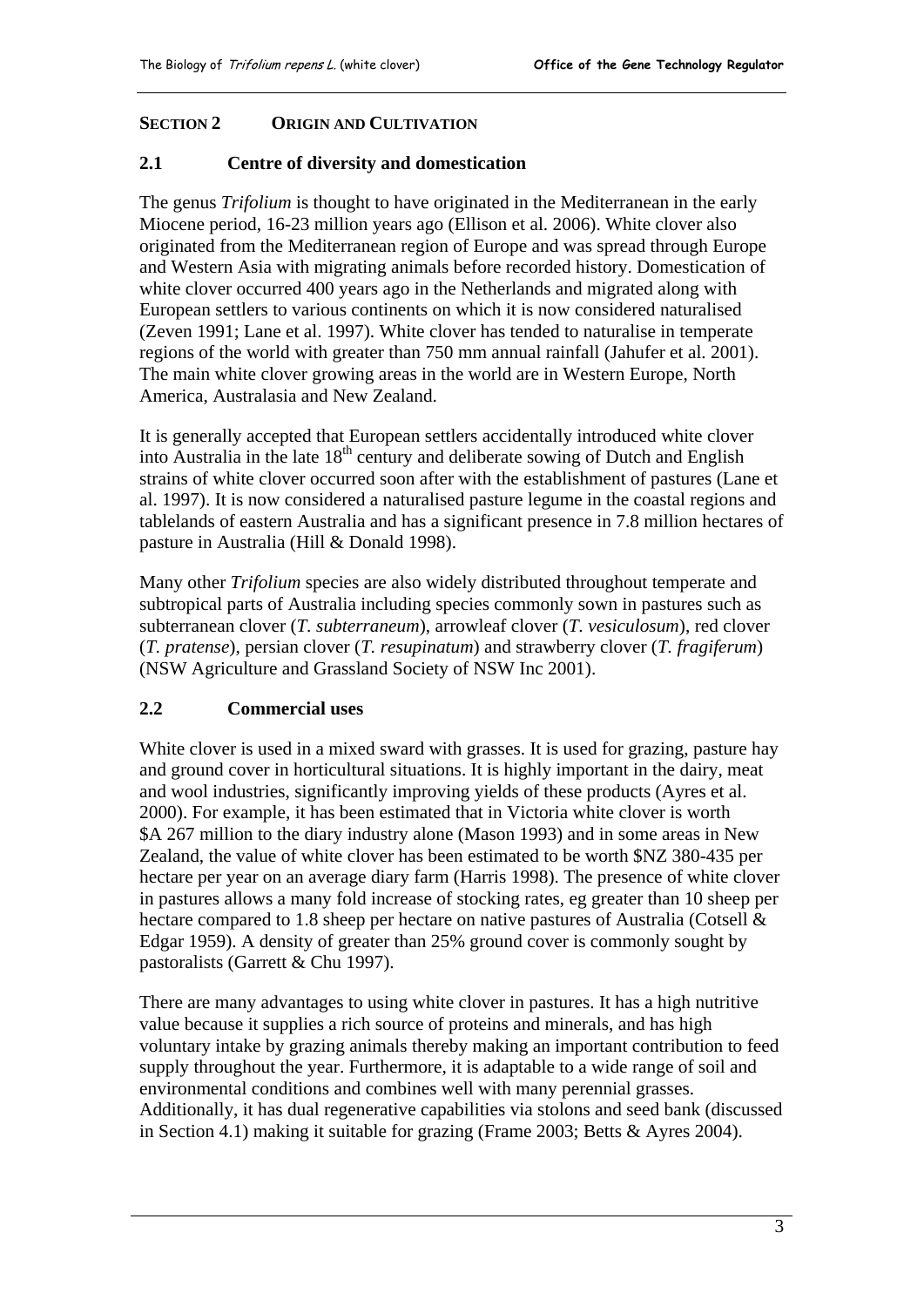<span id="page-7-0"></span>A highly desirable feature of white clover in pastures is its nitrogen fixing ability, a result of the symbiotic relationship between white clover and the bacterium *Rhizobium trifolii*, resulting in the formation of nodules in which the *Rhizobium* fix atmospheric nitrogen. Environmental factors such as soil pH, light, defoliation, temperature, soil nutrient status and water stress can influence *Rhizobium* infection, nodulation, and nitrogen fixation processes, as well as host growth and nitrogen demand (Crush 1987). Nitrogen fixation improves the nitrogen content of soil, lessening the need for fertilisers. *Rhizobium* infection is essential for white clover establishment on nitrogen-deficient soils.

More recently white clover has been investigated for its potential in phytomanagement of metal polluted soils. Metals such as cadmium, zinc and lead were shown to be taken up and accumulate in the roots of the plant. In white clover, the oxidative stress levels appeared to be controlled by the plant (Bidar et al. 2007).

White clover is a valuable plant for honey production in a number of countries including Australia, New Zealand, Britain, northern parts of the United States, Canada, and parts of Europe (Howes 2007). It has been stated that a greater quantity of honey is obtained from this plant throughout the world than from any other individual plant (Howes 2007). In Australia, white clover flowers are an important source of nectar and pollen for commercial honey production by honey bees (Somerville 1999; Malone 2002). In years with good white clover growth beekeepers situate their hives in white clover growing areas in Spring to breed bees and collect the high quality clover honey (Stace 1996). The pollen of white clover is a good source of nutrition for bees, having a crude protein content of 22.5% to 25.4%. However, there is some conflicting data on whether the pollen is lacking in the amino acids isoleucine and valine (Stace 1996; Somerville 2001).

There are some disadvantages to growing white clover. White clover has variable persistence and yield from year to year due to poor drought and heat tolerance, and therefore good summer rainfall or irrigation is required. Soils with medium to high fertility containing phosphorus and sulphur are needed for good yields and careful grazing management is required. Although white clover improves the nitrogen content of soil, the nitrogen produced is less predictable than fertiliser application (Frame 2003; Betts & Ayres 2004). Additionally, white clover is adversely affected by several pests and diseases (See Section 7.2) and contains some toxic and antinutritional compounds (See Section 5.2).

#### **2.3 Cultivation in Australia**

White clover is grown for seed production in regions with rainfall greater than 750 mm or under irrigation. In inland areas, perennial white clover grows only at altitudes of greater than 700 m (Cregan & McDonald 1984).

As mentioned above, white clover is predominantly grown in conjunction with grasses in pastures. The type of companion grasses commonly used include perennial ryegrass, phalaris, cocksfoot, fescue, paspalum, Italian ryegrass and kikuyu, although exact combinations are dependent on the area in Australia in which the pasture is grown (Betts & Ayres 2004)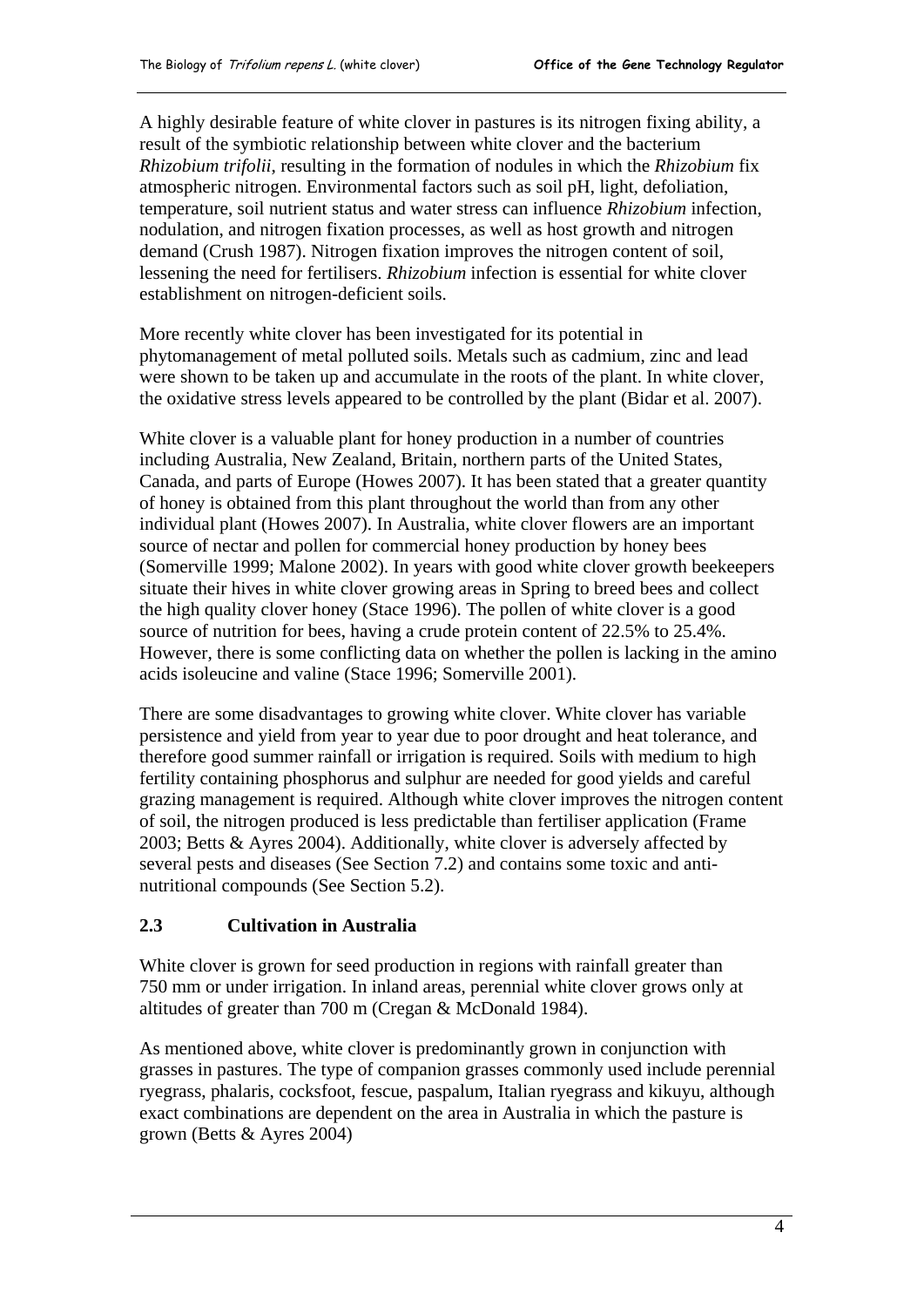#### <span id="page-8-0"></span>*2.3.1 Commercial propagation*

White clover seed is predominantly produced in South Australia and Victoria. The Australian Seeds Authority recorded production of 3946 tonnes of white clover seed in 2005-2006 under all certification schemes, approximately 65% of which was of the cultivar Haifa (Australian Seeds Authority Ltd. 2007). Approximately 82% of this seed was produced under the OECD seed certification scheme, which is used to comply with export requirements

Two classes of seed are certified under the OECD scheme, basic and certified (OECD 2008). Basic seed is used for production of certified seed, and has the most stringent production requirements to maintain varietal purity. Basic seed may be harvested from plantings for two years, which are inspected to ensure white clover off-types and contaminating species are present at a density of no more than one plant per  $30 \text{ m}^2$ . Certified seed is used for production of further certified seed or for pasture planting. It may be harvested from plantings for four years, and presence of white clover offtypes and contaminating species is allowed up to one plant per  $10 \text{ m}^2$ . Other seed certification schemes exist in Australia, for example the South Australian Seed Certification Scheme, requirements of which mirror OECD standards for white clover production (Smith & Baxter 2002). Separation distances also apply, and are discussed in Section 4.2.

Weed infestation in commercial white clover seed production areas can cause a significant drop in profit. The lack of options for weed control remains one of the main limiting factors for achieving high seed yield and cuts into profits as the costs of weed control can be up to 25% of the annual production costs (Riffkin et al. 2005). Control of weeds is discussed further in Section 7.1.

#### *2.3.2 Scale of cultivation*

White clover is part of the legume-based pastures that are used in Australia as an important crop that supports the grazing industry due to its contribution to feed quality. It may also help conserve water resources, sustain soil fertility and provide crop protection in farming systems where it is used in crop rotations (Ayres et al. 2007).

The white clover growing zone is about six million hectares and has the potential to increase to at least sixteen million hectares (Ayres et al. 2007). The white clover zone extends from south-eastern Queensland along the coast and adjacent tablelands of New South Wales and Victoria to Mt Gambier in South Australia as well as irrigated regions of south-west Western Australia and high rainfall areas of the Australian Alps and most of Tasmania (Jahufer et al. 2001). The maps at Appendix A (Figure 1 A, B) show the current distribution of white clover in Australia and Figure 2 (A, B) shows the areas of Australia that white clover could potentially inhabit (Hill & Donald 1998).

White clover seed production is based predominantly in western Victoria and south eastern South Australia. These regions produce about 90% of the white clover seed in Australia as a result of the availability of ground water for irrigation and land that has been free of white clover seed.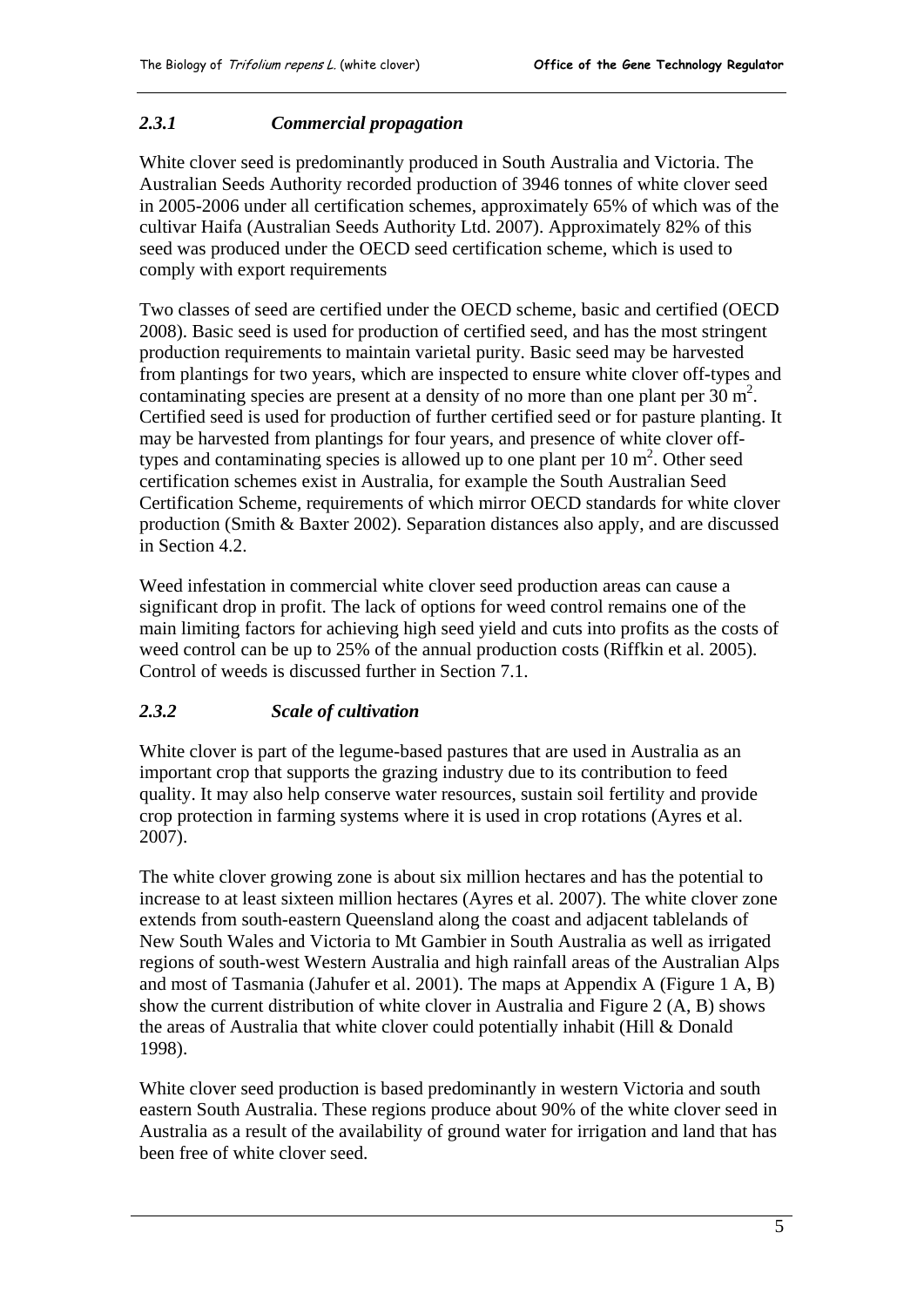<span id="page-9-0"></span>Data is available on exports and imports of clover seed. This data includes a number of different clover species. However Australian certified seed production statistics indicate that white clover and subterranean clover (*Trifolium subterraneum*) comprise 48% and 45% of all clover seed produced in 2002-3. In 2003, Australia produced 10% of world clover exports, with a value of \$10 million. A small volume of clover seed is also imported (236 tonnes in 2003/04) (Foster et al. 2005).

# *2.3.3 Cultivation practices*

White clover requires particular soil conditions to ensure good seedling establishment and to maintain high production. White clover performs well on soils with medium to high fertility containing good levels of phosphorus, sulphur, potassium and molybdenum. It prefers soils that have a pH above 4.5 and have good water-holding capacity but are well draining (Frame 2003; Betts & Ayres 2004). White clover pastures often require fertilisers to maintain productivity. The type of white clover cultivars planted depends on the final use (eg pasture or seed production), and environmental conditions such as pest and disease pressures, soil type and temperature.

White clover can be established a number of ways as a pasture component. White clover-grass mixtures can be seeded onto freshly prepared soil. Alternatively, white clover can be seeded into existing grass pastures by either surface sowing, direct drilling (sod seeding) or partial cultivation (Frame 2003). Such oversowing into grass swards is important if the white clover population has declined due to drought or overgrazing. The highest yields of white clover are in spring and summer, with mixed swards producing peak yields later in the season compared to clover monocultures (Frame 2003).

Various white clover sowing rates are reported, depending upon variety and the type of planting: 2-5 kg/ha for production of a dense sward; 0.5-3 kg/ha in pasture mixtures; 3-5 kg/ha for seed production (Betts & Ayres 2004; Anon. 2007d; Anon. 2007e; Anon. 2007f).White clover is sown in a fine firm seed bed to optimise seedsoil contact and covered with up to 15 mm of firm soil. Seed is often pre-treated, for example with systemic pesticides, trace elements and rhizobia as a cost effective way to optimise establishment of the emerging seedlings (Anon. 2008b).

During establishment in a pasture, white clover performs best under rotational grazing cycles of 1-2 days of grazing every 20-30 days. Established clover can be grazed continuously during the winter, spring and early summer when it is actively growing. White clover should not be grazed until the plant is 15-20 cm tall and not grazed below 5 cm tall. Grass is best kept at below 12 cm so as not to compete with white clover for light (Anon. 2007e; Anon. 2008b).

In the Murrumbidgee and Murray Valleys, it is estimated that the total cost per hectare for sowing, establishment and maintenance of a winter irrigated white clover/rye grass crop, which includes insect spray, broadleaf weed spray and fertilizer and labour is approximately \$620/ha per annum (Anon. 2007b).

White clover is grown in horticultural and viticultural situations as a cover crop often in conjunction with ryegrass. It provides breeding areas for beneficial insect species,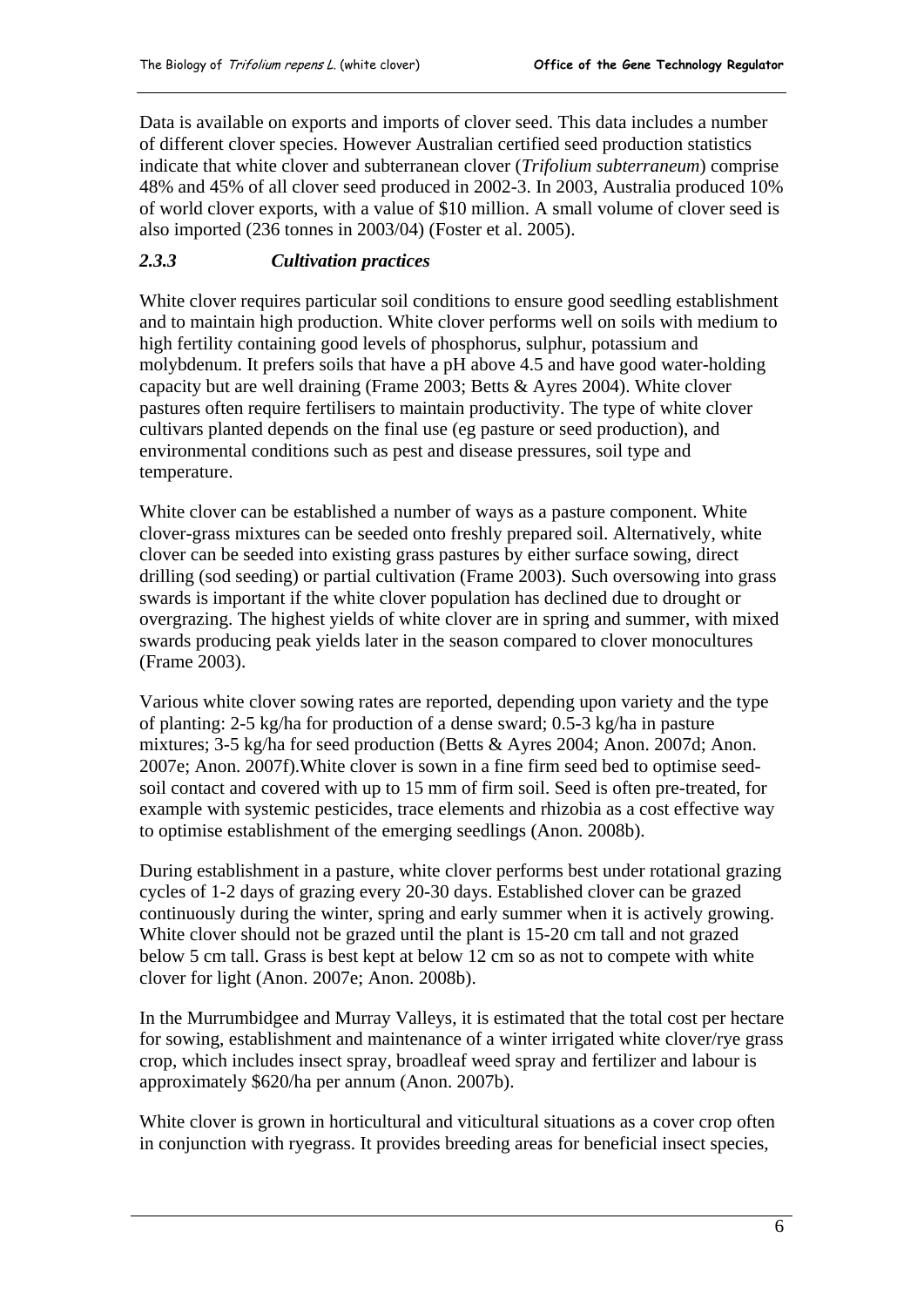<span id="page-10-0"></span>improves soil structure, improves soil fertility through the supply of nitrogen and suppresses summer weeds (Pocock & Panagiotopoulos 2003; Madge 2007).

White clover has also been investigated for use in intercropping in organic or low input farming systems, where a groundcover crop, often a legume, is used in conjunction with a grain crop. The legume is thought to provide nitrogen to the cereal crop, reduce nutrient leaching by providing permanent soil cover and to reduce pests and diseases (Thorsted et al. 2002). Increased crop yields with white clover have been seen in oats (Thorsted et al. 2002) and rice (Cho et al. 2003) whereas more variable results have been seen in wheat (White & Scott 1991; Thorsted et al. 2002; Thorsted et al. 2006; Hiltbrunner et al. 2007) and rye (White & Scott 1991).

# **2.4 Crop Improvement**

In the USA between 1966 and 2000, the average increase in yield per area was around 2.2% per year (0.11 t/ha/year, based on data from the US Department of Agriculture, National Agricultural Statistics Service, www.usda.gov/nass/). Breeding of new cultivars in Australia has concentrated on reducing sensitivity to summer moisture stress and had led to the release of the cultivar Trophy (Ayres et al. 2007). Other cultivars such as Canterbury have been bred for increased early flowering and increased seed and forage production (Seed Genetics Australia 2008).

# *2.4.1 Breeding*

A number of varieties are being promoted for their use in different farming regions. The creation of interspecific hybrids opens up the opportunity to generate clover varieties with advantageous traits. Table 2 outlines some of the desirable traits of related clover species that could potentially be used to create new *T. repens* hybrids.

| Desirable trait absent in T. repens | Putative hybrid parent species |  |
|-------------------------------------|--------------------------------|--|
| Deeper roots                        | T. ambiguum, T. uniflorum      |  |
| Presence of rhizomes                | T. ambiguum                    |  |
| Faster seedling development         | T. thalli                      |  |
| Profuse flowering                   | T. nigrescence                 |  |
| Drought tolerance                   | T. ambiguum, T. uniflorum      |  |
| Salt and drought tolerance          | T. occidentale                 |  |
| Heat tolerance                      | T. nigrescence                 |  |
| Nematode resistance                 | T. nigrescence, T. ambiguum,   |  |
| Virus resistance                    | T. ambiguum                    |  |

**Table 2: Advantageous traits in related species\*** 

\* Adapted from Williams et al. (2007) and Abberton (2007).

Quantitative trait loci (QTL) have been identified for several traits in white clover, including seed yield and components, plant height, plant spread, leaf length, leaf width, petiole length, leaf area and internode length (Barrett et al. 2005; Cogan et al. 2006). These are likely to be useful in marker-assisted breeding programs.

#### *2.4.2 Genetic modification*

White clover has been genetically modified for several traits including White clover mosaic virus resistance (Voisey et al. 1994), Alfalfa mosaic virus (AMV) resistance (Emmerling et al. 2004), insect resistance (Dudas et al. 1998) and altered nutritional quality (Christiansen et al. 2000). A range of other traits are reported to be in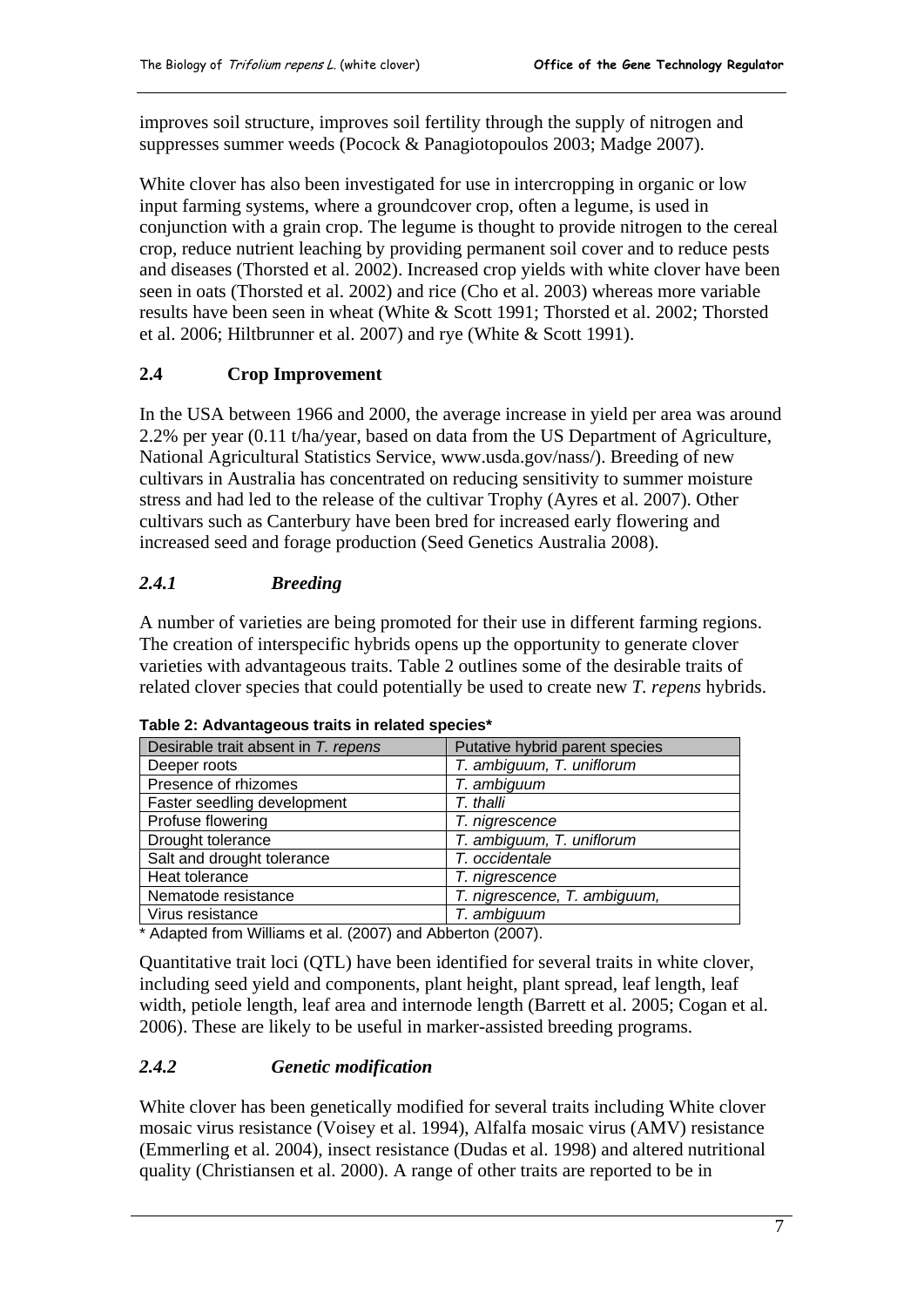<span id="page-11-0"></span>development including delayed leaf senescence, nutrient efficiency, aluminium tolerance and bloat safe lines (Anon. 2007a). However, there are currently no commercial approvals of GM white clover.

#### **SECTION 3 MORPHOLOGY**

#### **3.1 Plant morphology**

White clover is a prostrate legume and tends to be a short-lived perennial but can behave as an annual under moisture stressed conditions (Hutchinson et al. 1995).

The basic structural component of a mature white clover plant is the stolon (an above ground creeping stem with roots at the nodes). The stolon consists of a series of internodes separated by nodes. Each node bears a trifoliolate leaf, two root primordia and, during vegetative growth, an axillary bud which is capable of growing into a lateral stolon. If the node comes into contact with moist soil, adventitious roots may form from the root primordia closest to the ground (Thomas 1987b). The primary root is a shallow tap root with small crowns, which may grow to about one metre (Smoliak et al. 2008).

A 10-week-old seedling consists of a central primary axis of stem and root from which several secondary stolons can grow forming a branched network radiating from the initial seedling. When the primary root dies off, the lateral stolons are nutritionally supported by adventitious roots and become independent plants. The development and establishment of new stolons from the tips of the plant is continuous and older tissue gradually dies off (Thomas 1987b).

Leaf size is highly dependent on type and cultivar of white clover as well as environment, ranging from very small (leaflets less than 1 cm long) in prostrate short petioled types to large (leaflets more than 2 cm) in the more erect, longer petioled types. The cultivars Waverly, Haifa, Quest, and Will Ladino are deemed to have large leaves, while Prestige has small leaves and Tribute intermediate sized leaves (Anon. 2007d; Anon. 2007e; Anon. 2007f; Anon. 2008b). The trifoliate leaves on stolons are arranged alternately and tend to be attached to the side of the stem relative to the surface of the ground. Leaflets are generally elliptical, egg-shaped or heart-shaped with minute serrate margins and are uniformly green or patterned with whitish Vshaped marks and/or purplish colourations (Thomas 1987b).

#### **3.2 Reproductive morphology**

Flowers are produced from active apical buds. Each bud can contain up to seven developing leaves but not necessarily with an associating flower head. There may be two to three leaves between flowers (Anon. 2005c). Inflorescences are globular racemes and are supported by long peduncles. Each inflorescence consists of 20-40 florets which are white and commonly tinged with pink. Up to 3-4 seeds per pod can be produced after pollination. The seeds are smooth, heart-shaped and range in colour from bright yellow to yellowish brown, and darken with age (Frame 2003).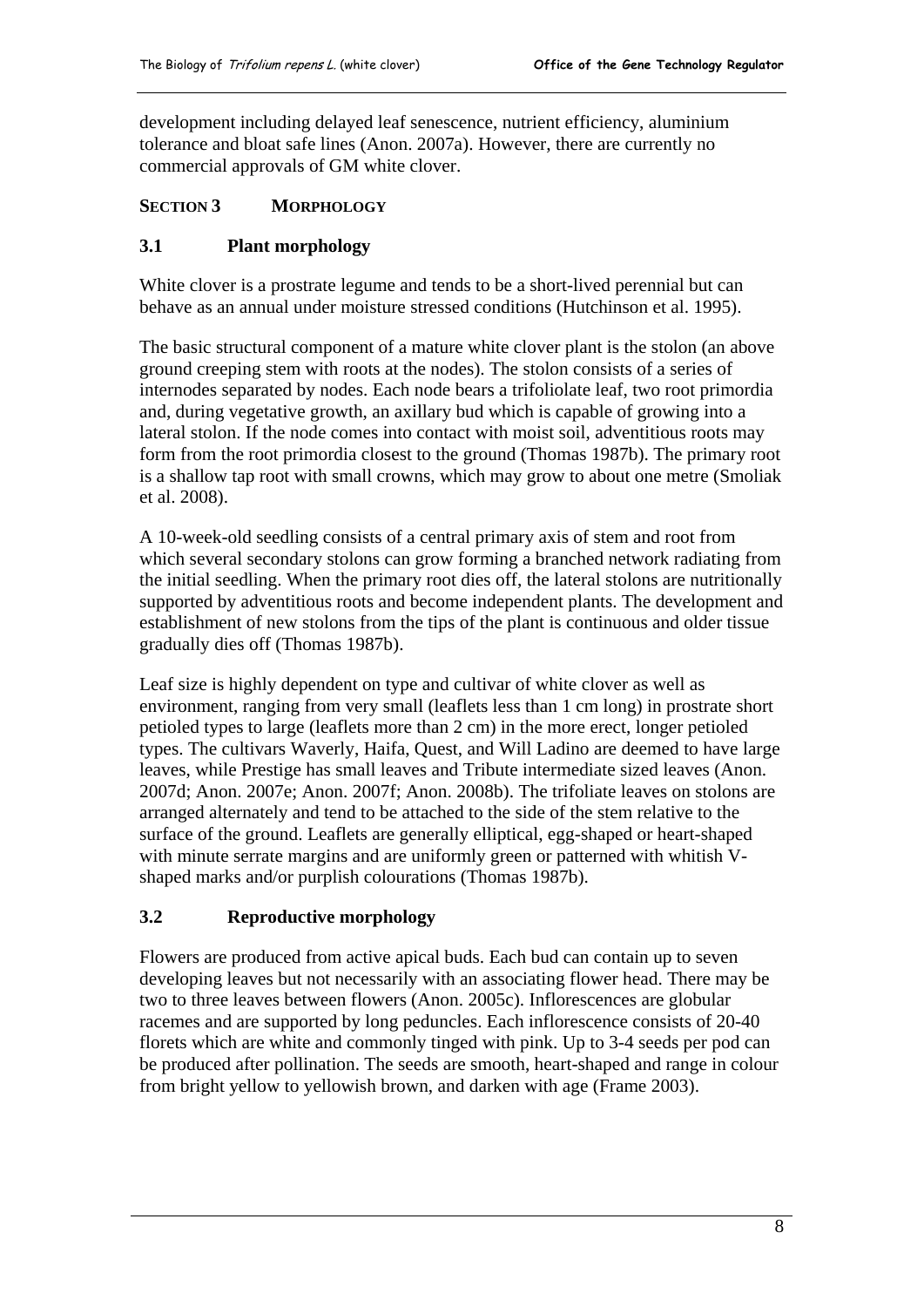#### <span id="page-12-0"></span>**SECTION 4 DEVELOPMENT**

#### **4.1 Reproduction**

White clover possesses two complementary mechanisms of reproduction: regeneration by seedling recruitment and vegetative perennation through the stolon system (Lane et al. 2000). The primary adoption of either one of these mechanisms depends on the influence of the environment on stolon survival. For example, in the cool temperate regions of the UK, reproduction of white clover from seed is rare, and stolon growth is the main means of reproduction. In subtropical environments, stolon survival is less common and instead white clover persists through seedling regeneration (Archer & Robinson 1989). There is an inverse relationship between stolon branching (and hence persistence) and flowering vigour. Therefore, profusely flowering white clover tends to have fewer stolons and has the potential to produce a large number of seeds (Thomas 1987a). The persistence of white clover from one growing season to the next is influenced by the strength of its flowering (Thomas 1987a).

# *4.1.1 Asexual reproduction*

White clover is capable of vegetative reproduction through the generation of stolons. The stolon has two nodal root buds from which roots grow if they come into contact with moist soil. Further branching occurs at the lateral buds. Each growing tip has an apical bud from which leaves, flowers and lateral buds form. When the older stolons die the nodal roots support the new growing tips (Anon. 2005c).

# *4.1.2 Sexual reproduction*

White clover is capable of sexual reproduction through flowering and seed production when environmental conditions are not favourable for vegetative reproduction. Unfavourable environmental conditions that encourage sexual reproduction include drought, cultivation or overgrazing (Archer & Robinson 1989). As a result, sexual reproduction is an important survival strategy for white clover (Archer & Robinson 1989).

Many factors influence flowering, including genotype, photoperiod, temperature, nutrition, grazing management and the amount of moisture in the soil (Lane et al. 2000). Flower development requires the appropriate amount of light and light intensity; abortion of flower formation can occur when days are short and light intensity is low. White clover is generally regarded as a long-day plant (LDP), with inflorescence development also strongly influenced by low temperatures. However, the relative importance of these two factors depends on the geographical origin of cultivars. For example, plants with high latitude origin are more sensitive to longdays, while plants of low latitude origin are more sensitive to low temperatures (Thomas 1987a).

The rate of flower emergence is dependent on the rate of leaf emergence from the apical bud (Thomas 1987a). Under normal conditions, the time of full flower emergence from the appearance of the first leaf is about nine weeks, with one leaf emerging per week (Anon. 2005c). White clover produces flowers from the axillary buds at the nodes, with each flower being made up of 20-150 florets (Lane et al.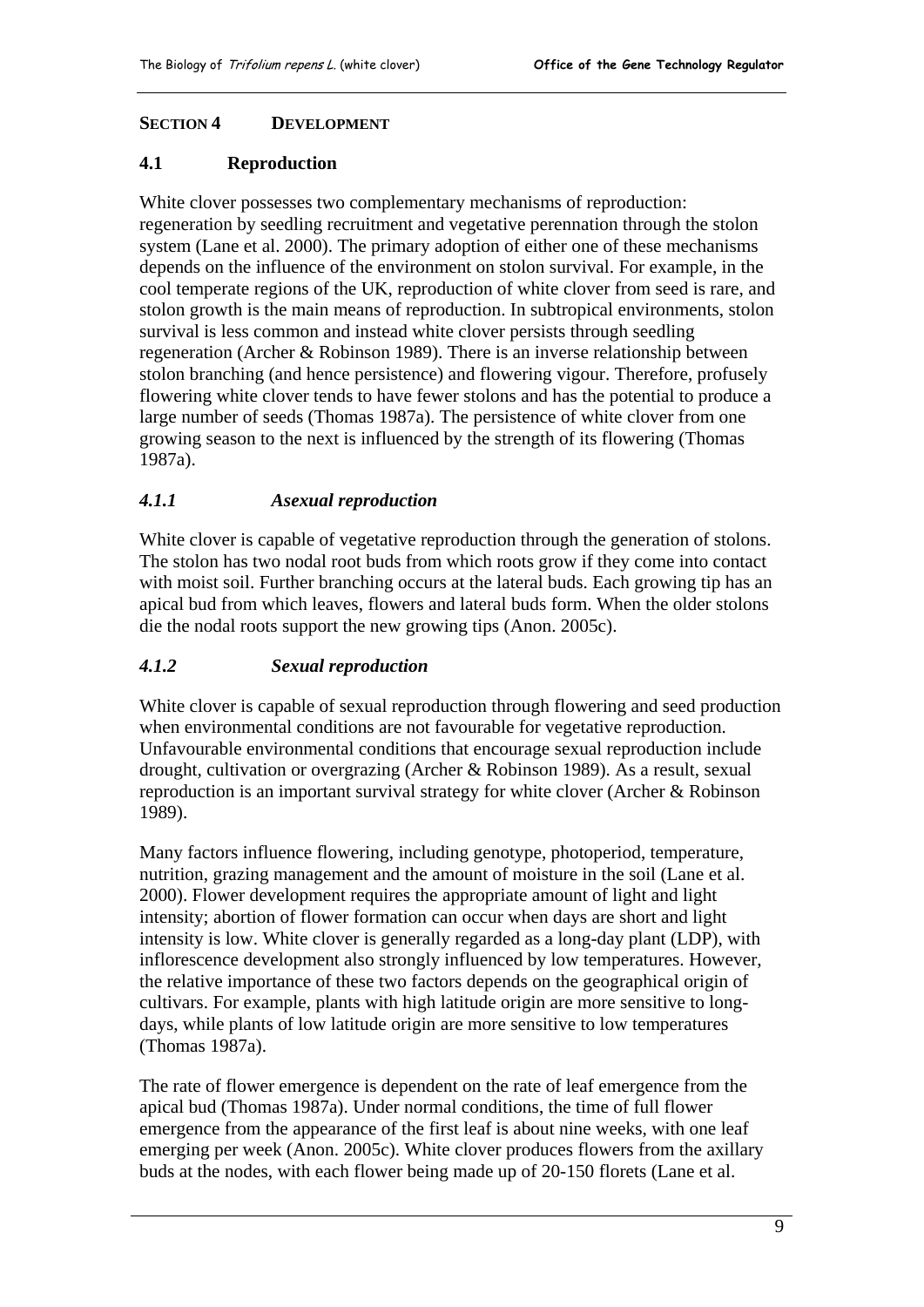<span id="page-13-0"></span>2000). Each flower head can produce between 100 and 200 ovoid-truncate seeds (Riffkin et al. 2005).

#### **4.2 Pollination and pollen dispersal**

As white clover is predominantly self-incompatible (see Section 1 for details), cross−pollination is essential for significant seed set. Because white clover pollen is not easily dispersed by wind and any airborne pollen does not result in effective pollination, insect pollinators are normally required to transfer pollen between individual clover plants. In Australia, the honey bee (*Apis mellifera*) is the most important pollinator of white clover. A study in western Victoria recorded that 88% of insect visits to white clover flowers were made by honeybees, with the next most common visitors being native bees (*Lasioglossum* sp., 4.3%) and blowflies (Calliphoridae, 3.5%) (Goodman & Williams 1994). The same study found that excluding insect pollinators from white clover resulted in a 30-fold reduction in seed set. *Diptera* (flies) and *Lepidoptera* (butterflies and moths) may visit flowers but are not effective pollinators (reviewed by Harris 1987).

Bees are attracted to the nectar produced by the flower (Anon. 2005c). Cool temperatures, below 18ºC, reduce the nectar flow and thus bee attraction which results in a reduction in pollination activity. Nectar flow and pollen viability are also reduced in periods of water stress. However, a certain amount of stress can reduce vegetative bulk, which in turn may encourage an increase in bee activity leading to increased seed set (Anon. 2005c).

Self-pollen is always present by the time a pollinator visits the flower (possibly up to 50% saturation of the stigma) but self-incompatibility normally prevents selffertilisation. Additionally, self-pollen that has not been deposited by bees may have inadequate contact with the stigma for pollen germination and fertilisation to occur. Seed set can be increased by artificially pollinating florets by hand pollination or rubbing the flower heads together to promote some selfing, as mechanical damage has been shown to be important in stimulating pollen germination (Harris 1987). There is evidence that bees improve the efficiency of pollen deposits and several visits by bees to a floret maximises pollen tube access to ovules (over 90%) (Rodet et al. 1998). In a report where inflorescences had an average of 54.9 florets, an average of 22.4 florets contained seeds, which represented 86% of florets that had been probed by a bee (Michaelson-Yeates et al. 1997).

Although honey bees can travel up to 10 km and distances of 2.5 km are regularly recorded (Beekman & Ratnieks 2000), when there is an abundant nectar source, the forage area is a lot smaller (Williams 2001). In a study of honey bee foraging on white clover, 60.9% of flower heads visited were within 10 cm of the previous head visited and only 13.6% were beyond 25 m (Weaver 1965). It has been reported that when a bee visits a pollen donor, that particular pollen is deposited on the next 15 to 20 inflorescences visited and then sporadically up to the  $50<sup>th</sup>$  inflorescence (Marshall et al. 1999). Bees have been reported to visit an average of 2.5-3.5 white clover florets per inflorescence (Weaver 1965; Michaelson-Yeates et al. 1997) and generally the pollen most effective in fertilisation comes from the last pollen donor visited by the bee (Michaelson-Yeates et al. 1997).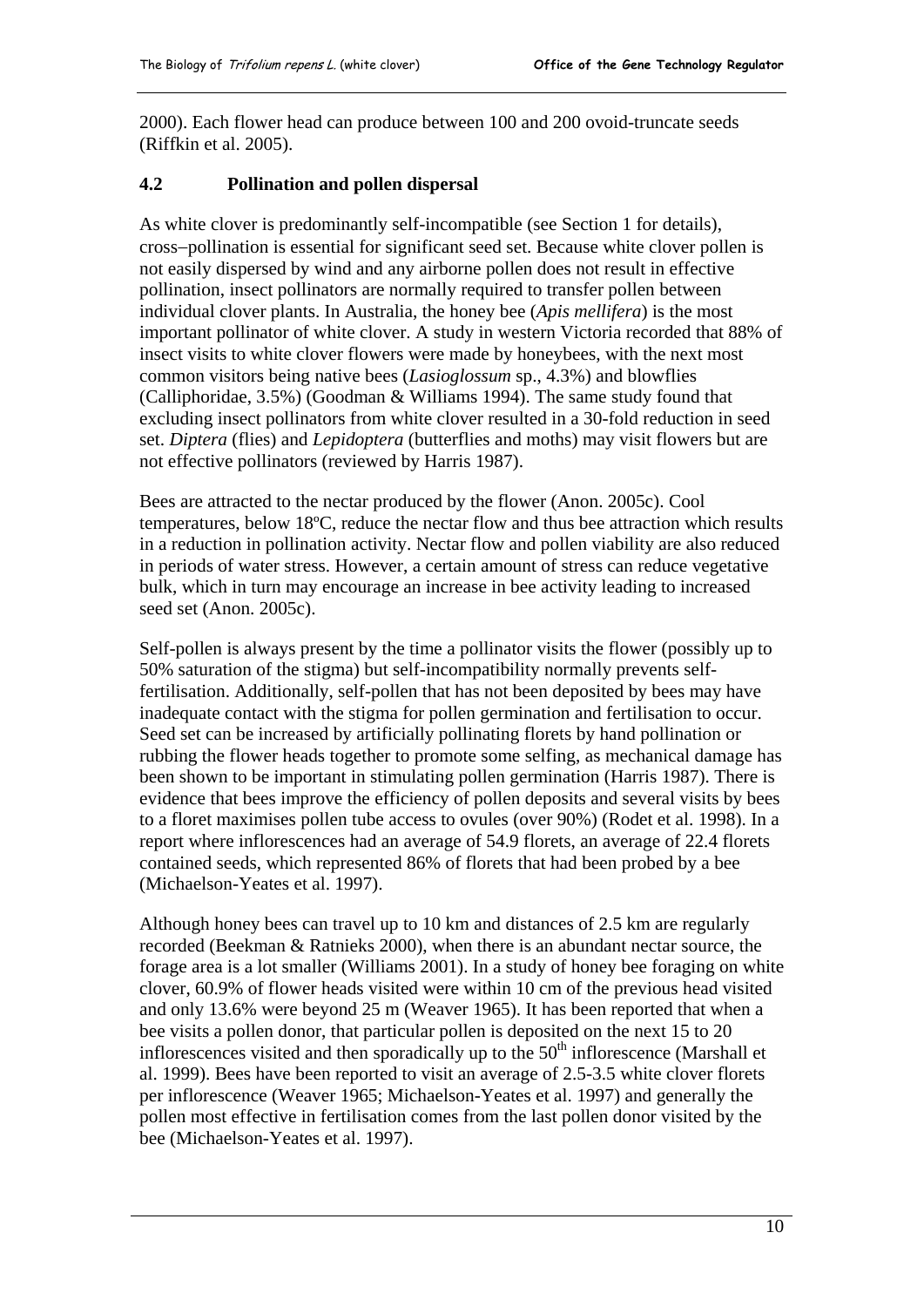<span id="page-14-0"></span>Glover (2002) reviewed factors contributing to gene flow in Australian crops, and listed several factors contributing to the likelihood of gene flow. After considering that white clover is out-crossing and bee-pollinated, important factors contributing to cross-pollination between two flowering white clover plants include: the separation distance and relative plot sizes of donor and receptor plants; environmental factors affecting bee activity; availability and attractiveness to bees of other flowers; factors contributing to successful pollination such as presence of competing pollen and pollen viability. Pollen biology is an important component in the assessment of potential for gene flow, and in the evaluation of a need for and the type(s) of pollen confinement strategies such as buffer rows or isolation distances.

There are a number of reports of outcrossing rates for white clover in the scientific literature. Any differences are likely to be due to the cultivars used, experimental design, differences in the size of the pollen source and pollen sink and their spatial arrangement, local topology and environmental conditions (Eastham & Sweet 2002). Pollination rates of 50% were measured between two adjacent blocks of white clover plants at 0.75 m, dropping to approximately 10% at 4.5 m apart (Marshall et al. 1999). Clifford et al. (Clifford et al. 1996) studied gene flow in white clover over two seasons, reporting 0.7% and 1.3% of seed was produced by cross-pollination at 2 m from a pollen source. At 10 m, these figures had dropped to 0.02% and 0.04%. Another study on white clover similarly reported outcrossing rates of 0.68% and 0.02% at 2 and 10 m, respectively (Woodfield et al. 1995). These authors concluded that an isolation distance of 100 m is adequate to minimise gene flow.

Pollen viability is thought to be high. Long term viability of white clover pollen when carried by bees is unknown, although the pollen remains viable for at least 60 mins in a sucrose solution (Erith 1924 as cited in Thomas 1987a).

Separation distances are used for commercial seed production to maintain varietal purity. In the USA, general clover standards for fields of less than 2 ha require an isolation distance of 274 m for foundation seed (maximum 0.1% contamination with other varieties permitted), 137 m for registered seed (maximum 0.25% contamination with other varieties permitted) and 50 m for certified seed (maximum 1.0% contamination with other varieties permitted) (Association of Official Seed Certifying Agencies 2003). In Europe, an isolation distance of 200 m is required (for fields of 2 ha or less) for basic legume seed, or 100 m for certified seed, with half these distances applicable to fields greater than 2 ha (OECD 2008). OECD standards for legumes are consistent with South Australian white clover standards (Smith & Baxter 2002) and the New Zealand seed standards for legumes (MAF Biosecurity 2007).

#### **4.3 Fruit/seed development and seed dispersal**

Seed development from pollination to full ripening takes  $26 \pm 5$  days. Seed first starts becoming viable at about day 10 with approximately 90% of seed viable by day 15. The seeds are contained within a 4-5 mm seed pod (Anon. 2008a). The seed is shed once maturity is reached (Harris 1987). Under permanent pasture, seeds are confined largely to the top five centimetres of soil (Hyde & Suckling 1953).

Components that affect seed yield include the number of flower heads per unit area, the number of florets per flower head, number of seeds per floret, and the weight of ripe seeds. Each of these components are dependent on environmental and developmental factors and genotype (Thomas 1987a; Marshall 1994). For example,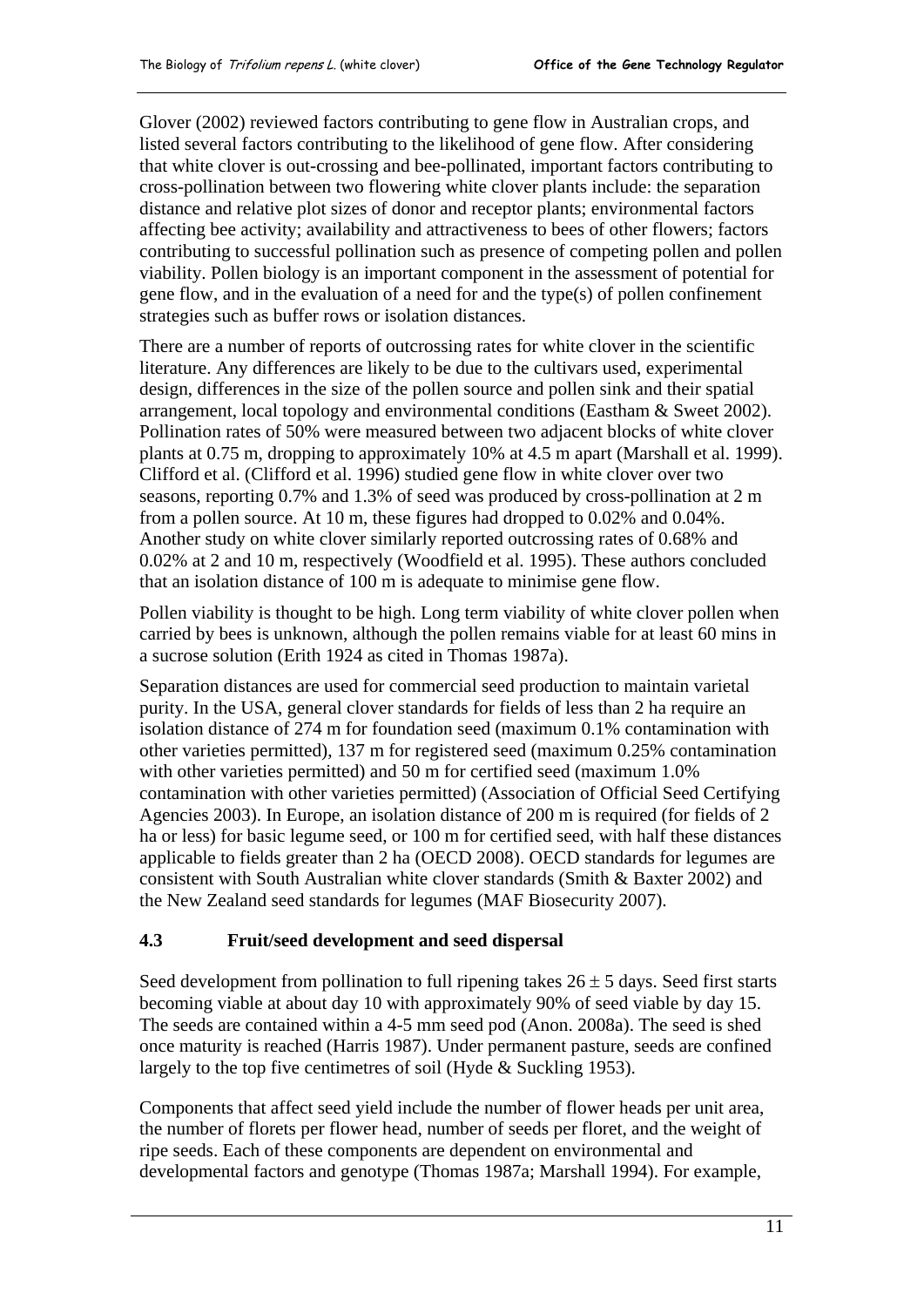<span id="page-15-0"></span>cold temperatures at flowering increase pollen sterility, high temperatures increase bee foraging and hence increase pollination, increased ovule age at pollination decreases seed set, long day length decreases flower initiation and close grazing during spring minimises stolon shading and can lead to high seed production (Thomas 1987a; Jakobsen & Martens 1994). In general, seed set decreases with decreasing temperatures. Interestingly, seed set is not influenced by pollen age (up to 5 days after anthesis) (Jakobsen & Martens 1994) and it appears that failure of high seed yield is not a result of inadequate pollination or the self-incompatibility system (Cowan et al. 2000).

White clover seeds can be dispersed long distances by human activities and through the digestive tract of birds and grazing animals. Alternatively, short distance dispersal may occur by dehiscence, stock trampling, worms, ants, and to a small extent by wind. Seeds can remain viable after passing through the digestive tracts of sheep, cattle and goats several days after consumption (Suckling 1952; Yamada & Kawaguchi 1971; Yamada & Kawaguchi 1972). Viable white clover seed can also be recovered from birds such as sparrows, pigeons, pheasants and rooks (Krach 1959), and it is eaten by species including crimson and Adelaide rosellas (*Platycercus elegans*) and galahs (*Elophus roseicapilla* syn. *Cacatua roseicapilla*) (Tracey et al. 2007) . However, white clover seed is thought to be relatively unattractive to birds due to its very small size. Ingestion of white clover seeds by earthworms does occur and viable seed is found in worm casts (McRill & Sagar 1973). Distribution by common Australian animals and birds has not been studied. However, ants have been shown to carry white clover seeds in Australian pastures (Campbell 1966).

#### **4.4 Seed dormancy and germination**

Mature white clover seed can be either 'soft' (ie permeable to water and able to germinate readily) or 'hard' (impermeable to water leading to delayed germination); the ratio is dependent on the conditions under which they ripen. If the seed ripens under dry conditions then nearly all seed is in the dormant hard condition, whereas under moist conditions the seed will immediately be able to germinate (Harris 1987). One study which ripened seed under five different relative humidities found that seeds ripened at 70% relative humidity were all soft whereas at 30% relative humidity most were hard indicating a high negative correlation between moisture content of the seed and duration of impermeability (Hyde 1954). In general, most naturally reseeded white clover seed is hard (Harris 1987). Under very humid conditions vivipary has been observed in white clover, where seed germinates on the dried flower heads with little or no dormancy period (Majumdar et al. 2004).

Longevity of white clover seed is highly dependent on the level of hard seed and is influenced by levels of aeration and temperature. Under New Zealand conditions, a five year break from white clover cultivation coupled with either annual cultivation or herbicide treatment is successfully employed in 90% of cases when white clover cultivars are changed for seed production, reducing the volunteer plants to less than 1 per 10 m<sup>2</sup> (Clifford et al. 1990; Clifford et al. 1996). In general, viability is retained for longer at low temperatures. Without active control, viability of hard seed in various undisturbed soil conditions has been shown to be reduced to 1% after 20 years (Lewis 1973) and there are rare reports of white clover seed being viable for longer than 20 years (Harris 1987).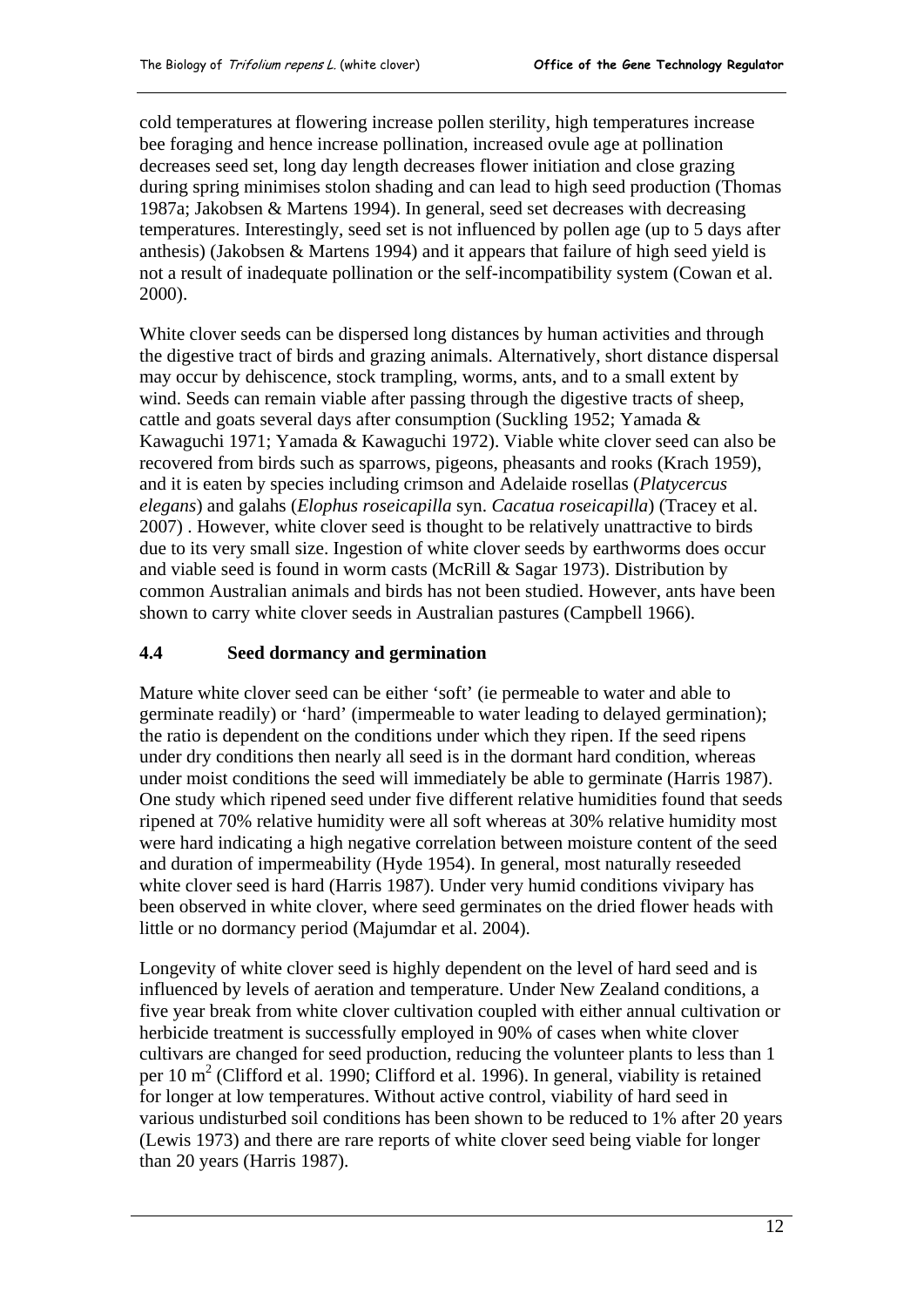<span id="page-16-0"></span>The breaking of seed dormancy is again dependent on the cultivar (adaptability) and environment, and scarification may be required for some white clovers (Harris 1987). Germination of seed occurs in winter and spring and timing is dependent on environmental conditions (Archer & Robinson 1989). Ideally, scarification, preexposure to low temperatures (less than 15°C) and adequate levels of moisture will ensure maximum germination of white clover seeds. The maximum growth rate of white clover plants occurs at about 24°C but is very similar between 18°C and 30°C (Harris 1987).

# **4.5 Vegetative growth**

As discussed in Sections 3.1 and 4.1.1, white clover is capable of vegetative reproduction through the generation of stolons and stolon growth and survival has been shown to be vital as a regenerative strategy for white clover in determining the persistence of white clover in pastures (Hutchinson et al. 1995). Stolon growth ensures that the white clover plant persists as a perennial. As discussed earlier, a branched network of stolons radiates out from the primary plant and each stolon establishes itself as an independent plant (Thomas 1987b). Vegetative spread by stolon formation has led to patches of clonal white clover up to 2 m wide in sand dunes in Scotland (Harberd 1963), although this spread does depend on the availability of areas of bare ground (Clatworthy 1960 as cited in Harris 1987). Drops in soil moisture lead to a decline in white clover mass but once soil moisture conditions improve in cooler months, surviving stolons resume growth. Maximum growth potential of white clover is only achieved by stolon survival as seedling growth is slow and variable (Archer & Robinson 1989). White clover differs from red clover and alfalfa in that it is capable of continuous leaf generation (Anon. 2005a).

Branching of stolons occurs at the lateral buds. The apical bud at the growing tip of the stolon is where the leaves, flowers and lateral buds form. More branches produce more growing tips thus more laterals, leaves and subsequently flowers. Branching from the lateral buds is stimulated by the formation of nodal roots and light. Conversely, shading and a lack of nodal development reduce branching (Anon. 2005c).

The cultivar characteristics determine the height, leaf and flower size of the plant. Large apical buds also produce larger leaves, usually earlier in the growing season. Towards the end of the growing season, leaf and flower size decreases (Anon. 2005c).

# **SECTION 5 BIOCHEMISTRY**

#### **5.1 Toxins**

White clover is not a pathogen and is not capable of causing disease in humans, animals or plants. However, white clover can potentially be toxic to grazing animals if ingested in large quantities or under particular situations because of the presence of toxic and anti-nutritional compounds.

# *5.1.1 Bloat*

Some legumes including white clover can cause bloat in ruminants. Bloat occurs if foams containing gases form and stabilise in the rumen during microbial fermentation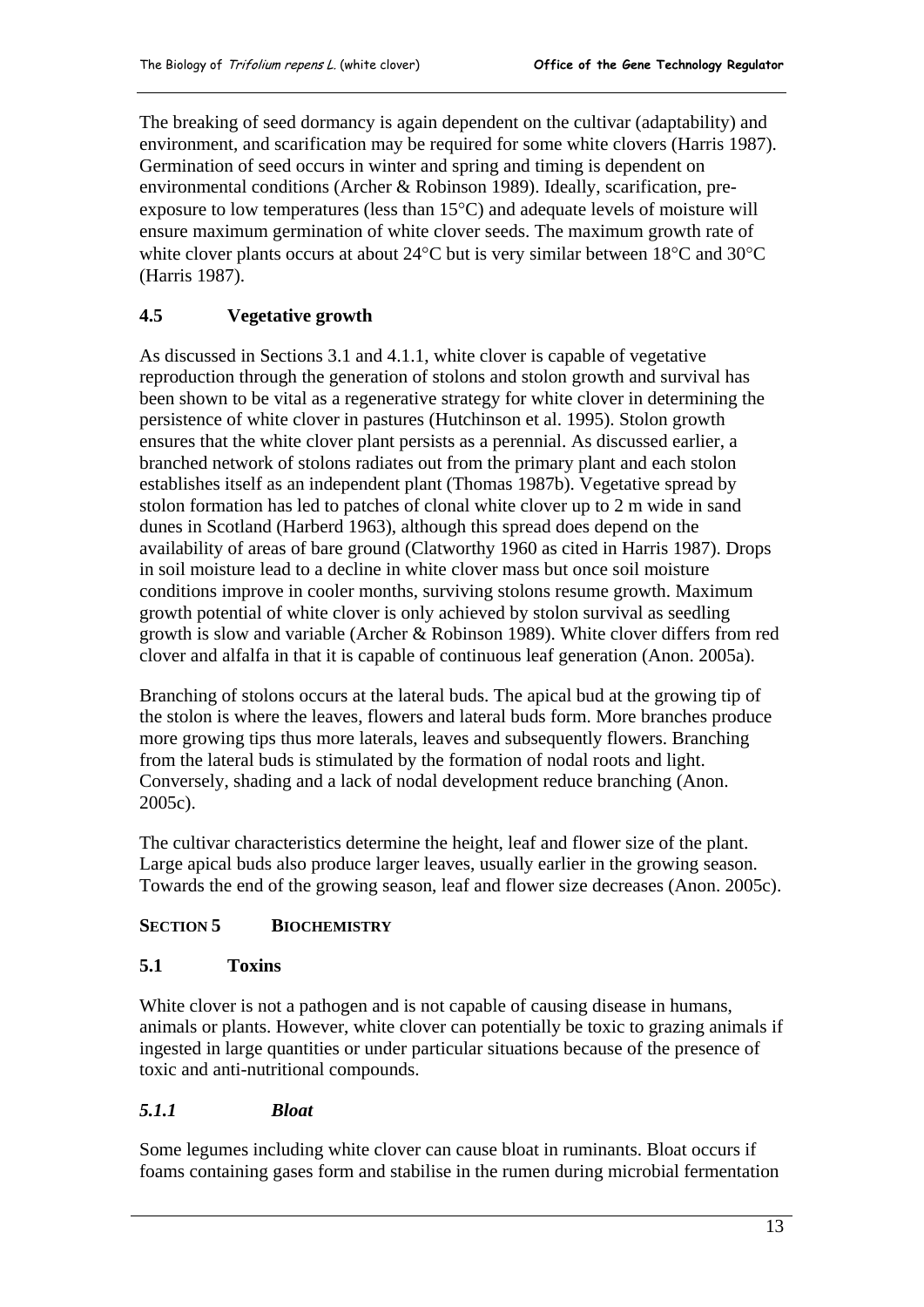<span id="page-17-0"></span>leading to respiratory and circulatory malfunction. Ingestion of foliage containing high levels of starch and carbohydrates may promote bloat, and saponins, colloidal particles, and soluble proteins present in white clover may all play a role in bloat (Hart 1987; Lane et al. 2000).

# *5.1.2 Cyanogenesis*

Cyanogenesis is the release of hydrogen cyanide from damaged plant tissue. White clover is polymorphic for cyanogenesis and therefore populations can be composed of both acyanogenic and cyanogenic individuals. White clover plants that are cyanogenic contain the cyanogenic glucosides laminarin and lotaustralin and the enzyme linamarase which is responsible for hydrolysing cyanogenic glucosides and releasing hydrogen cyanide (Hart 1987). The cyanogenic phenotype is dependent on two complimentary dominant genes; one which determines the production of cyanogenic glucosides and the other which determines the production of linamarase (Collinge & Hughes 1984; Hart 1987). Levels of cyanogenic activity differ among cyanogenic plants and, although this variation does have a heritable basis, it also can be influenced by other factors such as light intensity, plant maturity, temperature, moisture stress and phosphorous application (Vickery et al. 1987).

The level of the glucosides in the foliage may be sufficiently high for grazing animals to suffer from direct cyanide poisoning but the risk of this is low. However, cyanide metabolites interfere with selenium metabolism which in turn causes problems in ruminants. Highly cyanogenic white clover has been implicated in nutritional myopathy, a muscle wasting condition of young rapidly growing animals, from exposure to highly cyanogenic forage during pregnancy (Lehmann et al. 1991; Gutzwiller 1993). High levels of cyanogenesis may also increase the risk of goitre formation in ruminants such as sheep depending on body iodine reserves (Gutzwiller 1993). It is recommended that only white clover with levels of less than 700 μg hydrogen cyanide/g dry matter be used to ensure limited disruption to selenium metabolism (Lehmann et al. 1991). The white clover plants benefit from limited levels of cyanogenesis by having increased resistance to insect herbivory and increased seedling establishment (Pederson & Brink 1998).

# **5.2 Allergens**

The pollen and foliage of white clover are described as suspected allergens in unsubstantiated reports found during web searches, and specific white clover pollen allergy tests are reportedly available internationally. However, a search of medical literature for references to white clover allergenicity (PubMed, September 2008) found only one report of a single subject showing an eczematous skin reaction to patch testing with white clover leaves (Jovanovic et al. 2003).

#### **5.3 Other undesirable phytochemicals**

Levels of phytoestrogens, including isoflavones (Genistein, daidzein, formonontein, biochanin-A) and coumesterol produced by other clovers are associated with reproductive problems in female cattle and sheep (Adams 1998), but there have been only sporadic reports of these conditions being linked to white clover (Wright 1960). In white clover, levels of phytoestrogens are low (0.01%-0.06% of dry matter). Formononetin comprised 90-95% of the total estrogenic isoflavones, with small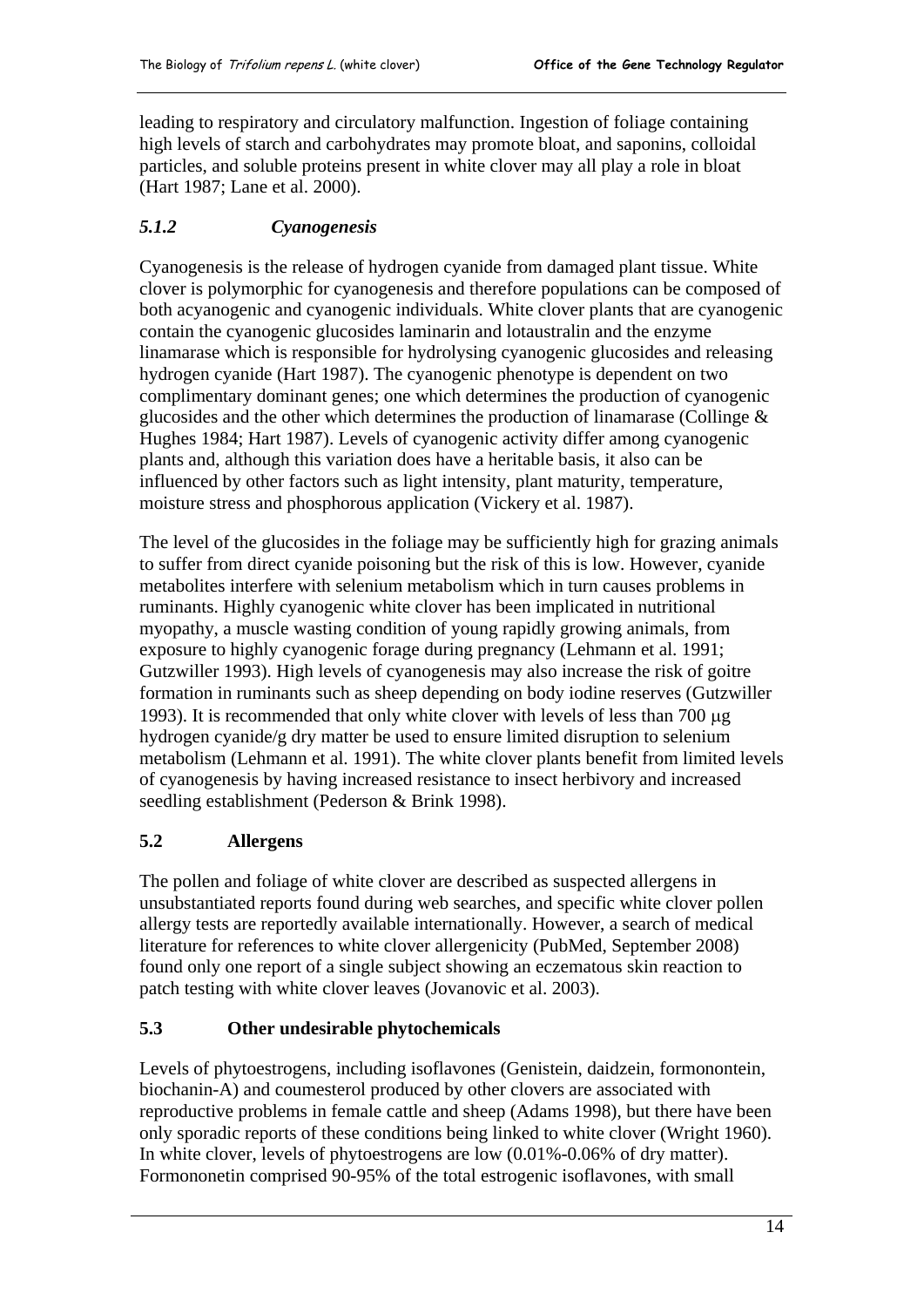<span id="page-18-0"></span>amounts of genistein detected (Saloniemi et al. 1995). Coumestrol, an oestrogenic flavonoid, is present in white clover and can interfere with reproduction or have a growth enhancing effect on foetuses (Saloniemi et al. 1995). Most white clover cultivars have little oestrogenic activity, although fungal infection has been shown to increase levels of coumestans and produce detectable effects in mice (Wong et al. 1971).

# **5.4 Beneficial phytochemicals**

White clover is high in protein and minerals (Table 3). It contains 22-28% crude protein, 2.7-3.3% crude fat, 9.4-11.9% ash, 6.6-7% lignin and a crude fibre content of 15.7-21.1% (Anon. 2005a). It is deemed more digestible than other temperate forage legumes and therefore the ingested nutrients can be used more efficiently. Tannins accumulate in the flowers of white clover but not in the leaves or stolons (Anon. 2005a). As animal forage, white clover functions optimally as a 10-20% component when grown in conjunction with other grasses (Anon. 2005a).

| <b>Chemical constituent</b> | Content range (g/kg DM)  |
|-----------------------------|--------------------------|
| Nitrogen                    | 26.6-5.3                 |
| Phosphorus                  | $1.9 - 4.7$              |
| Potassium                   | 15.4-38.0                |
| Magnesium                   | $1.4 - 4.8$              |
| Sulphur                     | $2.1 - 4.3$              |
| Calcium                     | 12.0-23.1                |
| Sodium                      | $0.5 - 4.6$              |
|                             | Content range (mg/kg DM) |
| Iron                        | 102-448                  |
| Molybdenum                  | $1.3 - 14.2$             |
| Manganese                   | 40-87                    |
| Copper                      | $5.4 - 9.7$              |
| Zinc                        | 22-32                    |
| Boron                       | $26 - 50$                |

**Table 3. White clover mineral composition \*** 

\* data compiled from OECD (Anon. 2005a) and Frame and Newbould, 1986, Frame 2003

#### **SECTION 6 ABIOTIC INTERACTIONS**

#### **6.1 Nutrient requirements**

White clover requires good levels of nitrogen, sulphur, potassium and molybdenum especially when grown with other grasses. High levels of nitrogen can inhibit white clover growth (Anon. 2008b).

#### **6.2 Temperature requirements and tolerances**

The soil temperature should ideally be above 10ºC, with the maximum growth of white clover occurring between 18 and 30ºC. High temperatures in the first months of growth can also limit establishment. Sensitivity to temperature can be somewhat cultivar dependent (Anon. 2008b). In cooler climates, white clover tends to exist as a perennial/biannual while in the warmer climates it exists as an annual.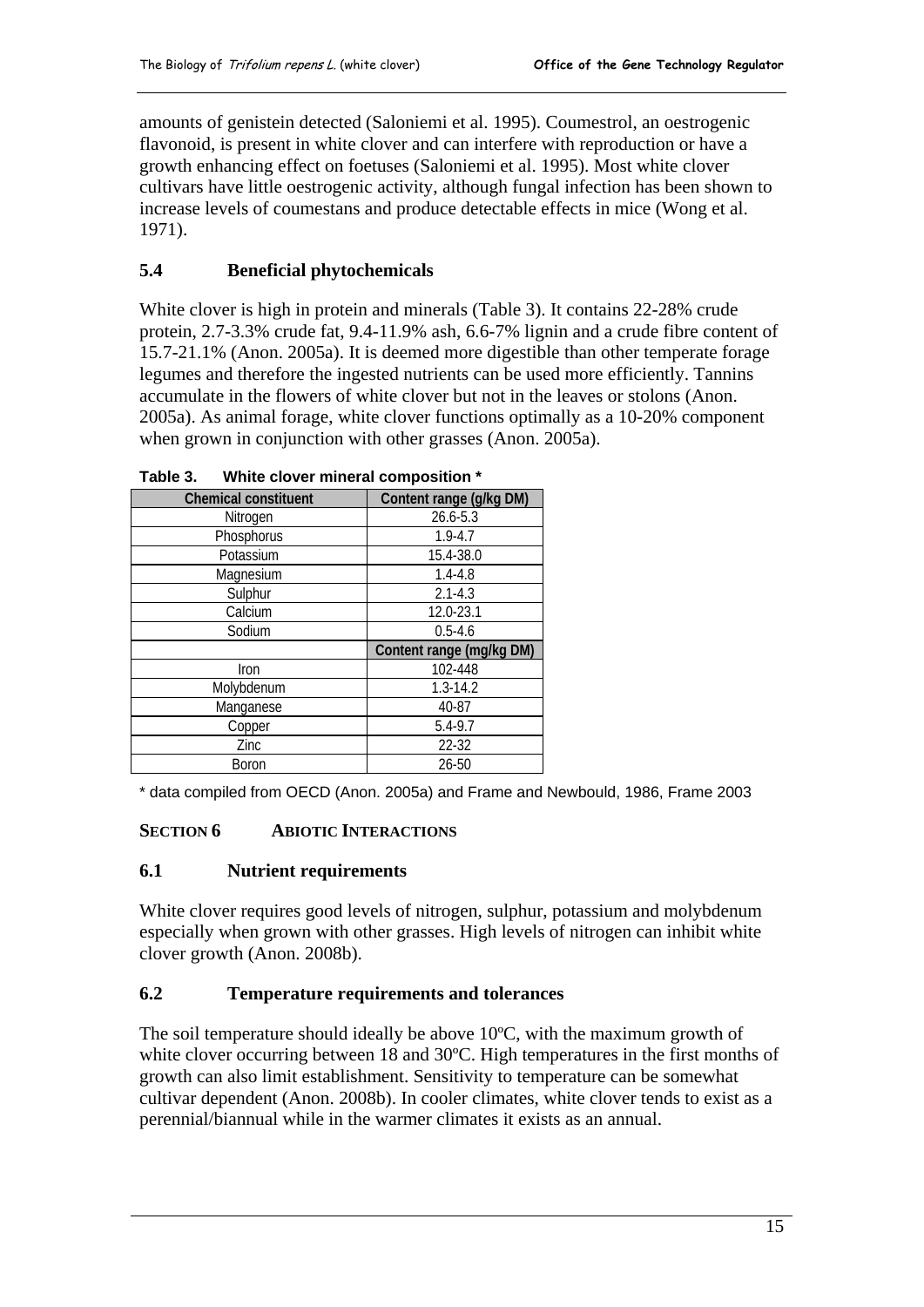#### <span id="page-19-0"></span>**6.3 Water use efficiency**

White clover is intolerant to long periods of waterlogging and is sensitive to drought (Anon. 2008b). Unlimited water supply can lead to excess leaf development resulting in a shading canopy. This, in turn, can lead to ovule abortion, a late maturing crop and infection by fungal diseases. Tolerance to drought depends somewhat upon cultivar and on whether the crop is grown as fodder or for seed production. Severe water deficit affects vegetative and reproductive growth/processes, but moderate water deficit enhances some (Bissuel-Belaygue et al. 2002a; Bissuel-Belaygue et al. 2002b). However, inadequate water will result in a reduction in the number of stolons produced per plant as well as phytomers (structural subunit made up of a leaf, an internode, a node and an axillary bud) per stolon (Bissuel-Belaygue et al. 2002a).

#### **6.4 Other tolerances**

Grazing/cutting can be detrimental to white clover although some cultivars (eg Tribute) can be more persistent under hard grazing. White clover does not grow well in shady conditions and, although it can adapt to shade, the adaptation is more successful if it occurs gradually. Moderate to hot fires will kill or severely thin white clover, and as white clover does not bury its seed, the recovery after fire can be patchy and depends on the growth stage of the plant (McGowen 1997).

White clover seeds are small and have low reserves for sustaining seed development, and sowing too deeply or in compacted soil can have adverse effects on germination and establishment (Murray & Clements 1993). White clover does not tolerate soil that is too acid or too alkaline, it performs optimally in soils with a pH range of 5.6-6.5 (in water) (Anon. 2008b).

#### **SECTION 7 BIOTIC INTERACTIONS**

#### **7.1 Weeds**

Six main problems as a result of weed infestations in commercial white clover production have been identified: a reduction in seed yield through competition with weeds for water, nutrient and space availability; contamination of seed resulting in rejection from certification; rejection from overseas markets; cost associated with herbicide application; possible development of resistance to the herbicides; chemical and herbicide use can potentially lead to environmental and social problems (Riffkin et al. 2005).

Grower groups have identified four major weed species that are problematic in the clover seed production industry (Riffkin et al. 2005) and these are discussed below.

Annual ryegrass (*Lolium rigidum*) has been found to be particularly difficult to control in 4-5 year old stands of clover. Effective control methods include grazing regimes and application of herbicides such as trifluralin, metolachlor, glyphosate, imazethapyr, carbetamide and clethodim.

Sowthistle (*Sonchus oleraceus*) is a late season germinating weed and is a problem in 2-3 year old stands, especially since it overlaps with white clover flowering, making herbicide or control through grazing difficult. The infestations are worst in bare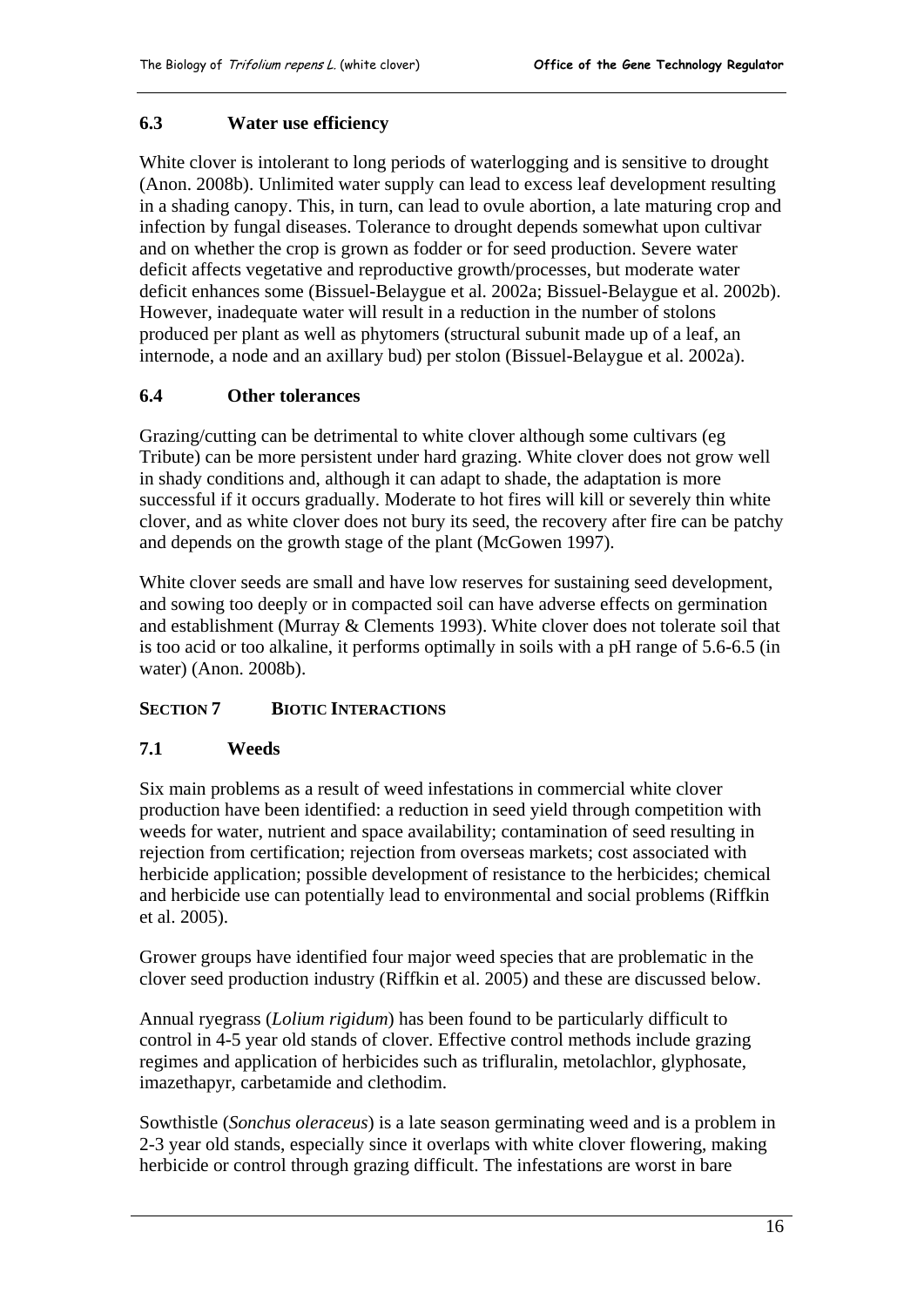<span id="page-20-0"></span>patches, header rows and on heavy soils. Some effective herbicides include simazine, paraquat, diquat, 2,4-D ester and diflufenican (Riffkin et al. 2005).

Maltese cockspur (*Centaurea melitensis*) is a problem mainly in the first year of clover crops. It favours cultivation and heavier soil types. Late germination results in an overlap in flowering with clover, resulting in contamination of clover seed and subsequent reduction of marketability. MCPA, glyphosate and clopyralid are some of the herbicides used as a control method.

Jersey cudweed (*Pseudognaphalium luteoalbum*), once established, can be very aggressive and has the ability to destroy a white clover stand by the third year. It initially establishes in bare patches on loam and heavier soils. It can also block machinery at the time of harvest. Paraquat, metribuzin, glyphosate and imazethapyr are some of the herbicides used to control the weed (Riffkin et al. 2005).

In general, white clover is not affected by herbicide treatments as they are usually preemergence treatments, however high rates of simazine and glyphosate can lead to a reduction in yield (Riffkin et al. 2005). Grower groups have been advised not to use glufosinate in white clover seed crops as it significantly reduces seed yield. The effectiveness of herbicide treatment varies with the farming practices, climatic factors and the presence of resistant weed populations (Riffkin et al. 2005).

# **7.2 Pests and pathogens**

Insects and other invertebrates, fungi and viruses can affect white clover. However, there is only limited knowledge about fungal, viral and nematode influences and their relative effects on productivity in pastures containing white clover (Jahufer 1991). Limitations of growth of white clover probably result from a complex interaction of one or more diseases with other constraints such as moisture stress, soil fertility, grazing pressure and competition (Latch & Skipp 1987). Pest and disease susceptibility is also dependent on the white clover cultivar. For example, the cultivar Haifa is particularly susceptible to infections by Cucumber mosaic virus, Alfalfa mosaic virus, *Sclerotinia* moulds and *Botrytis* moulds (Jahufer 1991). Furthermore, pest and disease problems depend on the region of Australia and the season. For example in West Gippsland, Victoria, lucerne flea is the major pest that attacks white clover in spring (Jahufer 1991).

#### *7.2.1 Insects and other invertebrate pests*

The range of invertebrate pests in Australia varies according to location and whether the white clover is used for seed production or grazing. Some important pests which affect the establishment of white clover in Australia include red-legged mite (*Halotydeus destructor*), blue oat mite (*Penthaleus major*), lucerne flea (*Sminthurus viridis*), corbies, pasture web worms and related caterpillars (*Oncopera* spp.), blackheaded pasture cockchafer (*Aphodius tasmaniae*), pink cutworm (*Agrotis munda*) and reticulated slug (*Deroceras reticulatum*). The main pests affecting white clover seed-crops include native budworm (*Helicoverpa punctigera*), clover casebearer (*Coleophora frischella*) and bluegreen aphid (*Acyrthosiphon kondoi*) (Berg 1993). Another pest that requires control and close monitoring is the pea aphid (*Acyrthosiphon pisum*) (Anon. 2007d; Anon. 2007e; Anon. 2007f).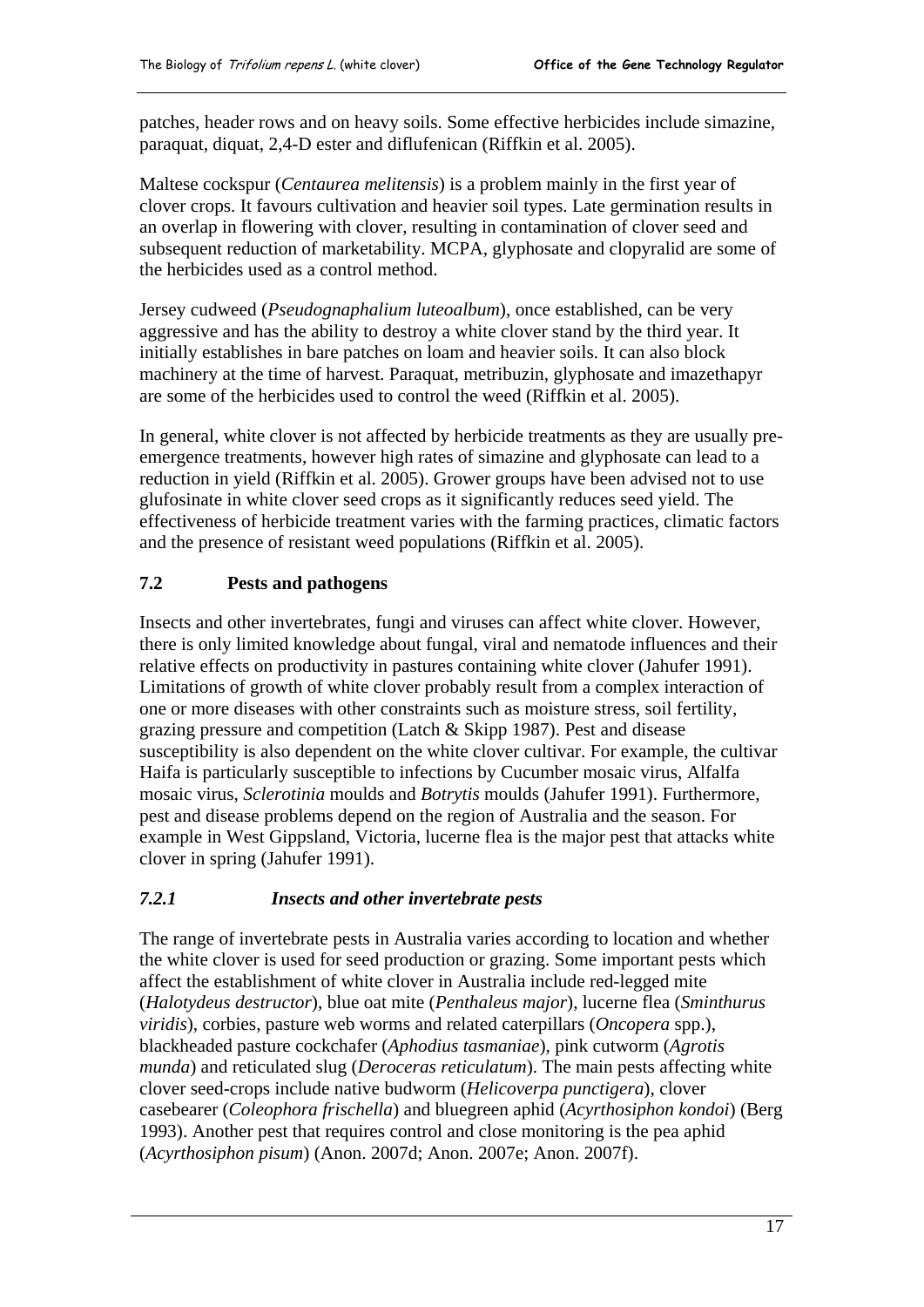<span id="page-21-0"></span>There is little information published on the economic impact of invertebrate pests on white clover productivity. The red-legged mite and lucerne flea may have the greatest impact on white clover productivity especially in the establishment of pastures in Victoria (Berg 1993). Short-lived insecticides such as organophosphate are the main chemicals used to control invertebrate pests in white clover (Berg 1993), and preplanting insecticide treatment of seeds can assist establishment and reduce plant losses due to attack of insects such as the red legged earth mite (Anon. 2008b).

Nematodes may significantly reduce white clover performance by reducing root growth and nitrogen fixation, and by stunting both leaf and stolon growth (Lane et al. 2000). Examples of nematodes found in white clover swards in the subtropics of Australia include the root-knot nematode (*Meloidogyne* spp.) the clover cyst nematode (*Heterodera trifolii*) and a free-living nematode (*Helicotylenchus dihystera*) (Zahid et al. 2001). Other nematodes that attack white clover include the stem nematode (*Ditylenchus dipsaci*), and root lesion nematodes. The cultivar Will Ladino has been developed to resist stem nematodes (Anon. 2008b).

# *7.2.2 Vertebrate pests*

As discussed in Section 4.3, white clover seed is eaten by a range of birds. Kangaroos, rabbits and possums are pests known to decrease yield of improved pastures and can be assumed to feed on white clover, although this is not specifically documented in the scientific literature.

# *7.2.3 Pathogens*

Fungal disease is associated with damage to taproots and stolons and can lead to the subsequent death of these structures. The fungus *Sclerotinia trifoliorium* causes clover rot and can have a great impact on white clover productivity. Outbreaks occur most years although the incidence and severity of the disease varies from year to year. Other minor fungal diseases include grey mould, which is caused by the fungus *Botrytis cinerea* and wart disease, which is caused by the fungus *Physoderma trifolii* (Clarke 1999b). Fungi that cause leaf spot diseases in white clover include *Leptosphaerulina trifolii* (Pepper spot), *Pseudopeziza trifolii* (Common leaf spot), *Cymadothea trifolii* (Black/Sooty spot), *Stemphylium spp.* (Stemphylium leaf spot), *Stagonospora spp.* (Stagonospora leaf spot), *Peronospora trifoliorium* (Downy mildew) and *Erysiphe trifolii* (Powdery mildew) but all rarely cause significant losses (Clarke 1999c).

# *7.2.4 Viral diseases*

The presence of White clover mosaic virus (WCMV), Alfalfa mosaic virus (AMV) and Clover yellow vein virus (CYVV) in clover is widespread throughout Australia and all have an impact on white clover productivity. AMV can cause severe losses, with reports of up to 60% damage to pasture legumes (Garrett 1991). AMV and CYVV are transmitted by aphids only whereas WCMV is not aphid- or seed-borne but is readily spread by machinery (Garrett 1991). Incidences of viral infection in stands older than two years are commonly 20% or more (Clarke 1999a), although in one study, infection of white clover by AMV and WCMV exceeded 90% (Norton & Johnstone 1998) and in another greater than 86% infection by AMV was found (Mckirdy & Jones 1995). Glasshouse studies have shown dry mass losses of up to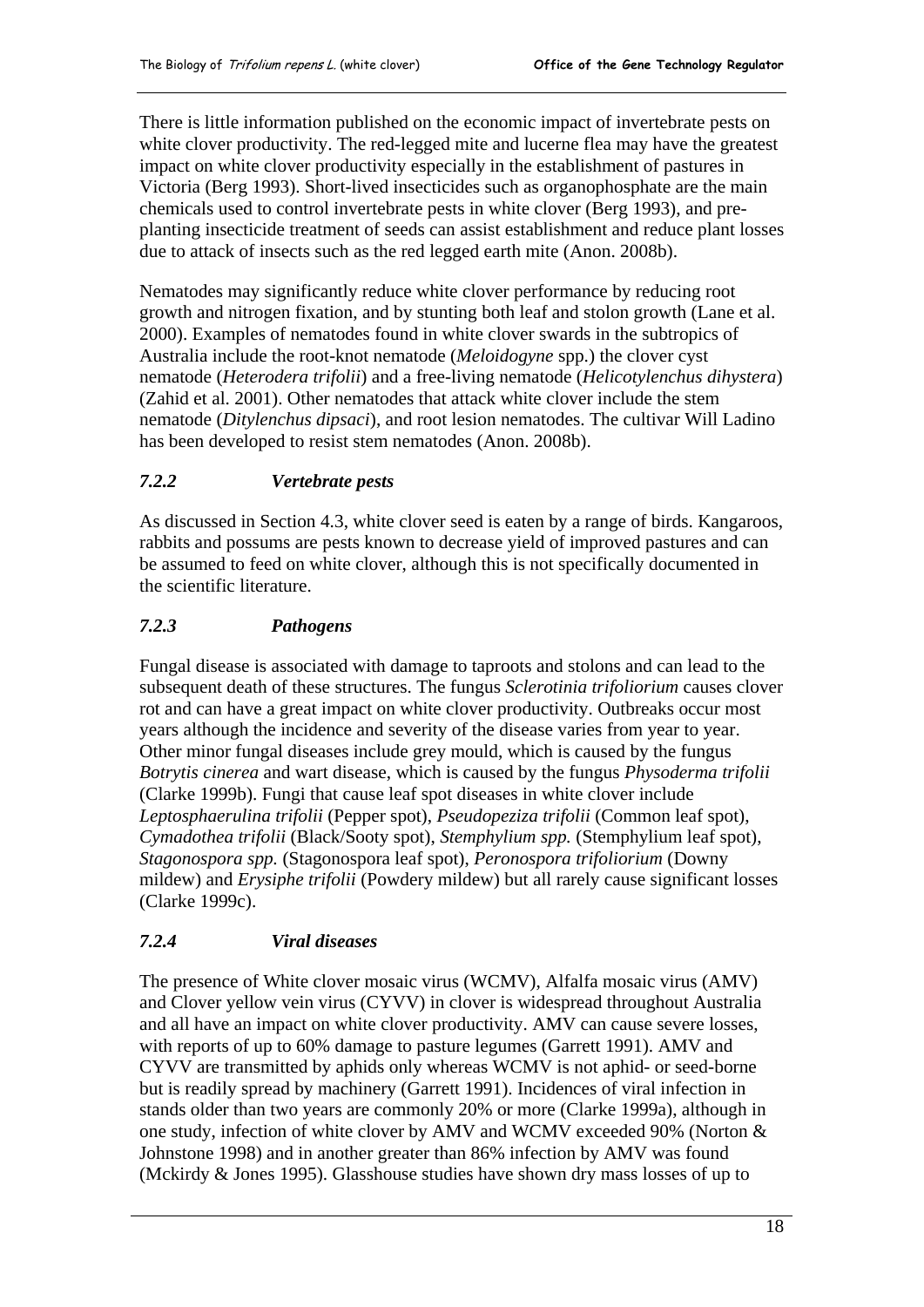<span id="page-22-0"></span>24% due to the presence of WCMV (Clarke 1999a) and up to 60% due to AMV (Kalla et al. 2001). In the field, AMV, CYVV and WCMV may reduce white clover pasture production by up to 30% through reduced foliage yield and quality, reduced nitrogen fixing capacity and reduced vegetative persistence (Kalla et al. 2001).

Other viruses known to infect white clover in Australia include Bean common mosaic virus, Clover yellow mosaic virus, Peanut stunt mosaic virus, Subterranean clover red leaf virus and Rugose leaf curl virus, with many other viruses also being detected in white clover (Garrett 1991). Most viruses that affect white clover, are predominantly present in pastures, whereas CYVV is also present in natural environments (Godfree et al. 2004). It is estimated that the agronomic impact of viruses on white clover equates to a loss of \$30 million annually to the Australian diary industry (Garrett 1991).

# **SECTION 8 WEEDINESS**

There are a number of attributes that may contribute to making a plant weedy. White clover has some of these weedy characteristics such as a proportion of seeds being hard and able to persist for many years in the soil, high seed output and long distance seed dispersal by animals. Other characteristics of white clover that increase its potential to persist in the environment include its ability to regenerate by either seedling recruitment or by vegetative perennation through the stolon system, profuse flowering throughout spring and summer providing prolonged opportunity for pollen and seed dispersal, and its highly heterozygous nature due to outcrossing, which allows rapid adaptation (See Section 1.5). However, the degree to which these attributes may lead to successful establishment and persistence is highly dependent on environmental conditions as well as genotype.

As discussed in Section 2.3, optimum growth conditions for white clover include an annual rainfall of above 750 mm, a soil pH of >4.5, sufficient levels of phosphorous, potassium, and sulphur in the soil, medium to well drained soils, and temperatures between 18 and 30°C (Harris 1987; Lane et al. 2000; Betts & Ayres 2004).

# **8.1 Weediness status on a global scale**

Weeds are plants that spread and persist outside their natural geographic range or intended growing areas such as farms or gardens. Weediness in Australia is often correlated with weediness of the plant, or a close relative, elsewhere in the world (Panetta 1993; Pheloung et al. 1999). The likelihood of weediness is increased by repeated intentional introductions of plants outside their natural geographic range that increase the opportunity for plants to establish and spread into new environments (eg escapes of commonly used garden plants) (Groves et al. 2005).

The most comprehensive compilation of the world's weed flora is produced by Randall (Randall 2002). Most of the information contained in this book has been sourced from Australia and North American countries but also includes numerous naturalised floras from many other countries. Seventy *Trifolium* species are listed in this book and are categorised as naturalised, weeds and/or environmental weeds and many are found in a number of different countries highlighting the successful spread and establishment of the genus *Trifolium* in many countries. Randall gives a number of descriptors for the weed status of white clover in various countries. These include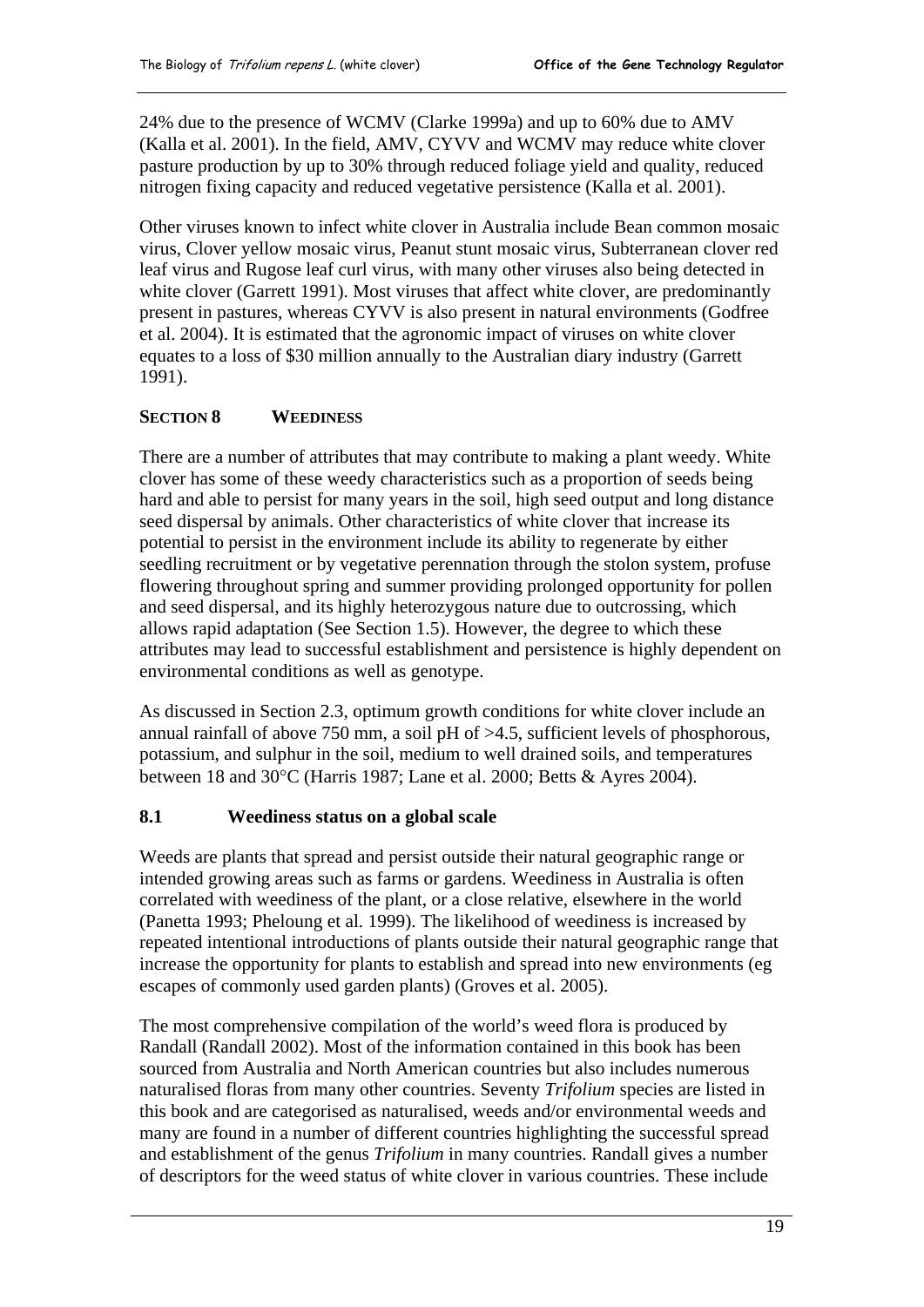<span id="page-23-0"></span>weed (normally an economic weed), naturalised (self-sustaining and spreading populations with no human assistance), introduced (purposely planted and therefore desirable in certain situations), garden escape (species originating from gardens), and environmental weed (invades native ecosystems).

# **8.2 Weediness status in Australia**

In Australia, white clover is generally classified as a weed in most States (Groves et al. 2003). Persistence, as well as productivity and seed production, of white clover is limited by a number of factors in Australia as outlined by Ayres and Reed (1993). These factors include: limited growth in cold winters; low tolerance to summer moisture stress, local ecotypes more persistent than introduced ecotypes; poor performance in soils with low fertility, high acidity or poor drainage; performance affected by competition with companion grasses and close grazing; and yield and persistence affected by pests and diseases. Summer moisture stress is the primary environmental constraint limiting the persistence and agronomic performance of white clover in Australia (Jahufer et al. 2002). In a study carried out over 30 years, moisture stress caused by low rainfall and/or high temperature, and high stocking rate were determined to have significant detrimental effects on white clover persistence in pastures located in the Northern Tablelands of New South Wales, Australia (Hutchinson et al. 1995).

In summary, a complex interaction between the genotype/phenotype of the white clover, climatic conditions and the physical environment will determine if the white clover can be successful in establishing itself and persisting in a given area.

#### **8.3 Weediness in agricultural ecosystems**

Ratings have been given on a State/Territory level for white clover as a weed in agricultural ecosystems and there is a large variation in the ratings (Groves et al. 2003). The State with the highest rating is Queensland which rates white clover as 5, meaning it is known to be a major problem at 4 or more locations within the State. This is due to its presence as a weed in turf. A rating of 3 is given by New South Wales, Victoria and Western Australia, which means white clover is naturalised and known to be a minor problem warranting control at 4 or more locations within a State or Territory, with Western Australia actively controlling populations within some parts of the State. White clover has a rating of 1 in South Australia, which means it is naturalised and may be a minor problem but is not considered important enough to warrant control at any location. White clover is noted to be present in Tasmania, where it is not described as an agricultural weed.

In the US, white clover has been identified as a weed in apple orchards both because it competes with the trees for nutrients and water and also because its flowers are an unwanted attractant of bees at times when orchards are sprayed with insecticides that could harm bees (MacRae et al. 2005).

#### **8.4 Weediness in natural ecosystems**

A rating for white clover has been given for its status as a naturalised non-native species in natural ecosystems in each State and Territory of Australia, on the same rating scale as weeds of agricultural ecosystems described above. Under the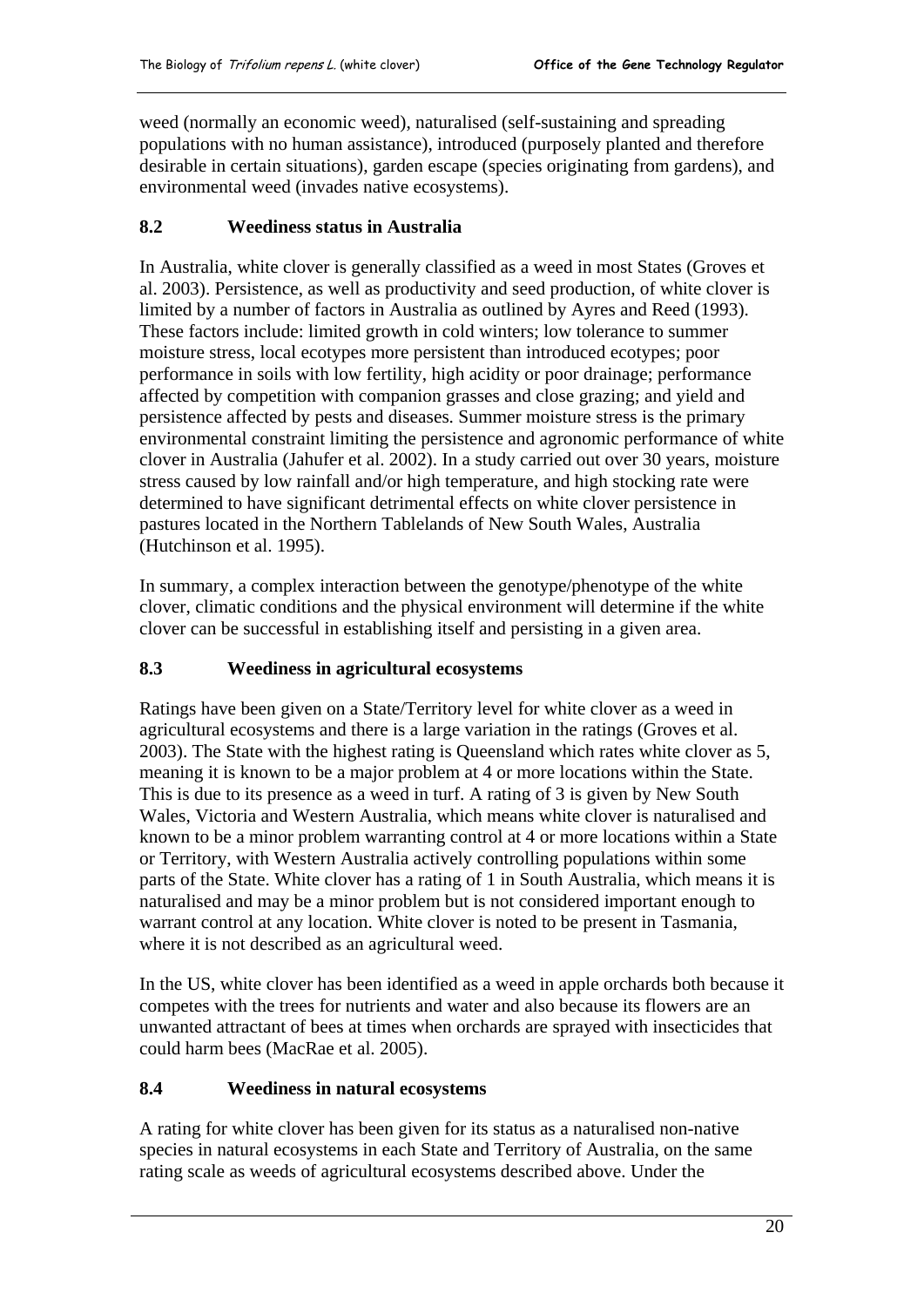<span id="page-24-0"></span>categories for assessing the status of naturalised non-native species in natural ecosystems, the highest rating given to white clover is 4, which means it is naturalised and known to be a major problem at 3 or fewer locations within a State or Territory (Groves et al. 2003).

As shown in Appendix A, Figure 1, white clover is distributed in many temperate areas of Australia. These areas include potentially sensitive ecosystems such as woodlands and grasslands of montane and subalpine regions, of which some may be areas of national environmental significance and therefore included in the Environment Protection and Biodiversity Conservation Act (1999). However, to date there is limited information on the impact of white clover on native flora and fauna. Potentially, white clover may spread even further into new areas (See Appendix A, Figure 2). White clover tends to establish in areas that have been disturbed and where there is minimal competition from other plant species, such as roadsides and freshly excavated areas (Godfree et al. 2004).

In lowland grasslands of Victoria, white clover is common along roadsides, but tends to be restricted to the shoulder of the road and does not enter the adjacent native grassland verge (Garrett & Chu 1997). In the Bogong high plains, white clover is found in clearings but only at low densities of less than 1% ground cover in moist flushes on ridges, slopes and streamside flats. It has been found around recently disturbed areas around ski lodges. It does not establish under closed shrub canopies (Garrett & Chu 1997).

White clover is common in south eastern Australian subalpine grassland communities and present to a lesser degree in woodland communities (Godfree et al. 2004). In mesic grassland communities, white clover constitutes over 40% of total herb cover. Although white clover does not dominate the invaded communities (Godfree et al. 2006; Godfree et al. 2007), it is considered a significant environmental weed in south eastern Australia, mostly due to high adaptability. Where it is present in semi-natural native plant communities at a relatively high abundance it competes for growing space with native analogues and may even exclude native species altogether by forming a mat. This is especially the case along creek lines or in mesic grasslands (Godfree et al. 2006).

#### **8.5 Control measures**

Where white clover is a weed of apple orchards (MacRae et al. 2005) and lawns (Anon. 2005b; Anon. 2007c) it is described as hard to control because of its persistence by stolon proliferation and presence in the soil seed bank. In these situations, control measures focus on reducing the competitiveness of white clover relative to grasses, for example by heavy grazing or close mowing. In high nitrogen soils white clover is not as competitive as in soils where its nitrogen-fixing ability gives it an advantage, hence application of nitrogen fertiliser has also been suggested as a control measure. Where white clover is a weed in native ecosystems, spot application of herbicides and hand pulling are standard control measures. 2,4-D and MCPA known to be effective on white clover (Rolston 1987; Riffkin et al. 2005).

White clover must also be controlled in seed production areas where the cultivar in production is being changed. In this situation, legume seed certification rules require a break in cultivation of at least 3 years combined with monitoring subsequent white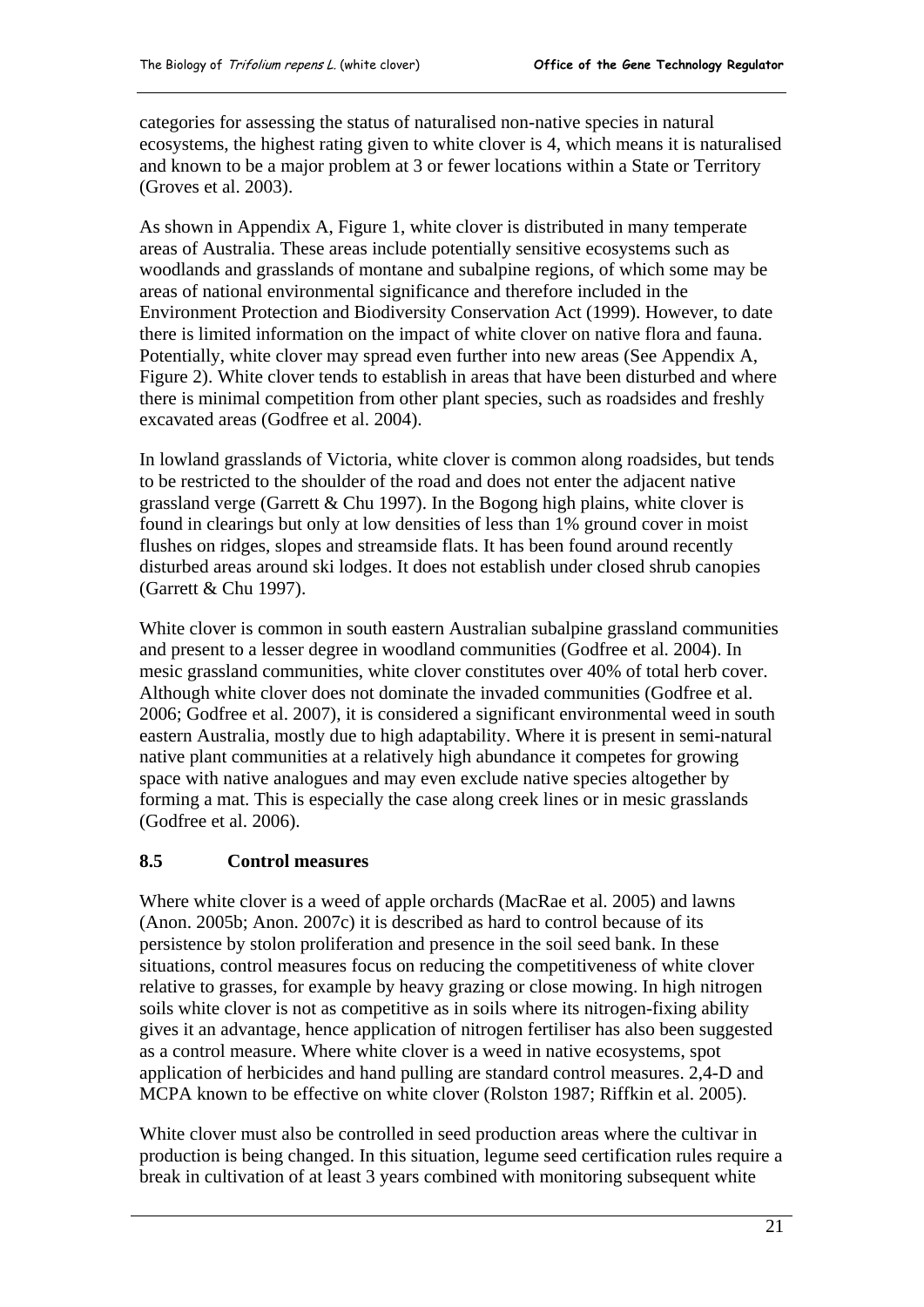<span id="page-25-0"></span>clover stands for off-type volunteer plants (OECD 2008). Clifford et al. (1990) found that in New Zealand conditions a 5 year cropping break combined with either annual cultivation to encourage germination or herbicide treatment to kill volunteer plants was necessary to pass contamination requirements in the following white clover seed crop. An increased rate of successful certification of seed crops has been observed after adoption of these practices as industry standards in New Zealand (Clifford et al. 1996).

#### **SECTION 9 POTENTIAL FOR VERTICAL GENE TRANSFER**

The possibility of genes transferring from *T. repens* L. to other organisms is addressed below. Potentially, genes could be transferred to: (1) domestically cultivated white clover and naturalised white clover populations; (2) other cultivated and naturalised *Trifolium* species; (3) other plant genera; and (4) other organisms. With particular regard to the possibility of gene transfer to other plants, potential barriers must be overcome before gene flow can occur successfully. *Pre-zygotic* barriers include differences in floral phenology, different pollen vectors and different mating systems such as stigmatic or stylar incompatibility systems. *Post-zygotic* barriers include genetic incompatibility at meiosis, selective abortion, lack of hybrid fitness and sterile or unfit backcross progeny. Even where *pre-zygotic* and *post-zygotic* barriers do not exist, physical barriers created by geographic separation can still limit gene transfer to other plants.

Successful gene transfer requires that three criteria are satisfied. The plant populations must: 1) overlap spatially; 2) overlap temporally (including flowering duration within a year and flowering time within a day); and 3) be sufficiently close biologically that the resulting hybrids are fertile, facilitating introgression into a new population (den Nijs et al. 2004).

#### **9.1 Intraspecific crossing**

Cross-pollination of one *T. repens* plant with another mediated via an insect vector is the most likely means by which white clover genes could be dispersed in the environment. In Australia, the honey bee (*Apis mellifera*) is the predominant pollinator of white clover.

As discussed above in Section 1, white clover has a well-developed genetic gametophytic self-incompatibility mechanism with only a small proportion of plants in a population being quite strongly self-compatible and therefore white clover is considered an obligate outbreeder. As a result of the high degree of crossing that occurs between individual plants, white clover populations are composed of a heterogeneous mixture of highly heterozygous individuals (Voisey et al. 1994).

Viable seed and fertile progeny would be produced from cross-pollination of white clover plants, irrespective of whether the white clover plants are in the semi-cultivated environment of a pasture and whether they are present in other areas such as roadsides or native grasslands.

Gene flow between white clover populations is limited by geographic distance as determined by bee foraging ranges. As discussed in Section 4.2, when abundant nectar is available, the foraging range of bees is quite small and successful cross-pollination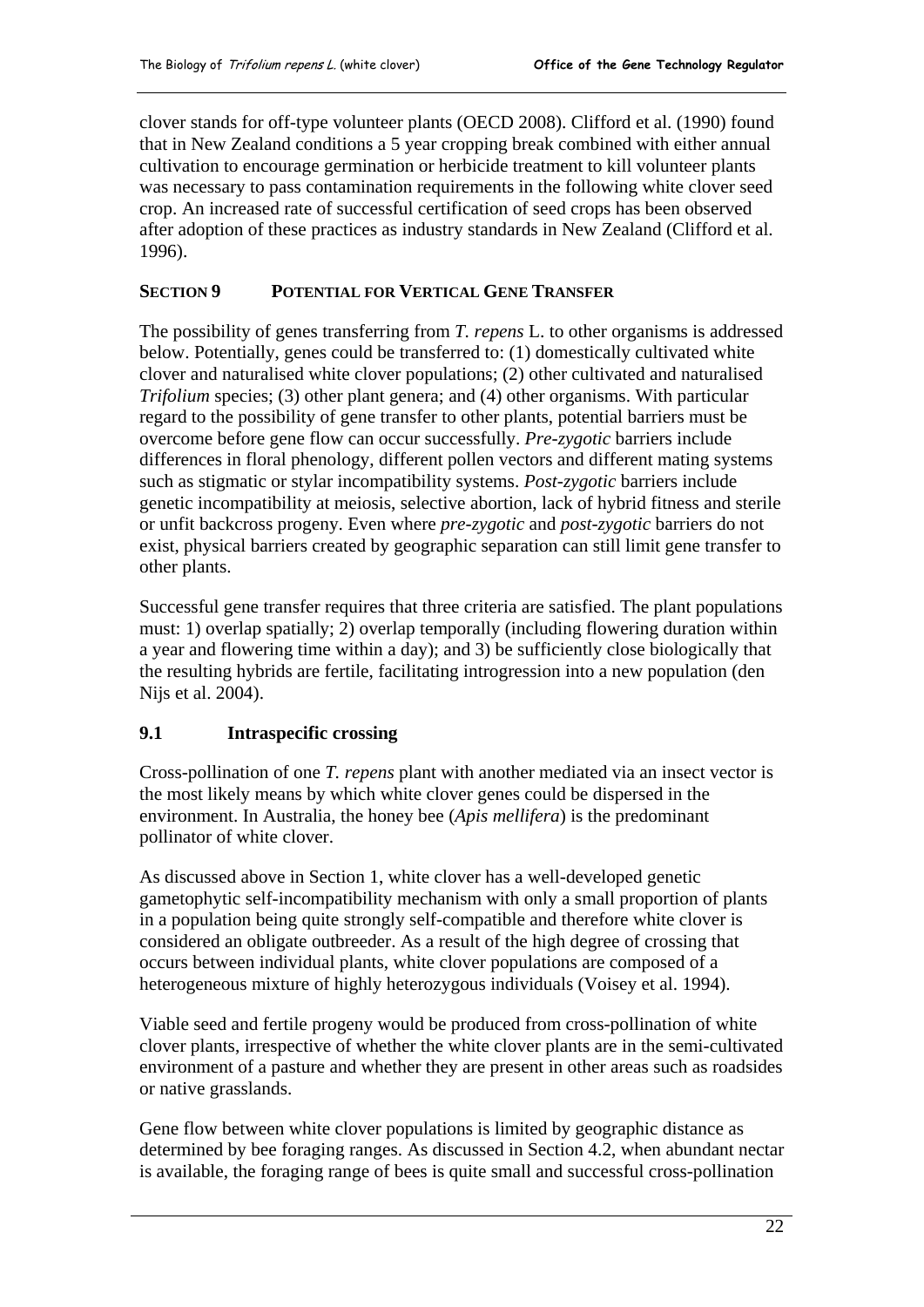<span id="page-26-0"></span>occurs only over short distances. However, if food is scarce then bees may travel many kilometres increasing the likelihood of long distance cross-pollination.

#### **9.2 Natural interspecific and intergeneric crossing**

The species with which *T. repens* is most likely to hybridise and exchange genes are those belonging to the genus *Trifolium*. *Trifolium* species are widely distributed throughout more temperate and subtropical parts of Australia and many clover species are commonly sown in pastures, such as subterranean clover (*T. subterraneum*), arrowleaf clover (*T. vesiculosum*), red clover (*T. pratense*), persian clover (*T. resupinatum*) and strawberry clover (*T. fragiferum*) (NSW Agriculture and Grassland Society of NSW Inc 2001).

*Trifolium* species with similar karyotypes to *T. repens* have the greatest chance of forming hybrids (Chen & Gibson 1972). Karyotypic differences such as different chromosome numbers or dissimilar linear arrangement of genes in homologous chromosomes, limit gene transfer to other species of *Trifolium*, and therefore crosses generally only occur in nature between different *T. repens* cultivars/genotypes (Chen & Gibson 1971; Williams 1987b). The cross-incompatibility of *T. repens* with related species is due to both pre- and post-fertilisation barriers. Failure to form viable seeds from interspecific crosses may be attributed to the inability of the pollen to germinate on a foreign stigma, the inability of the pollen tubes to grow normally in a foreign style, failure of fertilisation, or seed abortion. It has been shown that pollen tube germination normally occurs in crosses between *T. repens* and many other *Trifolium* species. However pollen tube growth is slow, and swelling, bursting, coiling and/or misdirected growth is a common occurrence (Chen & Gibson 1972). Success in producing hybrids can also be dependent on which species acts as the pollen donor as well as which cultivars are used (see below for examples).

*T. repens* has successfully been crossed with *T. nigrescens*, *T. uniflorum*, *T. occidentale*, *T. isthmocarpum*, *T. argutum*, and *T. ambiguum* in experimental situations (reviewed by Williams 1987b). However most hybrids were recovered through tissue culture methods and many were sterile or showed abnormal development as discussed below. Of these species, only *T. nigrescens* (ball clover) is able to produce hybrids with white clover following cross-pollination and without further intervention, albeit with some difficulties; many hybrids formed have sterile pollen, have chlorophyll deficiencies or produce non-viable seeds (Chen & Gibson 1972; Williams 1987b; Marshall et al. 1995). The rate of successful hybridisation is greatest when *T. repens* is used as the female parent plant (Hovin 1962). The formation of hybrids is also highly dependent on the cultivar of *T. nigrescens* used in the cross (Hovin 1962).

*T. nigrescens* is present in Australia (Australia's Virtual Herbarium 2007). However, due to the difficulties of white clover forming viable, competitive hybrids with this species it is extremely unlikely that they would occur in nature.

#### **9.3 Crossing under experimental conditions**

There have been numerous unsuccessful attempts to hybridise *T. repens* with many other *Trifolium* species, even when embryo rescue methods were used. These include species commonly found in Australia such as *T. arvense* (hare's foot clover), *T. fragiferum* (strawberry clover), *T. hirtum* (rose clover), *T. scabrum* (rough clover)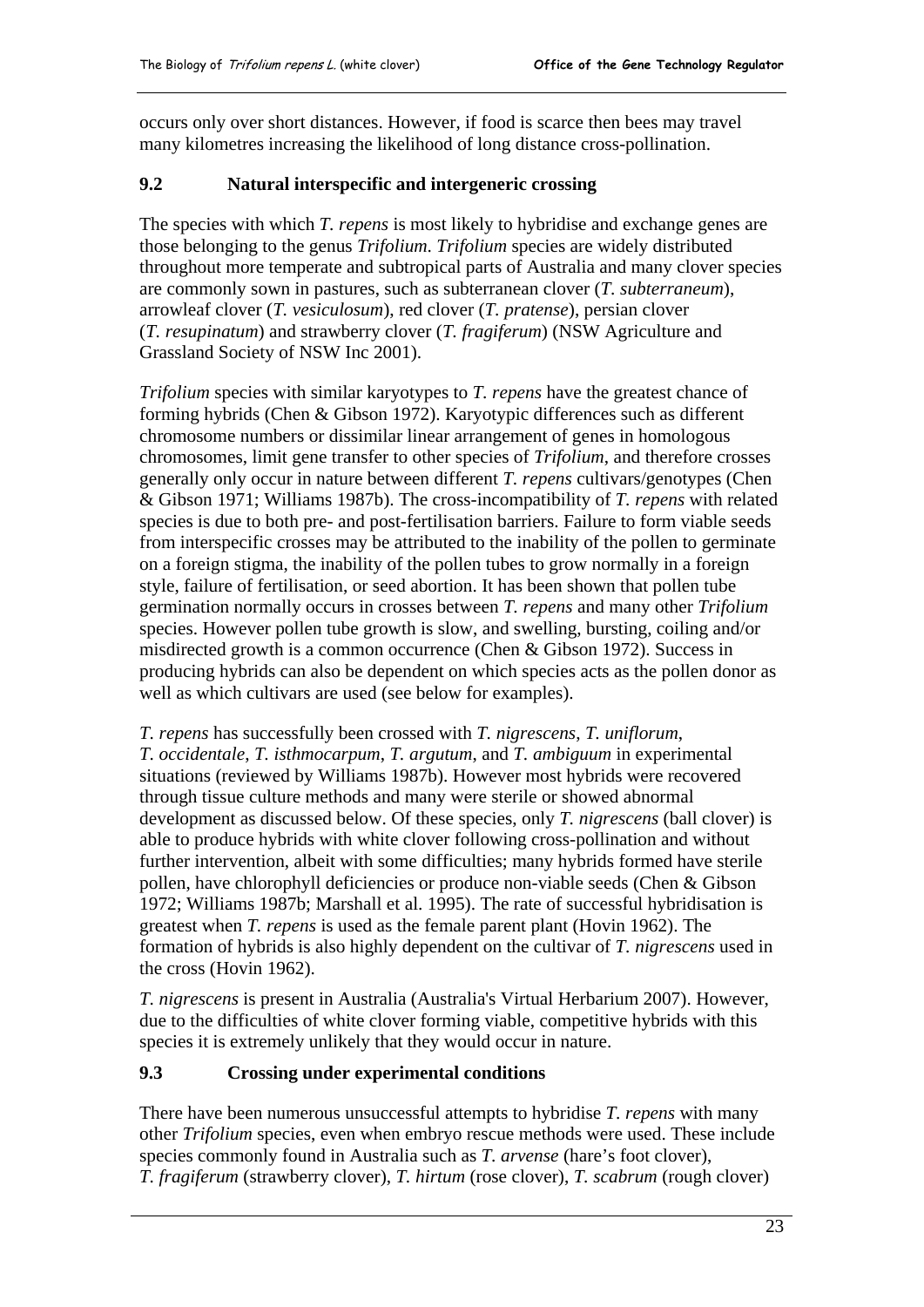and *T. subterraneum* (subterranean clover) (reviewed in Williams 1987b). In more recently published work, embryo culture and colchicine induced chromosome doubling was required to produce fertile hybrids (Hussain et al. 1997).

Hybrids of white clover and *T. ambiguum* (Caucasian or kura clover) have been produced by embryo culture (Williams & Verry 1981; Meredith et al. 1995) and subsequent backcrosses of the hybrids to the parent species have been successful (Anderson et al. 1991; Abberton et al. 2002).

White clover has been artificially crossed with *T. occidentale* (Western clover), most successfully when an induced tetraploid of *T. occidentale* was used (Gibson & Reinhart 1969). In another study, initial *T. repens* x *T. occidentale* hybrids produced using embryo culture gave rise to fertile F2 progeny (Pederson & McLaughlin 1989).

Pollination of *T. repens* by *T. uniflorum* (one flower clover) has been found to result in poor fertilisation rates and high rates of seed failure (Chen & Gibson 1971). However, abnormal and fertile hybrids can be rescued using embryo culture techniques (Pandey et al. 1987).

Of these species, *T. uniflorum* and *T. ambiguum* have both been recorded in Australia (Australia's Virtual Herbarium 2007) with *T. ambiguum* being a relatively common clover in pastures of NSW (Hackney & Dear 2007). However, due to the difficulties of forming hybrids with these species, it is extremely unlikely that *T. repens* would form viable competitive hybrids with other *Trifolium* species in nature.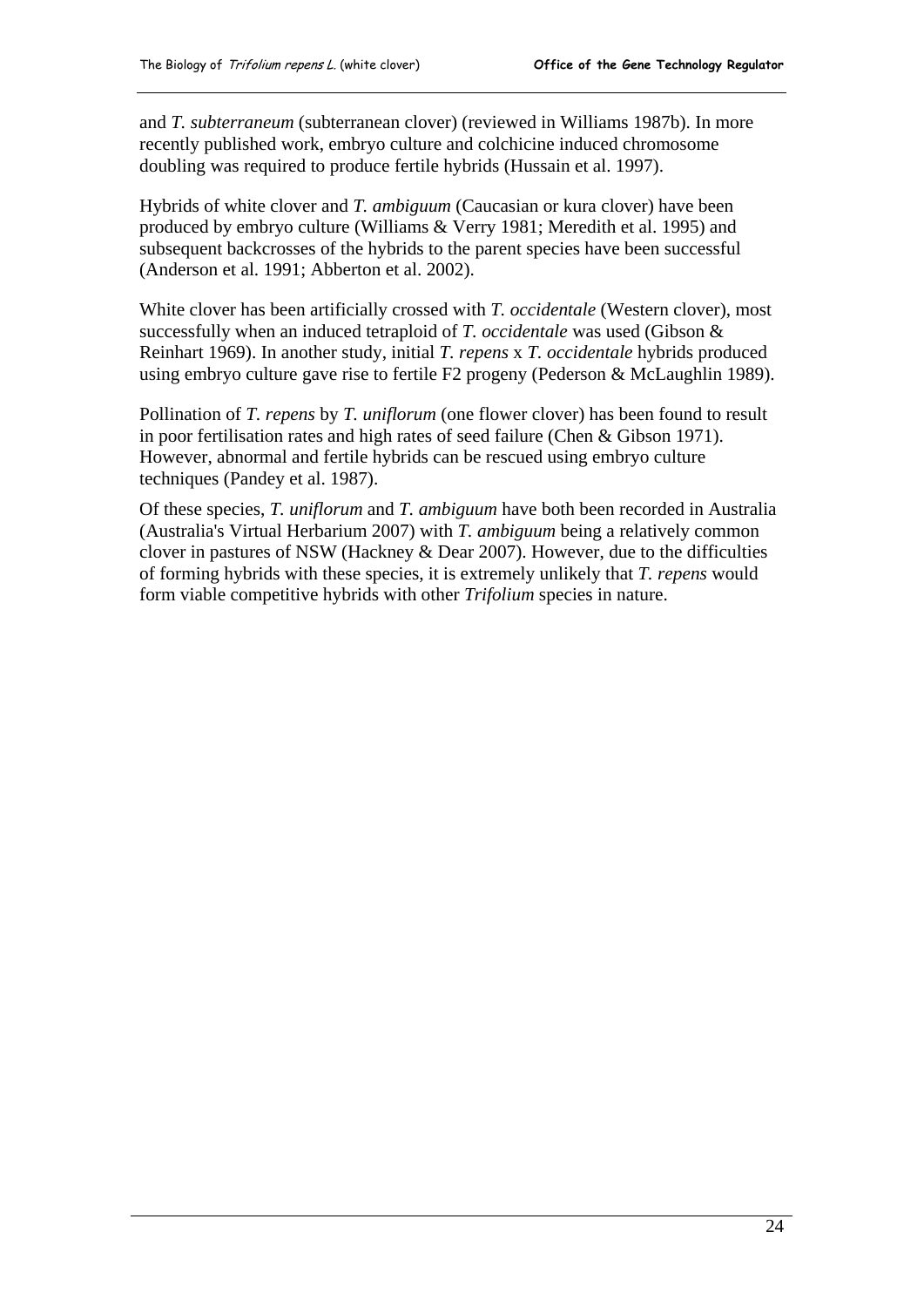#### <span id="page-28-0"></span>**REFERENCES[a](#page-28-0)**

Abberton, M.T. (2007). Interspecific hybridization in the genus *Trifolium*. *Plant Breeding* **126**: 337-342

Abberton, M.T., Marshall, A.H., Michaelson-Yeates, T.-P.T., Williams, T.A., Rhodes, I. (2002). Quality characteristics of backcross hybrids between *Trifolium repens* and *Trifolium ambiguum*. *Euphytica* **127**: 75-80

Adams, N.R. (1998). Clover phytoestrogens in sheep in Western Australia. *Pure and Applied Chemistry* **70**: 1855-1862

Anderson, J.A., Taylor, N.L., Williams, E.G. (1991). Cytology and fertility of the interspecific hybrid *Trifolium ambiguum* x *T. repens* and backcross populations. *Crop Science* **31**: 683-687

Anon. (2005a). Consensus document on compositional considerations for new varieties of afalfa and other temperate forage legumes: key feed nutrients, antinutrients and secondary plant metabolites. Report No. 13, Organisation for Economic Co-operation and Development Paris.

Anon. (2005b). Weeds. [www.directpestcontrol.com.au/weeds.php](http://www.directpestcontrol.com.au/weeds.php).

Anon. (2005c). White Clover - Understanding growth and development. Report No. 44, Foundation for Arable Research, Lincoln, New Zealand, available online at [www.maf.govt.nz/sff/about-projects/search/05-034/05-034clover-development.pdf](http://www.maf.govt.nz/sff/about-projects/search/05-034/05-034clover-development.pdf) 

Anon. (2007a). GM crops and pastures offer a sustainable way to feed the world. Dairy Australia, available online at [www.dairyindustrysa.com.au/\\_\\_data/assets/pdf\\_file/0017/51056/DairySA\\_Jul\\_07\\_Ne](http://www.dairyindustrysa.com.au/__data/assets/pdf_file/0017/51056/DairySA_Jul_07_Newsletter.pdf) [wsletter.pdf](http://www.dairyindustrysa.com.au/__data/assets/pdf_file/0017/51056/DairySA_Jul_07_Newsletter.pdf) 

Anon. (2007b). Summer perennial pasture: white clover/ryegrass (establishment and maintenance). NSW Department of Primary Industries, available online at [www.dpi.nsw.gov.au/agriculture/farm-business/budgets/winter-crops](http://www.dpi.nsw.gov.au/agriculture/farm-business/budgets/winter-crops) 

Anon. (2007c). Weeds. [www.greenacresturffarm.com.au/Weeds.](http://www.greenacresturffarm.com.au/Weeds)

Anon. (2007d). White clover - haifa. Seedmark, available online at [www.seedmark.com.au/files/perrenial-clover\\_haifa.pdf](http://www.seedmark.com.au/files/perrenial-clover_haifa.pdf) 

Anon. (2007e). White clover - quest. Seedmark, available online at [www.seedmark.com.au/files/perrenial-clover\\_quest.pdf](http://www.seedmark.com.au/files/perrenial-clover_quest.pdf)

Anon. (2007f). White clover - waverly. Seedmark, available online at [www.seedmark.com.au/files/perrenial-clover\\_waverly.pdf](http://www.seedmark.com.au/files/perrenial-clover_waverly.pdf)

 $\overline{a}$ 

<sup>&</sup>lt;sup>a</sup> All websites cited in the Reference List were current as of October 2008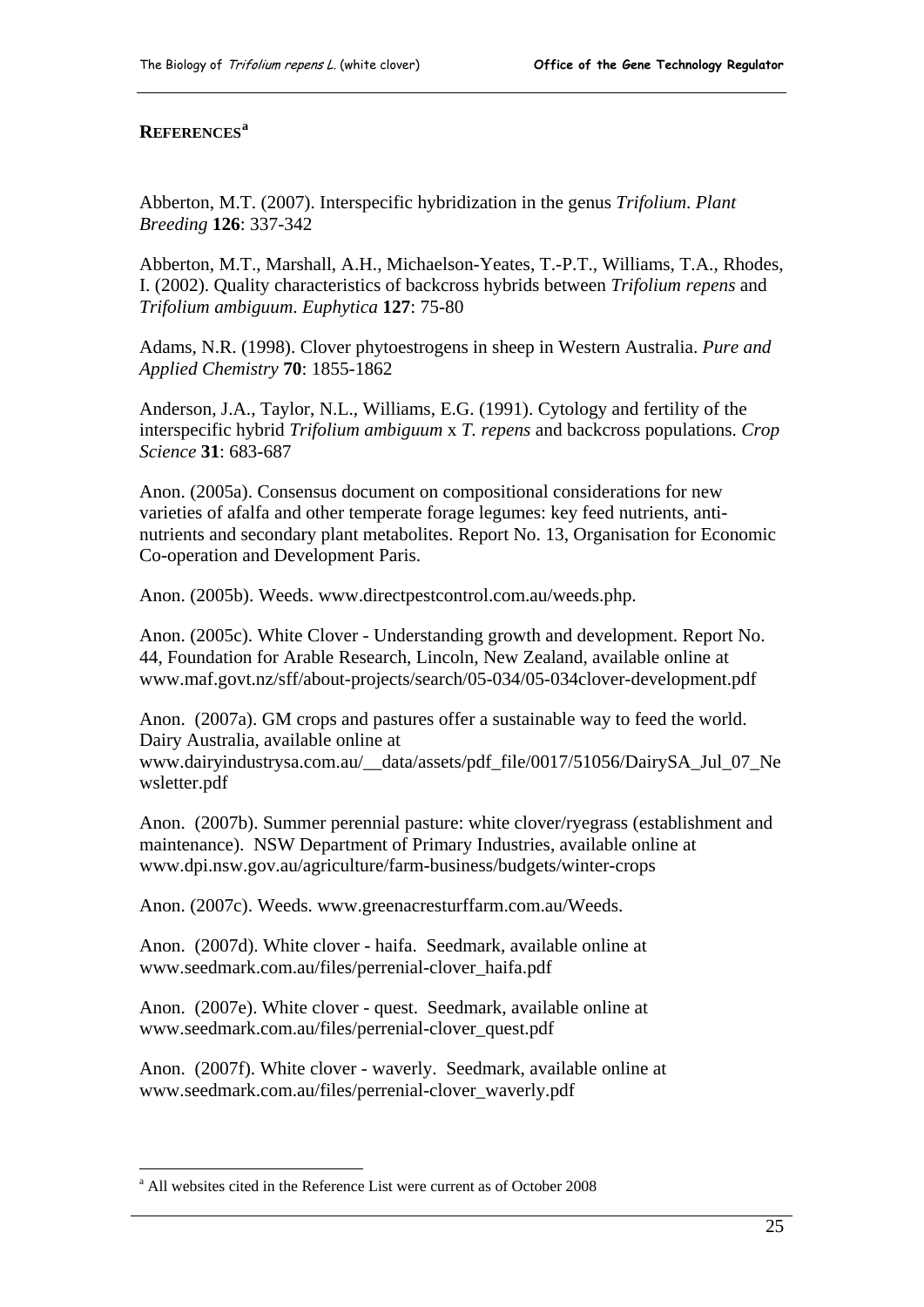Anon. (2008a). Clover. ARC Centre of Excellence for Integrative Legume Research, available online at

[www.cilr.uq.edu.au/UserImages/Image/Factsheets/Clover%20S5.pdf](http://www.cilr.uq.edu.au/UserImages/Image/Factsheets/Clover%20S5.pdf) 

Anon. (2008b). Make significant contributions to your pastures. PGG seeds, available online at [www.pggseeds.com.au](http://www.pggseeds.com.au/) 

Archer, K.A., Robinson, G.G. (1989). The role of stolons and seedlings in the persistence and production of white clover (*Trifolium repens* L. cv. Huia) in temperate pastures on the Northern Tablelands, New South Wales. *Australian Journal of Agricultural Research* **40**: 605-616

Association of Official Seed Certifying Agencies (2003). *Operational Procedures, crop standards and service programs publication.* AOSCA Idaho. pp 1-287.

Australia's Virtual Herbarium (2007). [http://www.cpbr.gov.au/avh.html.](http://www.cpbr.gov.au/avh.html)

Australian Seeds Authority Ltd. (2007). ASA Fifth Annual Report 2006-2007. Australian Seeds Authority Ltd. [www.asf.asn.au](http://www.asf.asn.au/).

Ayres, J.F., Cradus, J.R., Murison, R.D., Lane, L.A., Woodfield, D.R. (2007). Grasslands Trophy- a new white clover (*Trifolium repens* L.) cultivar with tolerance of summer moisture stress. *Australian Journal of Experimental Agriculture* **47**: 110- 115

Ayres, J.F., Davies, H.L., Farquharson, R.J., Murison, R.D. (2000). The contribution of pasture research for animal production from legume-based pastures in temperate Australia. *Asian Australasian Journal of Animal Sciences* **13 (suppl. 2000B)**: 1-4

Ayres, J.F., Reed K.F.M. (1993). White Clover Improvement. In: W Mason, ed. *White Clover: a Key to Increasing Milk Yields*. Dairy Research and Development Corporation Melbourne. pp 113-119.

Barrett, B.A., Baird, I.J., Woodfield, D.R. (2005). A QTL analysis of White Clover seed production. *Crop Science* 1844-1850

Beekman, M., Ratnieks, F.L.W. (2000). Long-range foraging by the honey-bee, *Apis mellifera* L. *Functional Ecology* **14**: 490-496

Berg, G. (1993). Invertebrate pests of White clover. Chapter 8. In: *White clover*. Dairy Research and Development Corporation Melbourne. pp 91-94.

Betts, J., Ayres, J. (2004). White Clover *Trifolium repens*. Agnote DPI-270, third edition NSW Department of Agriculture available online at [www.dpi.nsw.gov.au/agriculture/field/pastures/species-varieties/factsheets/white](http://www.dpi.nsw.gov.au/agriculture/field/pastures/species-varieties/factsheets/white-clover-270)[clover-270](http://www.dpi.nsw.gov.au/agriculture/field/pastures/species-varieties/factsheets/white-clover-270) 

Bidar, G., Garcon, G., Pruvot, C., Dewaele, D., Cazier, F., Douay, F., Shirali, P. (2007). Behaviour of *Trifolium repens* and *Lolium perenne* growing in a heavy metal contaminated field: plant metal concentration and phytotoxicity. *Environmental Pollution* **147**: 546-553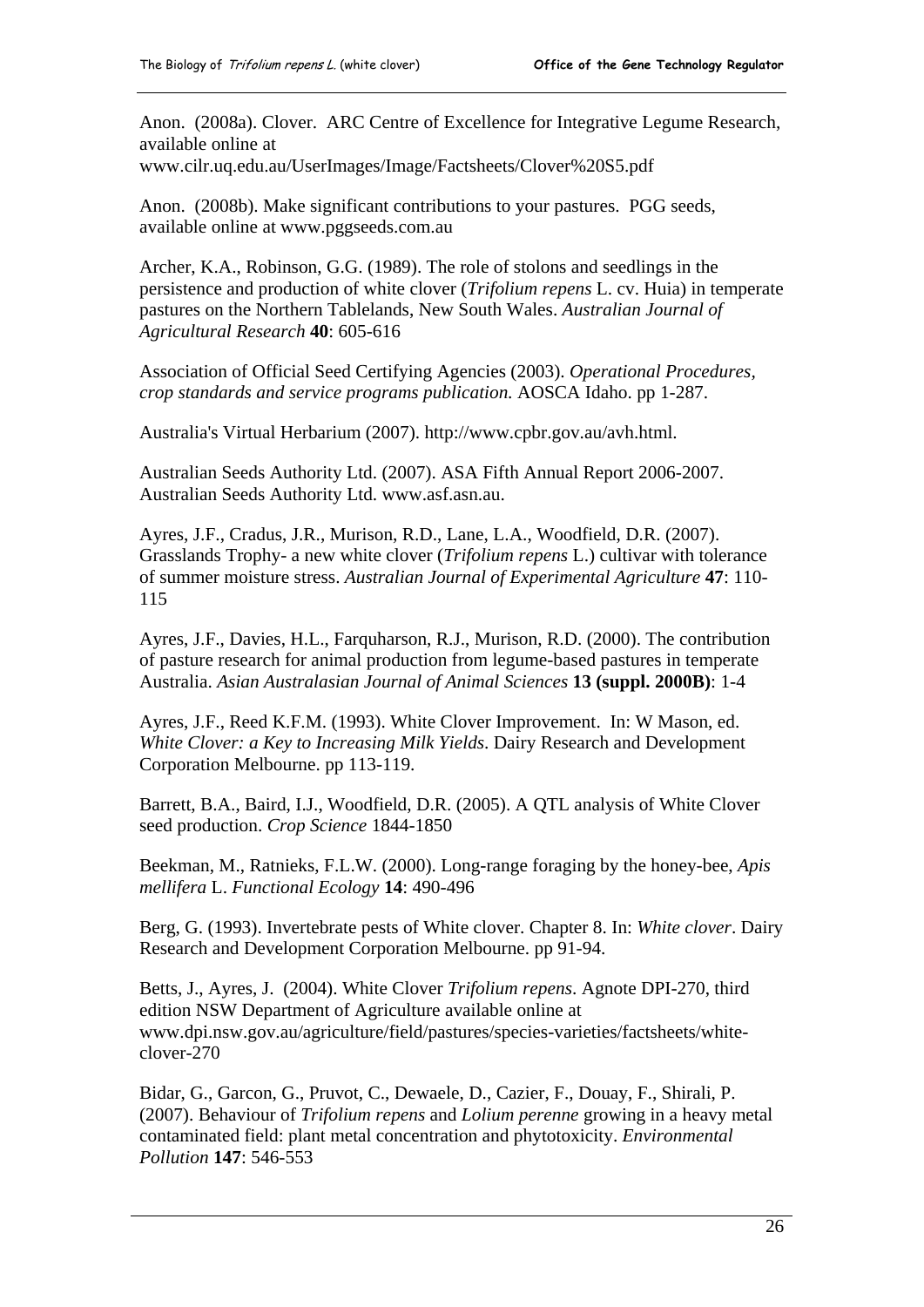Bissuel-Belaygue, C., Cowan, A.A., Marshall, A.H., Wery, J. (2002a). Reproductive Development of White Clover (*Trifolium repens* L.) is Not Impaired by a Moderate Water Deficit That Reduces Vegetative Growth: I. Inflorescence, Floret, and Ovule Production. *Crop Science* **42**: 406-414

Bissuel-Belaygue, C., Cowan, A.A., Marshall, A.H., Wery, J. (2002b). Reproductive Development of White Clover (*Trifolium repens* L.) is Not Impaired by a Moderate Water Deficit That Reduces Vegetative Growth: II. Fertilization Efficiency and Seed Set. *Crop Science* **42**: 414-422

Campbell, M.H. (1966). Theft by harvesting ants of pasture seed broadcast on unploughed land. *Australian Journal of Experimental Agricultural and Animal Husbandry* **6**: 334-338

Chen, C.C., Gibson, P.B. (1971). Seed development following the mating of *Trifolium repens* x *Trifolium uniflorum*. *Crop Science* **11**: 667-672

Chen, C.C., Gibson, P.B. (1972). Barriers to hybridization of *Trifolium repens* with related species. *Canadian Journal of Genetics and Cytology* **14**: 381-389

Cho, Y.S., Hidaka, K., Mineta, T. (2003). Evaluation of white clover and rye grown in rotation with no-tilled rice. *Field Crops Research* **83**: 237-250

Christiansen, P., Gibson, J.M., Moore, A., Pedersen, C., Tabe, L., Larkin, P.J. (2000). Transgenic *Trifolium repens* with foliage accumulating the high sulphur protein, sunflower seed albumin. *Transgenic Research* **9**: 103-113

Clarke, R. (1999a). Diseases of white clover - 1: virus diseases. Agriculture Notes AG0731 Department of Primary Industries, Victoria, available online at [www.dpi.vic.gov.au/notes](http://www.dpi.vic.gov.au/notes) 

Clarke, R. (1999b). Diseases of white clover - 2: Fungal diseases. Agriculture Notes AG0732 Department of Primary Industries, Victoria, available online at [www.dpi.vic.gov.au/notes](http://www.dpi.vic.gov.au/notes) 

Clarke, R. (1999c). Diseases of white clover - 3: Leaf spot diseases. Agriculture Notes AG0733 Department of Primary Industries, Victoria, available online at [www.dpi.vic.gov.au/notes](http://www.dpi.vic.gov.au/notes) 

Clifford, P.T.P., Baird, I.J., Grbavac, N., Sparks, G.A. (1990). White clover soil seed loads: effect on requirements and resultant success of cultivar-change crops. *Proceedings of the New Zealand Grassland Association* **52**: 95-98

Clifford, P. T. P., Sparks, G. A., Woodfield, D. R. (1996). The intensifying requirements for white clover cultivar change. In "*White clover: New Zealand's competitive edge. Joint symposium"*, Agronomy Society of New Zealand Christchurch. pp. 19-24.

Cogan, N.O.I., Abberton, M.T., Smith, K.F., Kearney, G., Marshall, A.H., Williams, A., Michaelson-Yeates, T.P.T., Bowen, C., Jones, E.S., Vecchies, A.C., Forster, J.W. (2006). Individual and multi-environment combined analyses identify QTLs for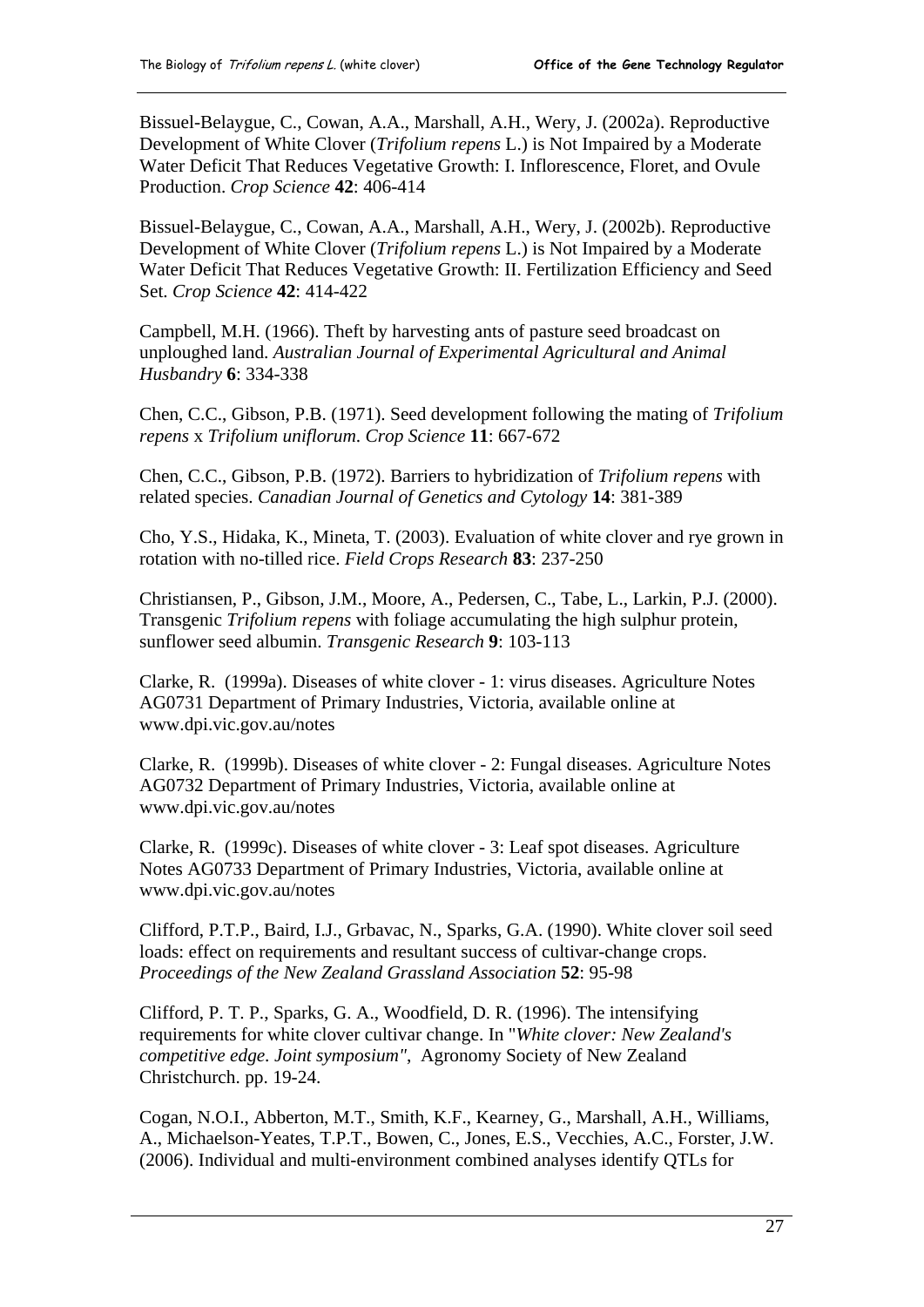morphogenetic and reproductive development traits in white clover (*Trifolium repens* L.). *Theoretical and Applied Genetics* **112**: 1401-1415

Collinge, D.B., Hughes, M.A. (1984). Evidence that linamarin and lotaustralin, the two cyanogenic glucosides of *Trifolium repens* L., are synthesized by a single set of microsomal enzymes controlled by the *Ac/ac* locus. *Plant Science Letters* **34**: 119-125

Cotsell, J.C., Edgar, G. (1959). The utilisation of sown pastures in merino breeding on the granite soils of Eastern New England, New South Wales. *The Australian Veterinary Journal* **35**: 515-523

Cowan, A.A., Marshall, A.H., Michaelson-Yeates, T.P.T. (2000). Effect of pollen competition and stigmatic receptivity on seed set in white clover (*Trifolium repens* L.). *Sexual Plant Reproduction* **13**: 37-42

Cregan, P.D., McDonald, W.C. (1984). Pasture Legumes 1984: Temperate Pastures. NSW Department of Agriculture

Crush, J.R. (1987). Nitrogen fixation. In: MJ Baker, WM Williams, eds. *White Clover*. CAB International Wallingford. pp 185-201.

den Nijs, H.C.M., Bartsch, D., Sweet, J. (2004). *Introgression from genetically modified plants into wild relatives.* CAB International UK. pp 1-403.

Dudas, B., Woodfield, D.R., Tong, P.M., Nicholls, M.F., Cousins, G.R., Burgess, R., White, D.W.R., Beck, D.L., Lough, T.J., Forster, R.L.S. (1998). Estimating the agronomic impact of white clover mosaic virus on white clover performance in the North Island of New Zealand. *New Zealand Journal of Agricultural Research* **41**: 171-178

Eastham, K. and Sweet, J. (2002). Genetically modified organisms (GMOs): The significance of gene flow through pollen transfer. Report No. 28, European Environment Agency Copenhagen, Denmark, available online at reports.eea.eu.int/environmental\_issue\_report\_2002\_28/en.

Ellison, N.W., Liston, A., Steiner, J.J., Williams, W.M., Taylor, N.L. (2006). Molecular phylogenetics of the clover genus (*Trifolium*-Leguminosae). *Molecular Phylogenetics and Evolution* **39**: 688-705

Emmerling, M., Chu, P., Smith, K., Kalla, R., Spangenberg, G. (2004). Field Evaluation of Transgenic White Clover with AMV Immunity and Development of Elite Transgenic Germplasm. In: *Molecular Breeding of Forage and Turf*, Edition 11. Springer Netherlands. pp 359-366.

Foster, M., Jahan, N., and Smith, P. (2005). Emerging plant and animal industriestheir value to Australia. Report No. 05/154, Rural Industries Research and Development Corporation Canberra.

Frame, J., Newbould, P. (1986). Agronomy of white clover. In: NC Brady, ed. *Advances in Agronomy*, Volume 40. Academic Press Inc. San Diego. pp 1-88.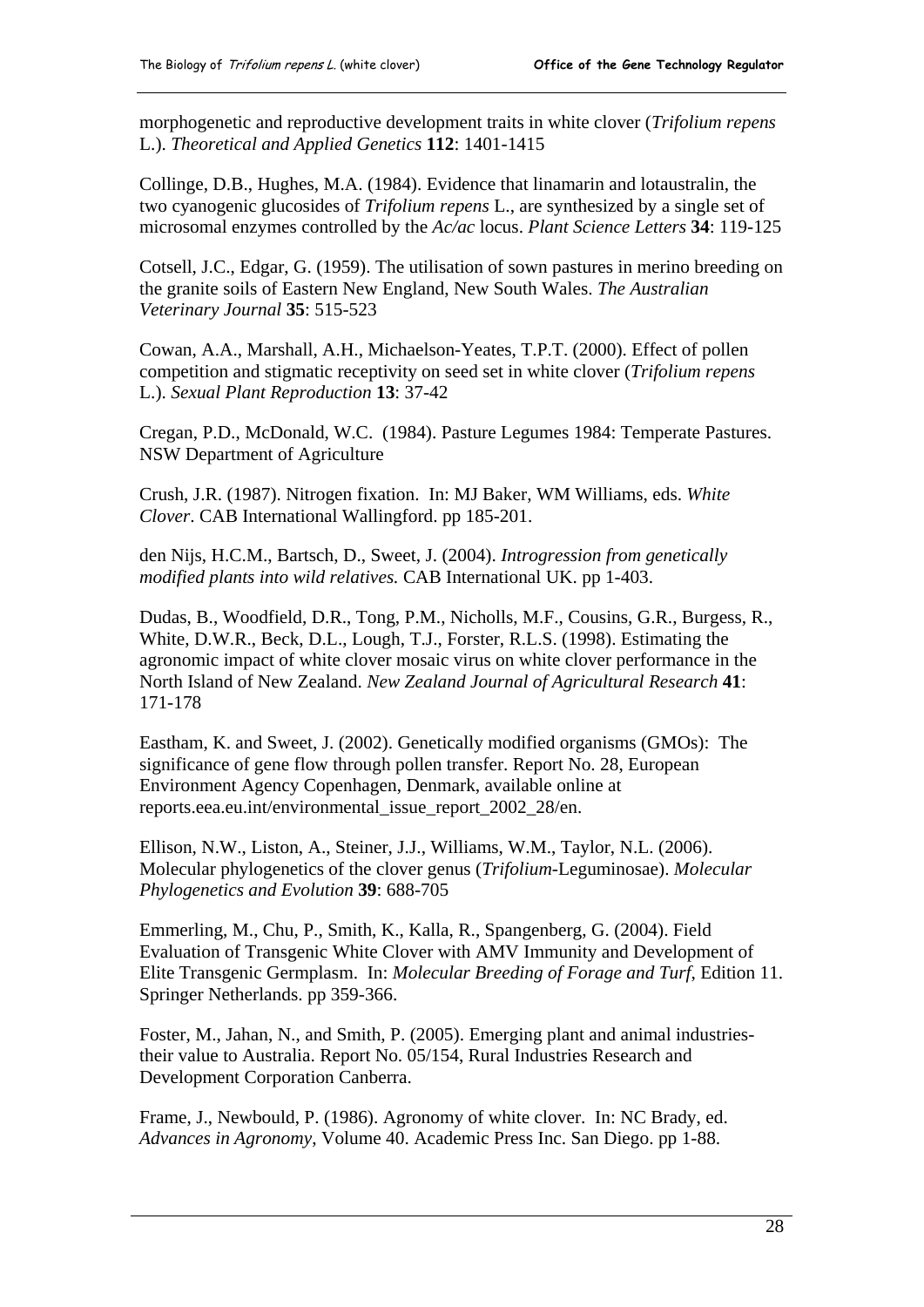Frame, J. (2003). *Trifolium repens* L.

[www.fao.org/ag/AGP/AGPC/doc/Gbase/data/pf000350.htm.](http://www.fao.org/ag/AGP/AGPC/doc/Gbase/data/pf000350.htm)

Garrett, R. G. (1991). Impact of viruses on pasture legume productivity. In "*Proceedings of Department of Agriculture Victoria White Clover Conference"*, pp. 50-56.

Garrett, R. G., Chu, P. W. G. (1997). White clover expressing the coat protein of alfalfa mosaic virus: field trial issues. In "*Commercialisation of Transgenic Crops: Risk, Benefit and Trade Considerations"*, McLean, G. D., Waterhouse, P. M., Evans, G., and Gibbs, M. J. eds, Bureau of Resource Sciences Canberra. pp. 125-136.

Gibson, P.B., Reinhart, G. (1969). Hybridization of *Trifolium occidentale* with two other species of clover. *The Journal of Heredity* **60**: 93-96

Glover, J. (2002). Gene flow study: Implications for the release of genetically modified crops in Australia. Bureau of Rural Sciences Canberra.

Godfree, R.C., Chu, P.W.G., Woods, M.J. (2004). White clover (*Trifolium repens*) and associated viruses in the subalpine region of south-eastern Australia: implications for GMO risk assessment. *Australian Journal of Botany* **52**: 321-331

Godfree, R.C., Thrall, P.H., Young, A.G. (2007). Enemy release after introduction of disease-resistant genotypes into plant-pathogen systems. *Proceedings of the National Academy of Sciences* **104**: 2756-2760

Godfree, R.C., Vivian, L.M., Lepschi, B.J. (2006). Risk assessment of transgenic virus-resistant white-clover: non-target plant community characterisation and implications for field trial design. *Biological Invasions* **8**: 1159-1178

Goodman, R.D., Williams, A.E. (1994). Honeybee pollination of white clover (*Trifolium repens* L.) cv. Haifa. *Australian Journal of Experimental Agriculture* **34**: 1121-1123

Groves, R.H., Hosking, J.R., Batianoff, G.N., Cooke, D.A., Cowie, I.D., Johnson, R.W., Keighery, G.J., Lepschi, B.J., Mitchell, A.A., Moerkerk, M., Randall, R.P., Rozefelds, A.C., Walsh, N.G., Waterhouse, B.M. (2003). *Weed categories for natural and agricultural ecosystem management.* Bureau of Rural Sciences Canberra, available online at affashop.gov.au/PdfFiles/PC12781.pdf

Gutzwiller, A. (1993). The effect of a diet containing cyanogenetic glycosides on the selenium status and the thyroid function of sheep. *Animal Production* **57**: 415-419

Hackney, B. and Dear, B. (2007). Caucasian clover. Report No. 319, NSW Department of Primary Industries, available online at [www.dpi.nsw.gov.au/\\_\\_data/assets/pdf\\_file/0004/155380/caucasian-clover.pdf](http://www.dpi.nsw.gov.au/__data/assets/pdf_file/0004/155380/caucasian-clover.pdf) 

Harberd, D.J. (1963). Observations on natural clones of *Trifolium repens* L. *New Phytologist* **62**: 198-204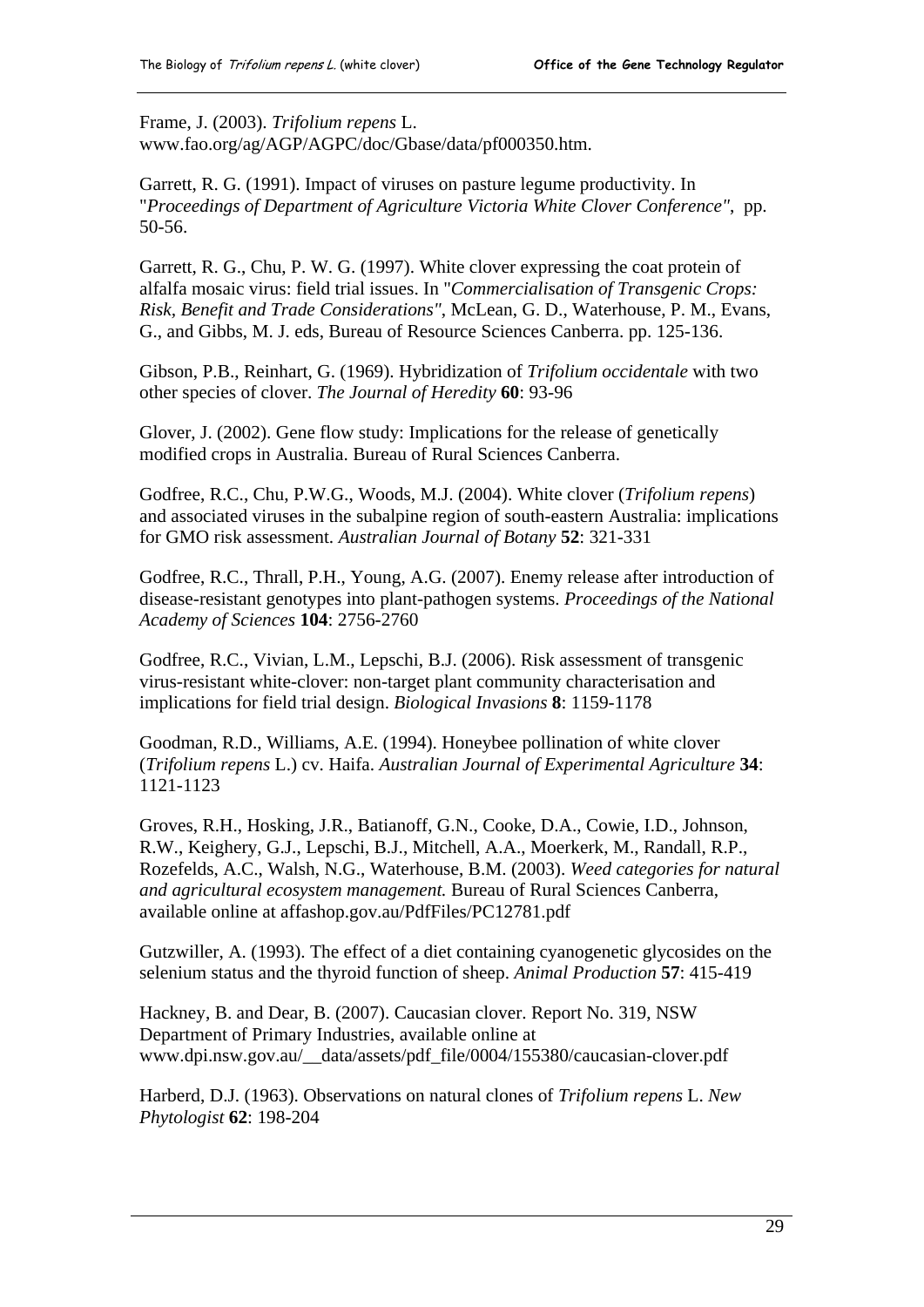Harris, S. L (1998). White Clover - How Much and How to Get it. In "*Proceedings 50th Ruakura Farmers' Conference"*, Dairying Research Corporation pp. 73-79, available online at [www.dairynz.co.nz/file/fileid/6143.](http://www.dairynz.co.nz/file/fileid/6143)

Harris, W. (1987). Population dynamics and competition. In: MJ Baker, WM Williams, eds. *White Clover*. CAB International Wallingford. pp 203-278.

Hart, A.L. (1987). Physiology. In: MJ Baker, WM Williams, eds. *White Clover*. CAB International Wallingford. pp 153-183.

Hill, M.J., Donald, G.E. (1998). *Australian Temperate Pastures Database.* National Pastures Improvement Coordinating Committee/CSIRO Animal Production published as a compact disc.

Hiltbrunner, J., Streit, B., Liedgens, M. (2007). Are seeding densities an opportunity to increase grain yield of winter wheat in a living mulch of white clover? *Field Crops Research* **102**: 163-171

Hovin, A.W. (1962). Interspecific hybridization between *Trifolium repens* L. and *T. nigrescens* Viv. and analysis of hybrid meiosis. *Crop Science* **2**: 251-254

Howes, F.N. (2007). Clover. In: *Plants and beekeeping*. Read Books pp 52-58.

Hussain, S.W., Williams, W.M., Woodfield, D.R., Hampton, J.G. (1997). Development of a ploidy series from a single interspecific *Trifolium repens* L. x *T. nigrescens* Viv. F1 hybrid. *Theoretical and Applied Genetics* **94**: 821-831

Hutchinson, K.J., King, K.L., Wilkinson, D.R. (1995). Effects of rainfall, moisture stress, and stocking rate on the persistence of white clover over 30 years. *Australian Journal of Experimental Agriculture* **35**: 1039-1047

Hyde, E.O.C. (1954). The function of the hilum in some *Papilionaceae* in relation to the ripening of the seed and the permeability of the testa. *Annuals of Botany* **18**: 241- 250

Hyde, E.O.C., Suckling, F.E.T. (1953). Dormant seeds of clovers and other legumes in agricultural soils. *New Zealand Journal of Science and Technology* **A34**: 374-385

Jahufer, M.Z.Z. (1991). National white clover improvement programme Newletter 5. NSW Agriculture

Jahufer, M.Z.Z., Cooper, M., Ayres, J.F., Bray, R.A. (2002). Identification of research to improve the efficiency of breeding strategies for white clover in Australia - a review. *Australian Journal of Agricultural Research* **53**: 239-257

Jahufer, Z., Rogers, H., Rogers, M.-J. (2001). White clover. Department of Natural Resources and Environment, Victoria

Jakobsen, H.B., Martens, H. (1994). Influence of temperature and ageing of ovules and pollen on reproductive success in *Trifolium repens* L. *Annals of Botany* **74**: 493- 501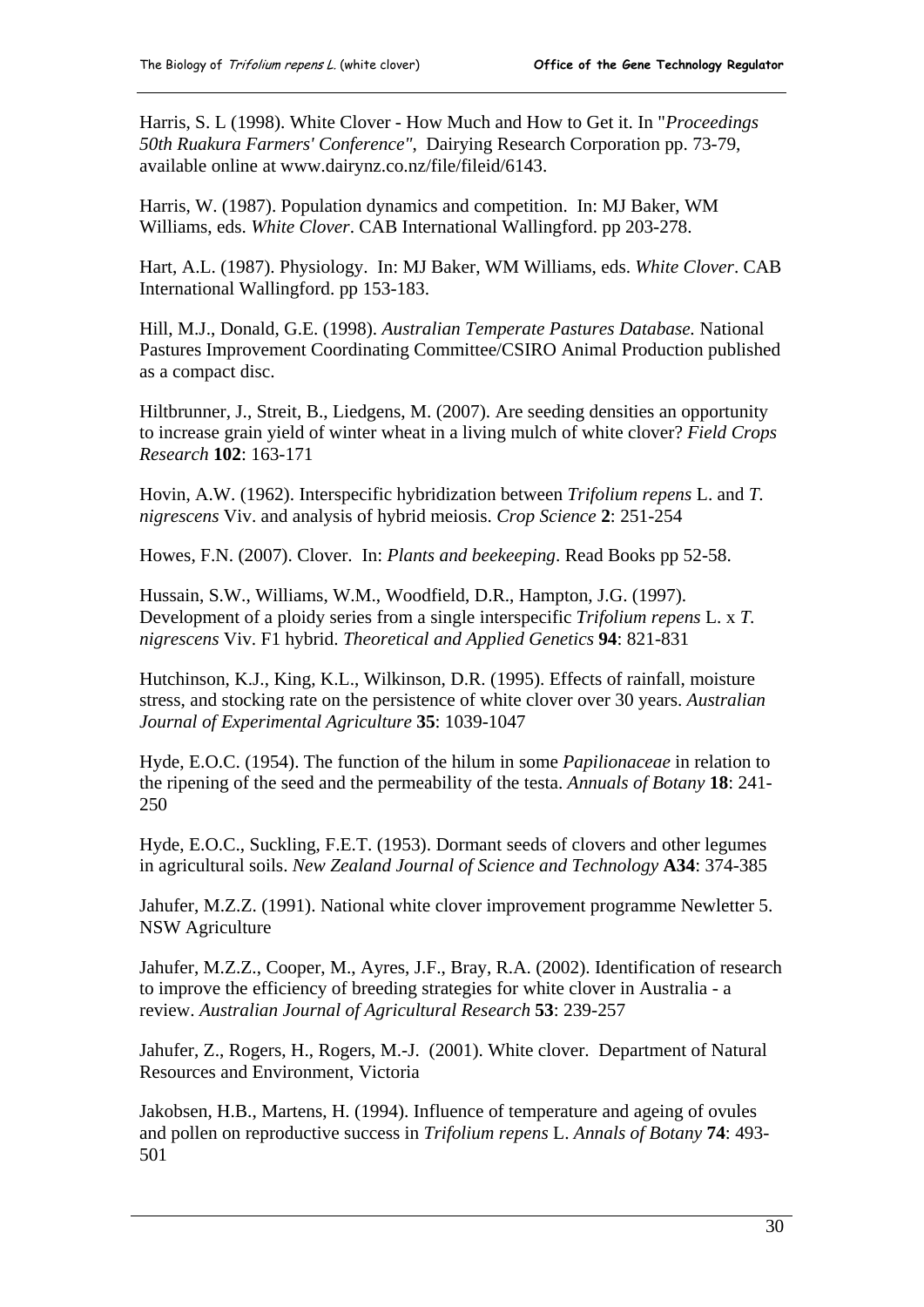Jovanovic, M., Mimica-Dukic, N., Poljacki, M., Boza, P. (2003). Erythema multiforme due to contact with weeds: a recurrence after patch testing. *Contact Dermatitis* **48**: 17-25

Kalla, R., Chu, P., Spangenberg, G. (2001). Molecular breeding of forage legumes for virus resistance. In "*Molecular breeding of forage crops. Proceedings of the 2nd International Symposium, Molecular Breeding of Forage Crops, Lorne and Hamilton, Victoria, Australia, 19-24 November, 2000"*, Spangenberg, G. eds, Kluwer Academic Publishers Dordrecht. pp. 219-237.

Krach, K.E. (1959). Excretion of undigested seeds of clover, grasses and weeds of birds and effect of passage through stomach and intestine on their viability. *Zeitschrift für Acker- und Pflanzenbau* **107**: 405-434

Lane, L.A., Ayres, J.F., Lovett, J.V. (1997). A review of the introduction and use of white clover (*Trifolium repens* L.) in Australia - significance for breeding objectives. *Australian Journal of Experimental Agriculture* **37**: 831-839

Lane, L.A., Ayres, J.F., Lovett, J.V. (2000). The pastoral significance, adaptive characteristics, and grazing value of white clover (*Trifolium repens* L.) in dryland environments in Australia: A review. *Australian Journal of Experimental Agriculture* **40**: 1033-1046

Latch, G.C.M., Skipp, R.A. (1987). Diseases. In: MJ Baker, WM Williams, eds. *White clover*. CAB International Wallingford. pp 421-460.

Lehmann, J., Meister, E., Gutzwiller, A., Jans, F., Charles, J.P., Blum, J. (1991). Should one use white clover (*Trifolium repens* L.) varieties rich in hydrogen cyanide? Original language title: Peut-on utiliser des varietes de trefle blanc (*Trifolium repens* L.) a forte teneur en acide cyanhydrique? *Revue Suisse d'Agriculture* **23**: 107-112

Lewis, J. (1973). Longevity of crop and weed seeds: survival after 20 years in soil. *Weed Research* **13**: 179-191

MacRae, A.W., Mitchem, W.E., Monks, D.W., Parker, M.L. (2005). White clover (trifolium repens) control and flower head suppression in apple orchards. *Weed Technology* **19**: 219-223

Madge, D. (2007). Organic farming: vineyard weed management. Agriculture Notes AG1095 Department of Primary Industries, Victoria, available online at [www.dpi.vic.gov.au/notes](http://www.dpi.vic.gov.au/notes) 

MAF Biosecurity, N.Z. (2007). Seed field production standards. [www.biosecurity.govt.nz/files/regs/stds/seed-field-production-standards.pdf](http://www.biosecurity.govt.nz/files/regs/stds/seed-field-production-standards.pdf).

Majumdar, S., Banerjee, S., De, K.K. (2004). Vivipary in white clover (*Trifolium repens* L.). *Current Science* **86**: 29-30

Malone, L.A. (2002). Literature review on genetically modified plants and bee products. Report No. 2002/440, HortResearch Palmerston North, New Zealand.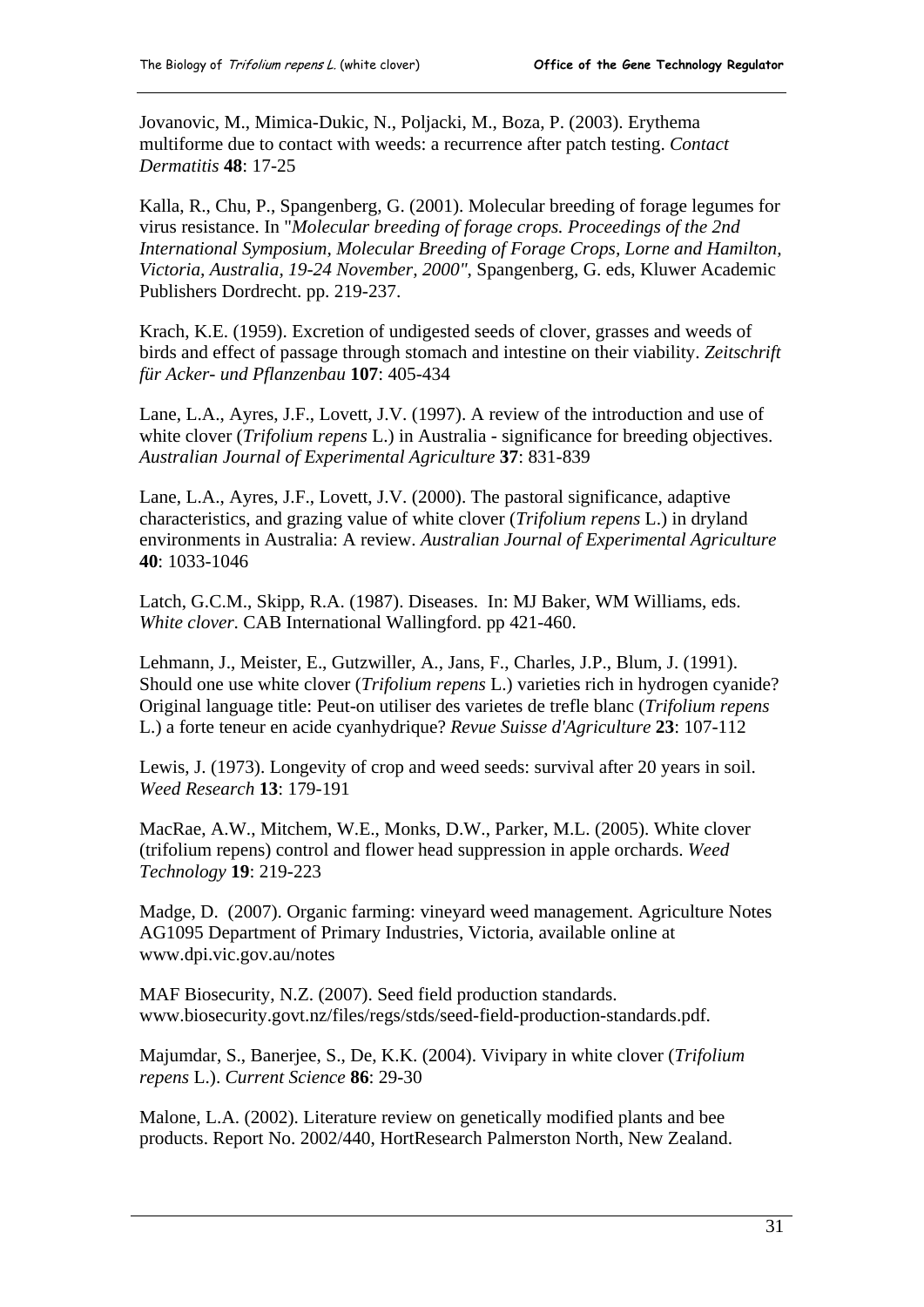Marshall, A., Michaelson-Yeates, T., and Williams, I. (1999). How busy are bees modelling the pollination of clover. Report No. 3, Institute of Grassland and Environmental Research Aberystwyth, United Kingdom.

Marshall, A.H. (1994). Seasonal variation in the seed yield components of white clover (*Trifolium repens*). *Plant Varieties and Seeds* **7**: 97-105

Marshall, A.H., Michael-Yeates, T.P.T., Aluka, P., Meredith, M. (1995). Reproductive characters of interspecific hybrids between *Trifolium repens L.* and *T.nigrescen*s Viv. *Heredity* **74**: 136-145

Mason, W. (1993). Current role, potential and limitations to white clover in the dairy industry. Chapter 4. In: *White Clover. A key to increasing milk yields*. Dairy Research and Development Corporation Melbourne. pp 29-37.

McGowen, I. (1997). Pasture recovery after bushfire. AgFactP2.3.7, Second Edition NSW Department of Primary Industries, available online at [www.agric.nsw.gov.au/reader/past-management/p237.htm](http://www.agric.nsw.gov.au/reader/past-management/p237.htm) 

Mckirdy, S.J., Jones, R.A.C. (1995). Occurrence of alfalfa mosaic and subterranean clover red leaf viruses in legume pastures in Western Australia. *Australian Journal of Agricultural Research* **46**: 763-774

McRill, M., Sagar, G.R. (1973). Earthworms and seeds. *Nature* **244**: 482

Meredith, M.R., Michael-Yeates, T.P.T., Ougham, H.J., Thomas, H. (1995). *Trifolium ambiguum* as a source of variation in the breeding of white clover. *Euphytica* **82**: 185- 191

Michaelson-Yeates, T.P.T., Marshall, A.H., Williams, I.H., Carreck, N.L., Simpkins, J.R. (1997). The use of isoenzyme markers to determine pollen flow and seed paternity mediated by *Apis mellifera* and *Bombus* spp. in *Trifolium repens*, a selfincompatible plant species. *Journal of Apicultural Research* **36**: 57-62

Murray, P.J., Clements, R.O. (1993). Soil abiotic factors affecting emergence of white clover (*Trifolium repens* L.) seedlings. In: J Frame, ed. *White clover in Europe: State of the art*. Food and Agriculture Organisation of the United Nations

Norton, M.R., Johnstone, G.R. (1998). Occurrence of alfalfa mosaic, clover yellow vein, subterranean clover red leaf, and white clover mosaic viruses in white clover throughout Australia. *Australian Journal of Agricultural Research* **49**: 723-728

NSW Agriculture and Grassland Society of NSW Inc (2001). Pasture grass, legume and herb varieties used in NSW 2002-2003. NSW Agriculture Dubbo.

OECD (2008). OECD Seed Schemes 2008. Organisation for Economic Co-operation and Development, available online at [www.oecd.org/dataoecd/31/15/40205490.pdf](http://www.oecd.org/dataoecd/31/15/40205490.pdf) 

Pandey, K.K., Grant, J.E., Williams, E.G. (1987). Interspecific hybridisation between *Trifolium repens* and *T. uniflorum*. *Australian Journal of Botany* **35**: 171-182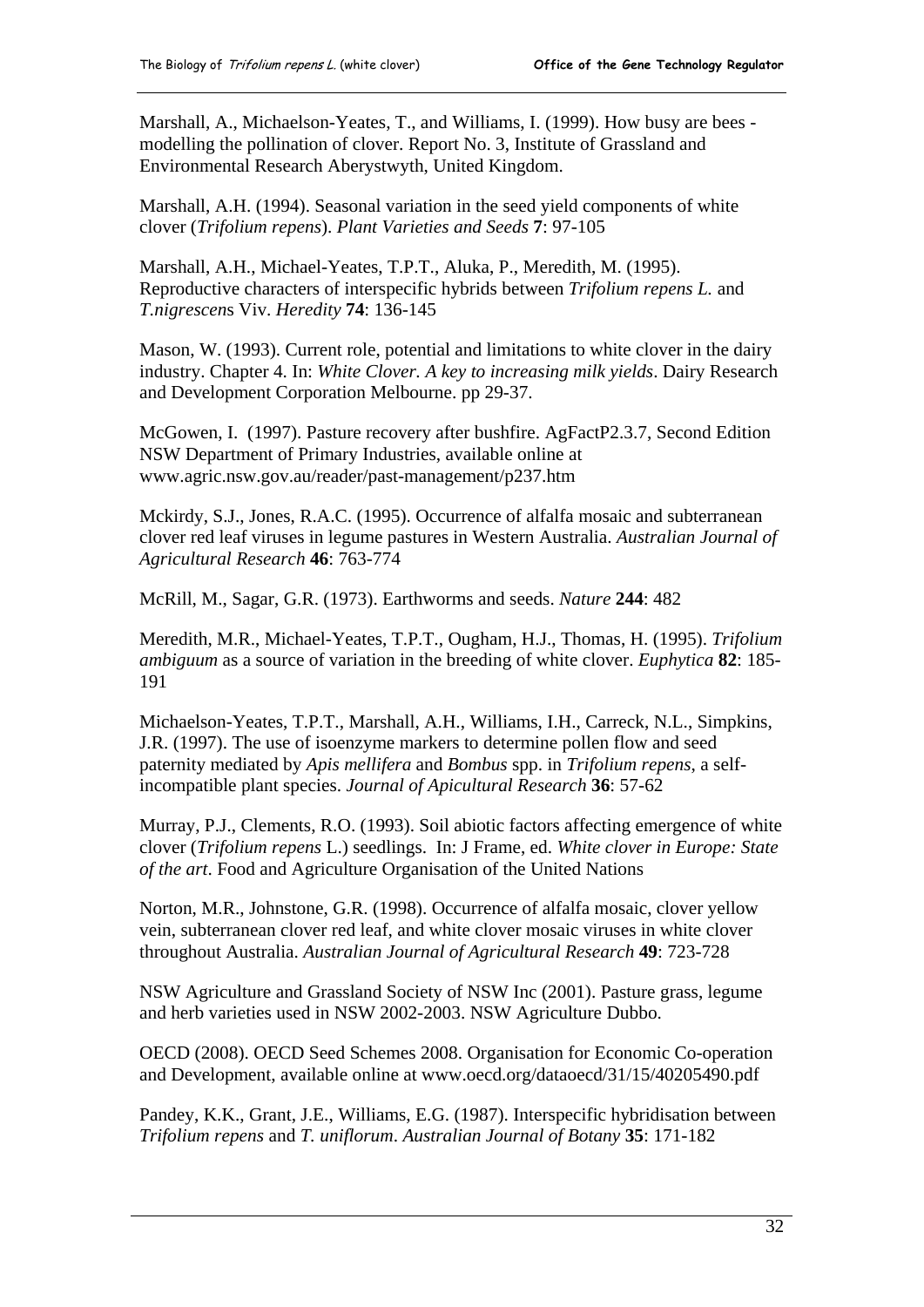Pederson, G.A., Brink, G.E. (1998). Cyanogenesis effect on insect damage to seedling white clover in a bermudagrass sod. *Agronomy Journal* **90**: 208-210

Pederson, G.A., McLaughlin, M.R. (1989). Resistance to viruses in *Trifolium* interspecific hybrids related to white clover. *Plant Disease* **73**: 997-999

Pocock, P., Panagiotopoulos, B. (2003). Growing horticultural cover crops. Primary Industries and Resources South Australia

Randall, R.P. (2002). *A Global Compendium of Weeds.* R.G. & F.J. Richardson Meredith, Victoria. pp 1-905.

Riffkin, P., Moerkerk, M., Kearney, G., Jahufer, Z., and Argall, R. (2005). Effective weed control for the Australian White Clover Seed Industry. Report No. 05/089, Rural Industries Research and Development Corporation Canberra.

Rodet, G., Vaissiere, B.E., Brevault, T., Torre-Grossa, J.P. (1998). Status of selfpollen in bee pollination efficiency of white clover (*Trifolium repens* L.). *Oecologia* **114**: 93-99

Rolston, M.P. (1987). Herbicide effects. In: MJ Baker, WM Williams, eds. *White Clover*. CAB International Wallingford. pp 513-519.

Saloniemi, H., Wahala, K., Nykanen-Kurki, P., Kallela, K., Saastamoinen, I. (1995). Phytoestrogen content and estrogenic effect of legume fodder. *Proceedings of the Society for Experimental and Biological Medicine* **208**: 13-17

Seed Genetics Australia (2008). White clover. [www.seedgeneticsaustralia.com/white\\_clover.htm](http://www.seedgeneticsaustralia.com/white_clover.htm).

Shaw, T. (1906). White clover. Chapter 8. In: *Clovers and how to grow them*. READ books pp 258-278.

Smith, P. and Baxter, L. (2002). South Australian Seed Certification Scheme - Procedures and Standards Manual. Seed Services, Primary Industries and Resources South Australia, available online at [www.ruralsolutions.sa.gov.au/\\_\\_data/assets/pdf\\_file/0005/43349/seeds\\_manual.pdf](http://www.ruralsolutions.sa.gov.au/__data/assets/pdf_file/0005/43349/seeds_manual.pdf) 

Smoliak, S., Ditterline, R.L., Scheetz, J.D., Holzworth, L.K., Sims, J.R., Wiesner, L.E., Baldridge, D.E., Tibke, G.L. (2008). White Clover (*Trifolium repens*). [www.animalrangeextension.montana.edu/articles/Forage/Species/Legumes/WhiteClo](http://www.animalrangeextension.montana.edu/articles/Forage/Species/Legumes/WhiteClover.htm) [ver.htm.](http://www.animalrangeextension.montana.edu/articles/Forage/Species/Legumes/WhiteClover.htm)

Somerville, D. (1999). Floral Resource Database for the NSW Apiary Industry. Report No. 99/174, Rural Industries Research and Development Corporation Canberra, available online at [www.rirdc.gov.au/reports/HBE/99-174.pdf](http://www.rirdc.gov.au/reports/HBE/99-174.pdf) 

Somerville, D. (2001). Nutritional value of bee collected pollens. Report No. 01/047, Rural Industries Research and Development Corporation Canberra, available online at [www.rirdc.gov.au/reports/HBE/01-047.pdf](http://www.rirdc.gov.au/reports/HBE/01-047.pdf)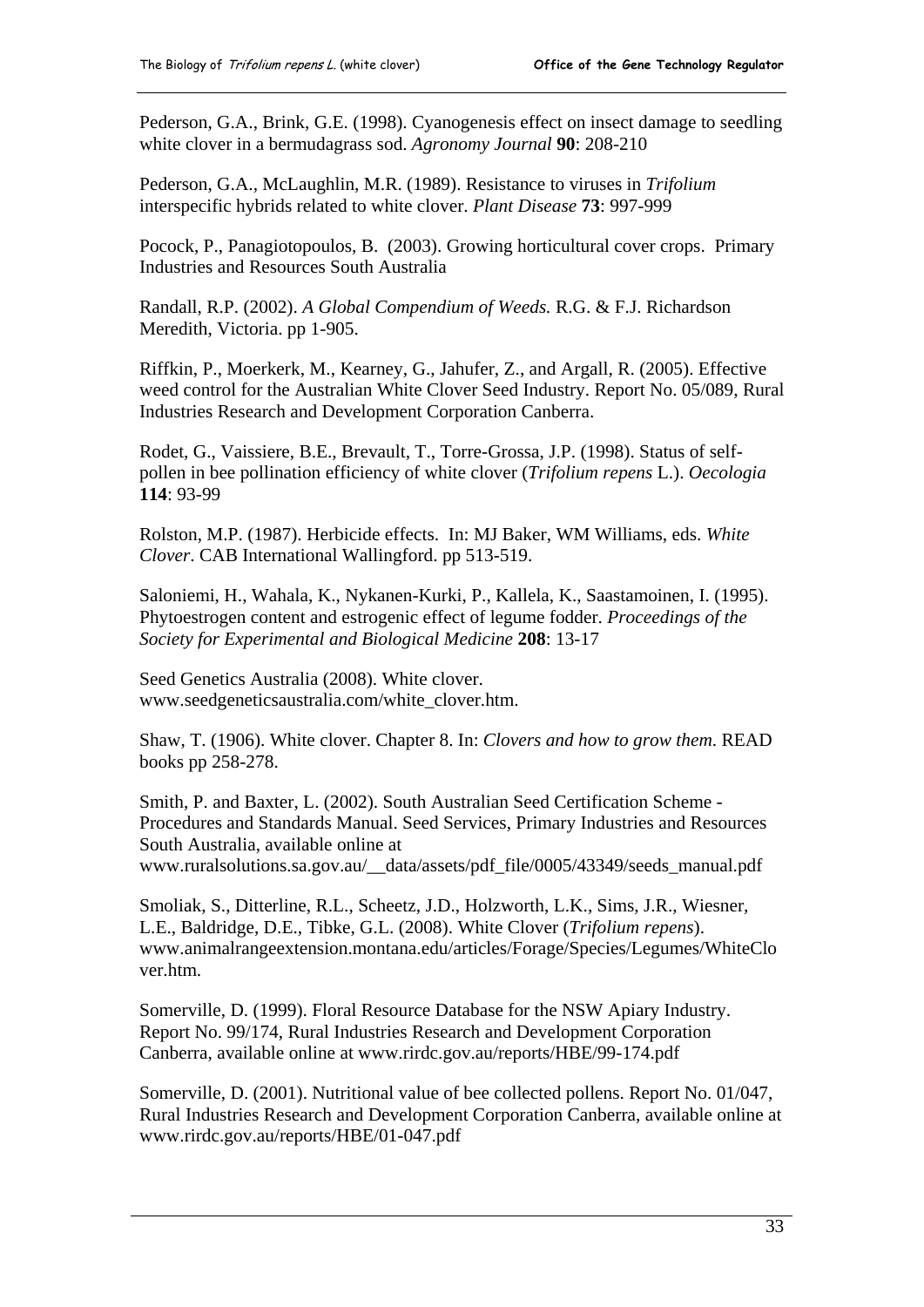Stace, P. (1996). Protein content and amino acid profiles of honeybee-collected pollens. [www.honeybee.com.au/Library/Pollenindex.html.](http://www.honeybee.com.au/Library/Pollenindex.html)

Suckling, F.E.T. (1952). Dissemination of white clover (*Trifolium repens*) by sheep. *New Zealand Journal of Science and Technology* **A33**: 64-77

Thomas, R.G. (1987a). Reproductive development. In: MJ Baker, WM Williams, eds. *White Clover*. CAB International Wallingford. pp 63-123.

Thomas, R.G. (1987b). The structure of the mature plant. In: MJ Baker, WM Williams, eds. *White Clover*. CAB International Wallingford. pp 1-29.

Thorsted, M., OLESEN, J., KOEFOED, N. (2002). Effects of white clover cultivars on biomass and yield in oat/clover intercrops. *The Journal of Agricultural Science* **138**: 261-267

Thorsted, M.D., Olesen, J.E., Weiner, J. (2006). Mechanical control of clover improves nitrogen supply and growth of wheat in winter wheat/white clover intercropping. *European Journal of Agronomy* **24**: 149-155

Tracey, J., Bomford, M., Hart, Q., Saunders, G., and Sinclair, R. (2007). Managing bird damage to fruit and other horticultural crops. Bureau of Rural Sciences, Canberra, available online at [www.affashop.gov.au/product.asp?prodid=13796](http://www.affashop.gov.au/product.asp?prodid=13796) 

Vickery, P.J., Wheeler, J.L., Mulcahy, C. (1987). Factors affecting the hydrogen cyanide potential of white clover (*Trifolium repens* L.). *Australian Journal of Agricultural Research* **38**: 1053-1059

Voisey, C.R., White, D.W.R., Wigley, P.J., Chilcott, C.N., McGregor, P.G., Woodfield, D.R. (1994). Release of transgenic white clover plants expressing *Bacillus thuringiensis* genes: an ecological perspective. *Biocontrol Science and Technology* **4**: 475-481

Weaver, N. (1965). Foraging behaviour of honeybees on white clover. *Insectes Sociaux* **12**: 231-240

White, J.G., Scott, T.W. (1991). Effects of perennial forage-legume living mulches on no-till winter wheat and rye. *Field Crops Research* **28**: 135-148

Williams, E.G., Verry, I.M. (1981). A partially fertile hybrid between *Trifolium repens* and *T. ambiguum*. *New Zealand Journal of Botany* **19**: 1-7

Williams, I.H. (2001). Bee-mediated pollen and gene flow from GM plants. *Acta Horticulturae* **561**: 25-33

Williams, W.M. (1987a). Genetics and breeding. In: MJ Baker, WM Williams, eds. *White Clover*. CAB International Wallingford. pp 343-419.

Williams, W.M. (1987b). White clover taxonomy and biosystematics. In: MJ Baker, WM Williams, eds. *White Clover*. CAB International Wallingford. pp 323-342.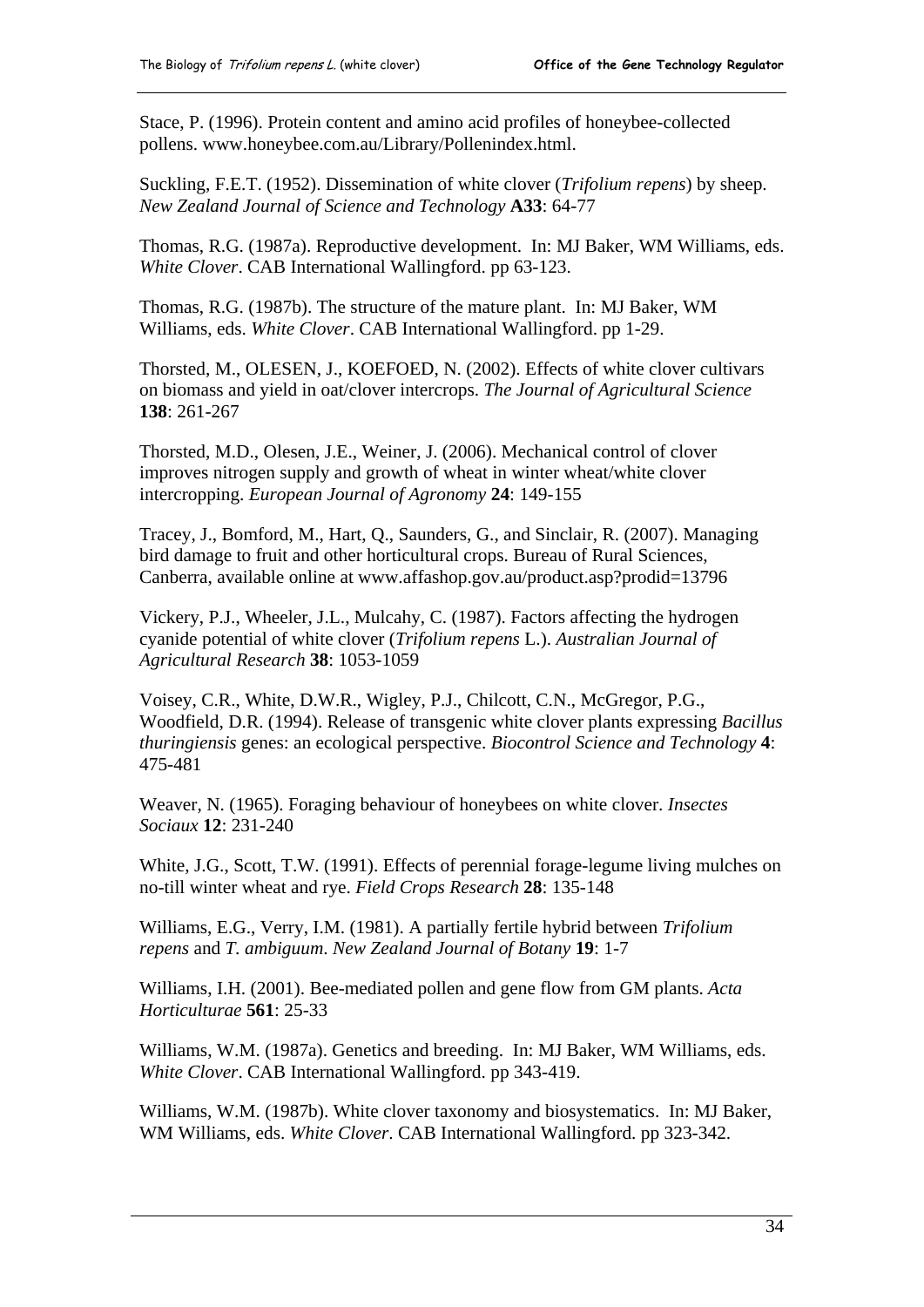Williams, W.M., Eastom, H.S., Jones, C.S. (2007). Future option and targets for pasture plant breeding in New Zealand. *New Zealand Journal of Agricultural Research* **50**: 223-248

Wong, E., Flux, D.S., Latch, G.C.M. (1971). The oestrogenic activity of white clover (*Trifolium repens* L.). *New Zealand Journal of Agricultural Research* **14**: 639-645

Woodfield, D. R., Clifford, P. T. P., Baird, I. J., Cousins, G. R. (1995). Gene flow and estimated isolation requirements for transgenic white clover. In "*Proceedings of the 3rd International Symposium on the Biosafety Results of Field Tests of Genetically Modified Plants and Microorganisms"*, Jones, D. D. eds, The University of California, Division of Agriculture and Natural Recourses Oakland. pp. 509-514.

Wright, P.A. (1960). Infertility in rabbits induced by feeding Ladino clover. *Proceedings of the Society for Experimental Biology and Medicine* **105**: 428-430

Yamada, T., Kawaguchi, T. (1971). Dissemination of pasture plants by livestocks 1. Recovery and viability of some pasture plant seeds passed through digestive tract of goats. *Journal of Japanese Society of Grassland Science* **17**: 36-47

Yamada, T., Kawaguchi, T. (1972). Dissemination of pasture plants by livestocks 2. Recovery, viability and emergence of some pasture plant seeds passed through the digestive tract of the dairy cow. *Journal of Japanese Society of Grassland Science* **18**: 8-15

Zahid, M.I., Gurr, G.M., Nikandrow, A., Hodda, M., Fulkerson, W.J., Nicol, H.I. (2001). Survey of fungi and nematodes associated with root and stolon diseases of white clover in the subtropical dairy region of Australia. *Australian Journal of Experimental Agriculture* **41**: 1133-1142

Zeven, A.C. (1991). Four hundred years of cultivation of Dutch white clover landraces. *Euphytica* **54**: 93-99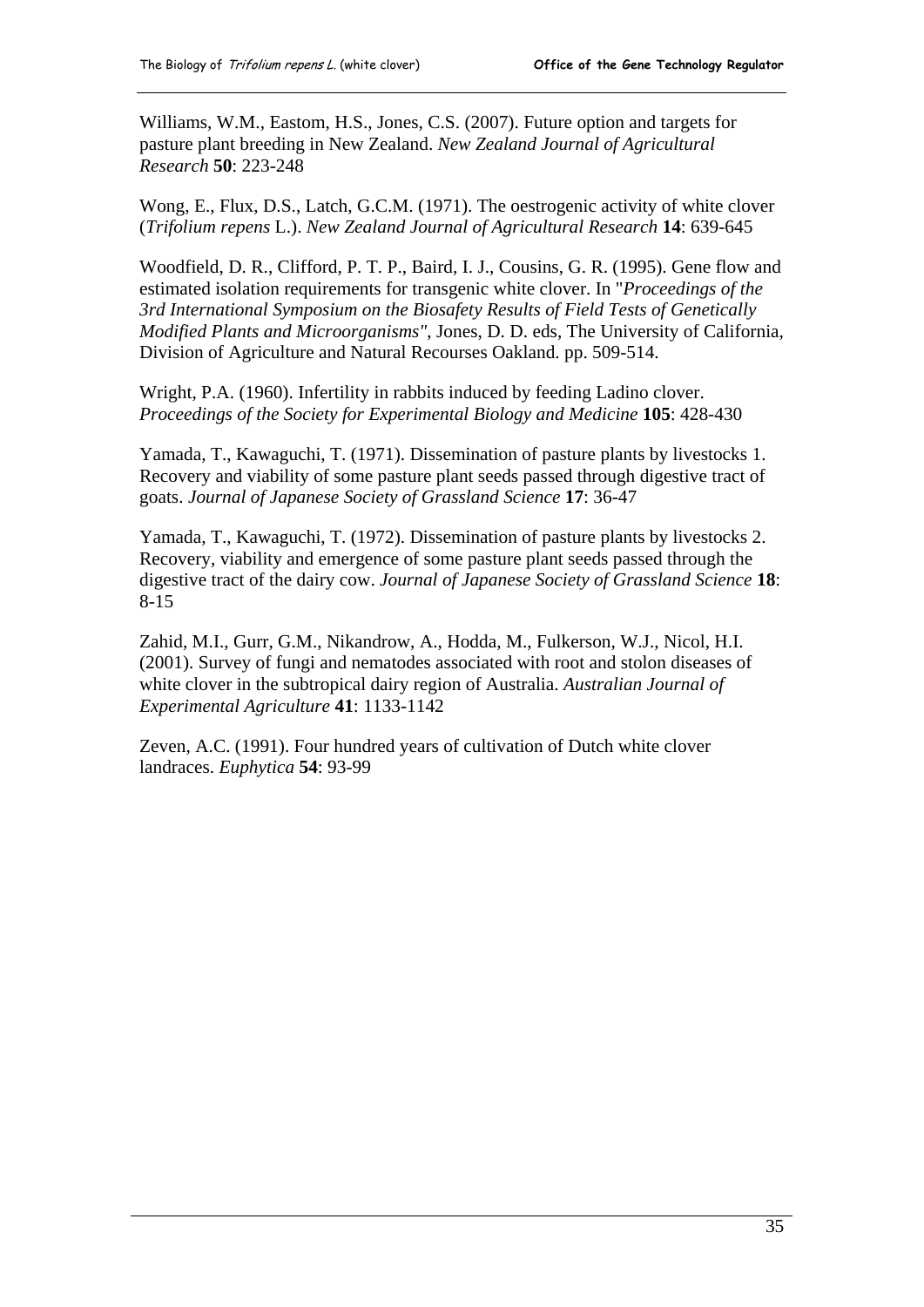#### **APPENDIX A**



<span id="page-39-0"></span>**Figure 1. Distribution of white clover in Australian pastures.** Maps from the Australian Temperate Pastures Database.